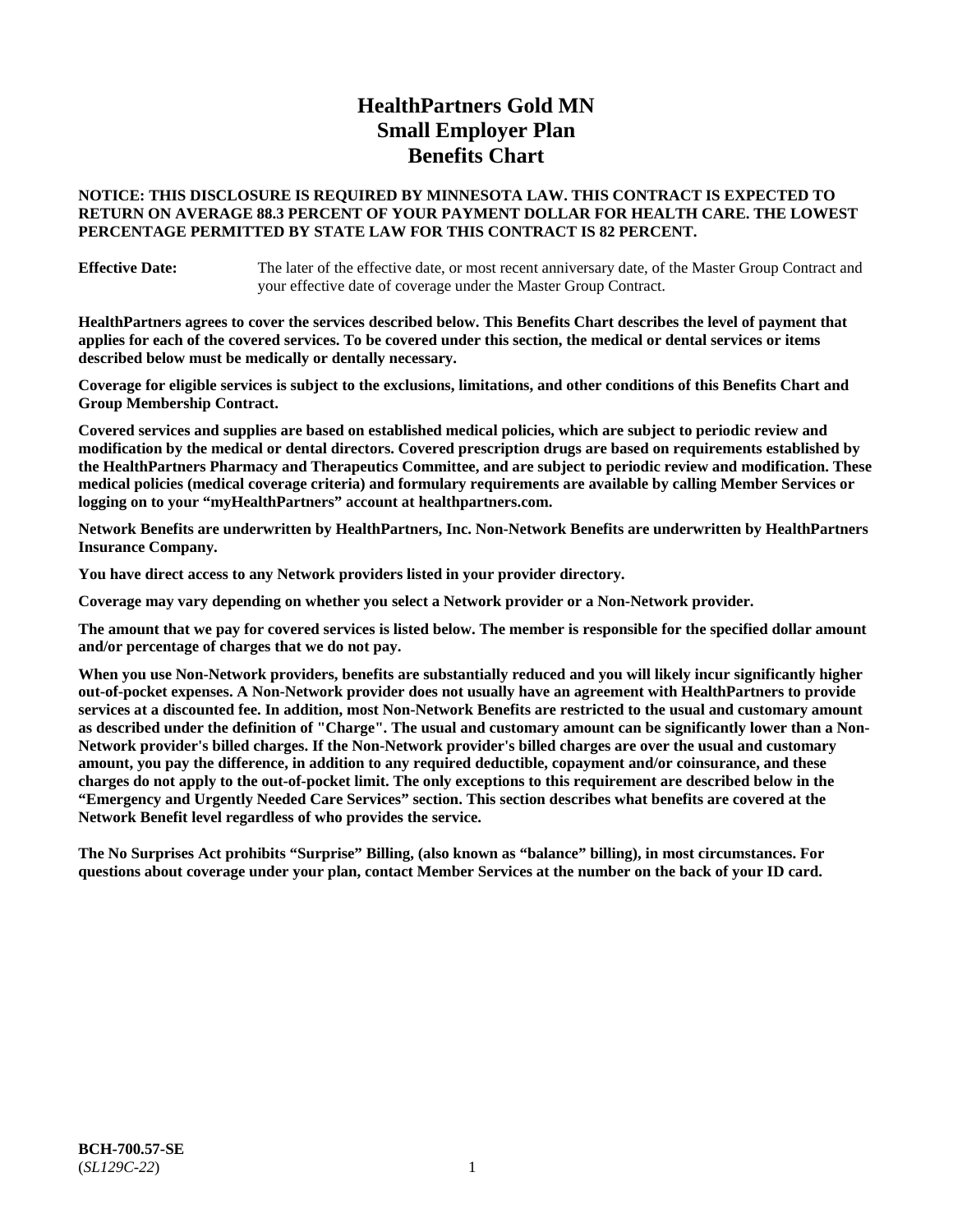# **These definitions apply to this Benefits Chart. They also apply to the Contract.**

| <b>Biosimilar Drugs:</b> | A prescription drug, approved by the Food and Drug Administration (FDA), that the FDA has<br>determined is biosimilar to and interchangeable with a biological brand name drug. Biosimilar<br>drugs are not considered generic drugs and are not covered under the generic drug benefit.                                                                                                                                                                                                                                                                                                                                           |
|--------------------------|------------------------------------------------------------------------------------------------------------------------------------------------------------------------------------------------------------------------------------------------------------------------------------------------------------------------------------------------------------------------------------------------------------------------------------------------------------------------------------------------------------------------------------------------------------------------------------------------------------------------------------|
| <b>Brand Name Drug:</b>  | A prescription drug, approved by the Food and Drug Administration (FDA), that is manufactured,<br>sold, or licensed for sale under a trademark by the pharmaceutical company that originally<br>researched and developed the drug. Brand name drugs have the same active-ingredient formula as<br>the generic version of the drug. However, generic drugs are manufactured and sold by other drug<br>manufacturers and are generally not available until after the patent on the brand name drug has<br>expired. A few brand name drugs may be covered at the generic drug benefit level if this is<br>indicated on the formulary. |
| <b>Calendar Year:</b>    | This is the 12-month period beginning 12:01 A.M. Central Time, on January 1, and ending 12:00<br>A.M. Central Time of the next following December 31.                                                                                                                                                                                                                                                                                                                                                                                                                                                                              |
| <b>Charge:</b>           | For covered services delivered by participating network providers, this is the provider's discounted<br>charge for a given medical/surgical service, procedure or item.                                                                                                                                                                                                                                                                                                                                                                                                                                                            |
|                          | For covered services delivered by non-network providers, a contracted rate may apply if such<br>arrangement is available to HealthPartners.                                                                                                                                                                                                                                                                                                                                                                                                                                                                                        |
|                          | For the Usual and Customary charge for covered services delivered by non-network providers, our<br>payment is calculated using one of the following options to be determined at HealthPartners'<br>discretion: 1) a percentage of the Medicare fee schedule; 2) a comparable schedule if the services<br>is not on the Medicare fee schedule; 3) a commercially reasonable rate for such service.                                                                                                                                                                                                                                  |
|                          | The Usual and Customary Charge is the maximum amount allowed that we consider in the<br>calculation of the payment of charges incurred for certain covered services. You must pay for any<br>charges above the usual and customary charge, and they do not apply to the out-of-pocket limit.                                                                                                                                                                                                                                                                                                                                       |
|                          | A charge is incurred for covered ambulatory medical and surgical services, on the date the service<br>or item is provided. A charge is incurred for covered inpatient services, on the date of admission to<br>a hospital. To be covered, a charge must be incurred on or after the member's effective date and<br>on or before the termination date.                                                                                                                                                                                                                                                                              |
| Copayment/Coinsurance:   | The specified dollar amount, or percentage, of charges incurred for covered services, which we do<br>not pay, but which a member must pay, each time a member receives certain medical services,<br>procedures or items. Our payment for those covered services or items begins after the copayment<br>or coinsurance is satisfied. Covered services or items requiring a copayment or coinsurance are<br>specified in this Benefits Chart.                                                                                                                                                                                        |
|                          | For services provided by a network provider:                                                                                                                                                                                                                                                                                                                                                                                                                                                                                                                                                                                       |
|                          | An amount which is listed as a flat dollar copayment is applied to a network provider's discounted<br>charges for a given service. However, if the network provider's discounted charge for a service or<br>item is less than the flat dollar copayment, you will pay the network provider's discounted charge.<br>An amount which is listed as a percentage of charges or coinsurance is based on the network<br>provider's discounted charges, calculated at the time the claim is processed, which may include an<br>agreed upon fee schedule rate for case rate or withhold arrangements.                                      |
|                          | For services provided by a non-network provider:                                                                                                                                                                                                                                                                                                                                                                                                                                                                                                                                                                                   |
|                          | Any copayment or coinsurance is applied to the lesser of the provider's charges or the usual and<br>customary charge for a service.                                                                                                                                                                                                                                                                                                                                                                                                                                                                                                |
|                          | A copayment or coinsurance is due at the time a service is provided, or when billed by the<br>provider. The copayment or coinsurance applicable for a scheduled visit with a network provider<br>will be collected for each visit, late cancellation and failed appointment. Services may not be<br>withheld for failure to pay a deductible or coinsurance at or prior to the time of service.                                                                                                                                                                                                                                    |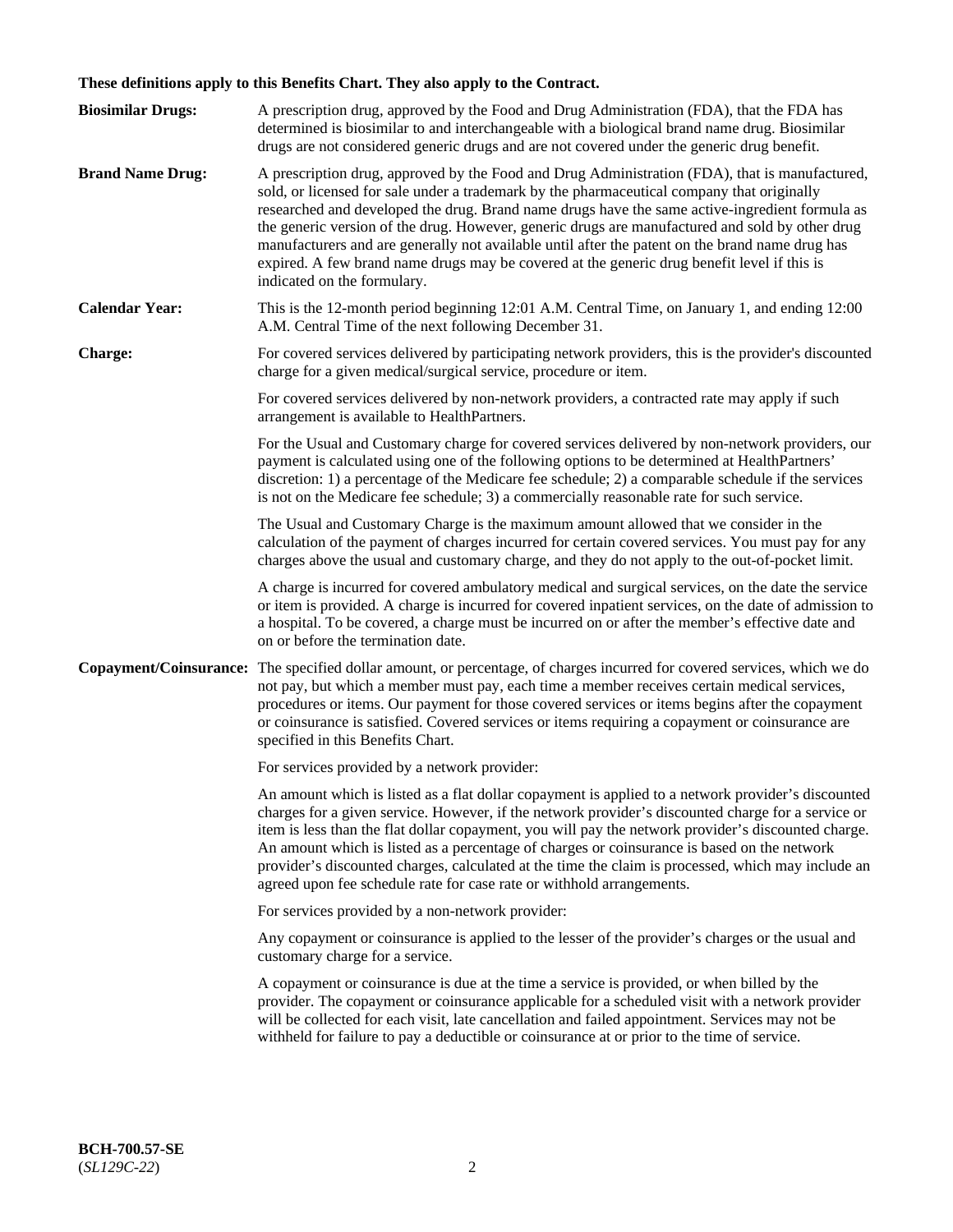| Deductible:                | The specified dollar amount of charges incurred for covered services, which we do not pay, but a                                                                                                                                                                                                                                                                                                                                                                                                                                                                                                                                                                                                                                                                                                                                                                                                                                                                                                                                                                                                                                                                                                                                                                 |
|----------------------------|------------------------------------------------------------------------------------------------------------------------------------------------------------------------------------------------------------------------------------------------------------------------------------------------------------------------------------------------------------------------------------------------------------------------------------------------------------------------------------------------------------------------------------------------------------------------------------------------------------------------------------------------------------------------------------------------------------------------------------------------------------------------------------------------------------------------------------------------------------------------------------------------------------------------------------------------------------------------------------------------------------------------------------------------------------------------------------------------------------------------------------------------------------------------------------------------------------------------------------------------------------------|
|                            | member or a family has to pay first in a calendar year. Our payment for those services or items<br>begins after the deductible is satisfied. For network providers, the amount of the charges that apply<br>to the deductible are based on the network provider's discounted charges, calculated at the time<br>the claim is processed, which may include an agreed upon fee schedule rate for case rate or<br>withhold arrangements. For non-network providers, the amount of charges that apply to the<br>deductible are the lesser of the provider's charges or the usual and customary charge for a service.                                                                                                                                                                                                                                                                                                                                                                                                                                                                                                                                                                                                                                                 |
|                            | Any amounts paid or reimbursed by a third party, including but not limited to: point of service<br>rebates, manufacturer coupons, manufacturer debit cards or other forms of direct reimbursement to<br>a member for a product or service, will not apply toward your deductible, to the extent permitted<br>under state and federal law.                                                                                                                                                                                                                                                                                                                                                                                                                                                                                                                                                                                                                                                                                                                                                                                                                                                                                                                        |
|                            | Your plan has an embedded deductible. This means once a member meets the individual<br>deductible, the plan begins paying benefits for that person. If two or more members of the family<br>meet the family deductible, the plan begins paying benefits for all members of the family,<br>regardless of whether each member has met the individual deductible. However, a member may<br>not contribute more than the individual deductible toward the family deductible.                                                                                                                                                                                                                                                                                                                                                                                                                                                                                                                                                                                                                                                                                                                                                                                         |
|                            | All services are subject to the deductible unless otherwise indicated below in this Benefits Chart.                                                                                                                                                                                                                                                                                                                                                                                                                                                                                                                                                                                                                                                                                                                                                                                                                                                                                                                                                                                                                                                                                                                                                              |
| Formulary:                 | This is a current list, which may be revised from time to time, of formulary prescription drugs,<br>medications, equipment and supplies covered by us as indicated in the Benefits Chart which are<br>covered at the highest benefit level. Some drugs may require prior authorization to be covered as<br>formulary drugs. You may be granted an exception to the formulary that is available to you upon<br>request. These guidelines and procedures include exceptions to the formulary for anti-psychotic<br>prescription drugs prescribed to treat emotional disturbances or mental illness if your health care<br>provider (1) indicates to the dispensing pharmacist, orally or in writing, that the prescription must<br>be dispensed as indicated and (2) certifies in writing to us that the prescribed drug will best treat<br>your condition. Also, you may continue to receive certain non-formulary prescription drugs for<br>diagnosed mental illness or emotional disturbance when our formulary changes or you change<br>health plans for up to one year following the change. We also have written guidelines and<br>procedures for granting formulary exceptions for other drugs that are available to you upon request<br>or on our website. |
|                            | HMO Formulary Exception Process (including antipsychotic drugs). If you are prescribed a<br>drug, we must promptly grant you an exception to our formulary when your health care provider<br>indicates to us that:                                                                                                                                                                                                                                                                                                                                                                                                                                                                                                                                                                                                                                                                                                                                                                                                                                                                                                                                                                                                                                               |
|                            | (1) the formulary drug causes an adverse reaction to the patient;<br>(2) the formulary drug is contraindicated for the patient; or<br>(3) the health care provider demonstrates that the prescription drug must be dispensed as written<br>to provide maximum medical benefit to the patient.                                                                                                                                                                                                                                                                                                                                                                                                                                                                                                                                                                                                                                                                                                                                                                                                                                                                                                                                                                    |
|                            | The formulary, and information on drugs that require authorization, are available by calling<br>Member Services or logging on to your "myHealthPartners" account at healthpartners.com.                                                                                                                                                                                                                                                                                                                                                                                                                                                                                                                                                                                                                                                                                                                                                                                                                                                                                                                                                                                                                                                                          |
|                            | Formulary Changes. The formulary may change throughout the year. If you are affected by a<br>formulary change, you will receive at least 30 days' advanced notice of that change, and you<br>may request a formulary exception.                                                                                                                                                                                                                                                                                                                                                                                                                                                                                                                                                                                                                                                                                                                                                                                                                                                                                                                                                                                                                                  |
| <b>Generic Drug:</b>       | A prescription drug, approved by the Food and Drug Administration (FDA) that the FDA has<br>determined is comparable to a brand name drug product in dosage form, strength, route of<br>administration, quality, intended use and documented bioequivalence. Generally, generic drugs<br>cost less than brand name drugs. Some brand name drugs may be covered at the generic drug<br>benefit level if this is indicated on the formulary.                                                                                                                                                                                                                                                                                                                                                                                                                                                                                                                                                                                                                                                                                                                                                                                                                       |
| <b>Non-Formulary Drug:</b> | This is a prescription drug approved by the Food and Drug Administration (FDA) that is not on<br>the formulary, is medically necessary and is not investigative or otherwise excluded under this<br>Benefits Chart.                                                                                                                                                                                                                                                                                                                                                                                                                                                                                                                                                                                                                                                                                                                                                                                                                                                                                                                                                                                                                                              |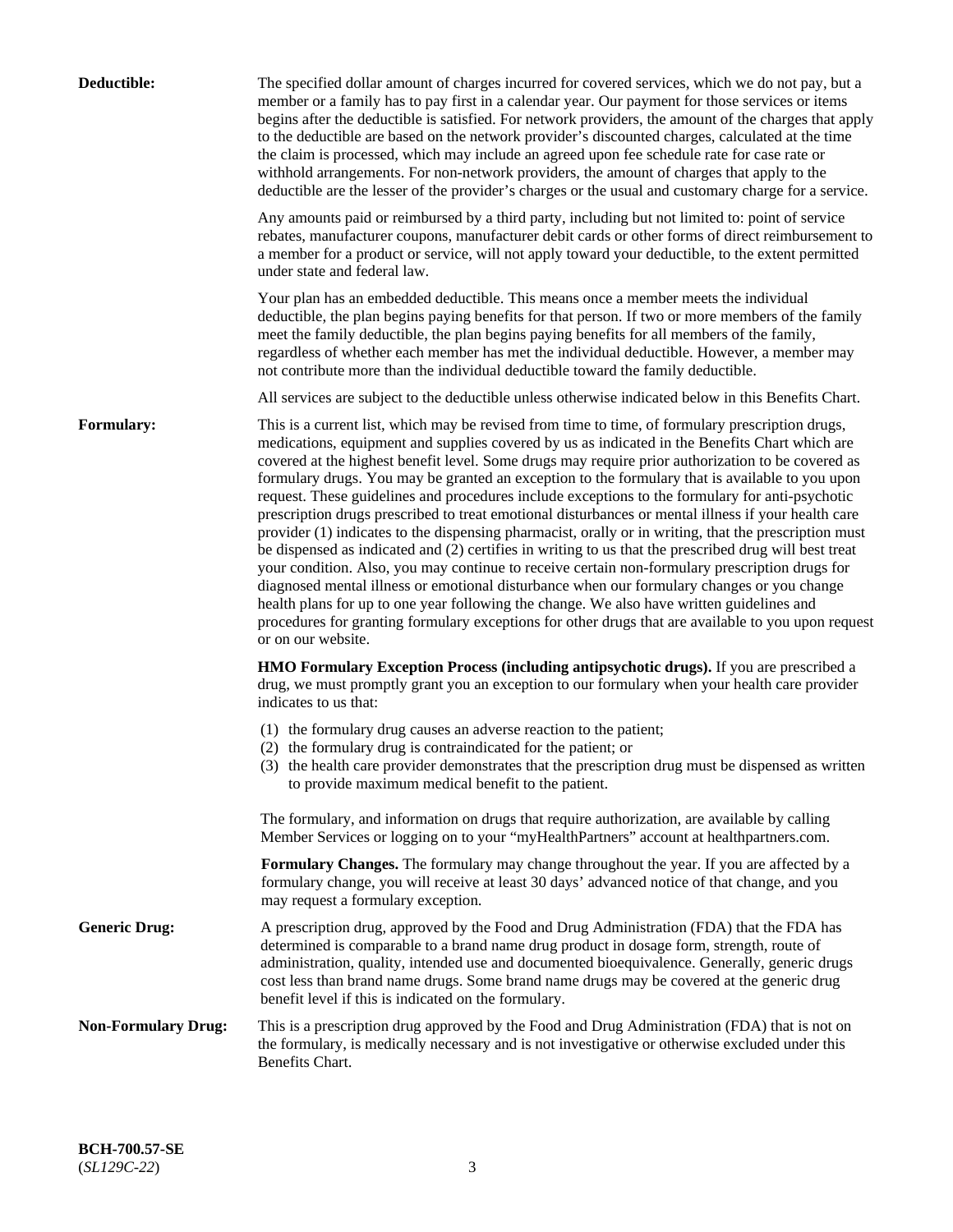| <b>Out-of-Pocket Expenses:</b> | You pay the specified copayments/coinsurance and deductibles applicable for particular services,<br>subject to the out-of-pocket limit described below. These amounts are in addition to the monthly<br>enrollment payments.                                                                                                                                                                                                                                                                                                        |
|--------------------------------|-------------------------------------------------------------------------------------------------------------------------------------------------------------------------------------------------------------------------------------------------------------------------------------------------------------------------------------------------------------------------------------------------------------------------------------------------------------------------------------------------------------------------------------|
| <b>Out-of-Pocket Limit:</b>    | You pay the copayments/coinsurance and deductibles for covered services, to the individual or<br>family out-of-pocket limit. Thereafter we cover 100% of the charges incurred for all other covered<br>services, for the rest of the calendar year. You pay amounts greater than the out-of-pocket limit if<br>you exceed any visit or day limits.                                                                                                                                                                                  |
|                                | Non-Network Benefits above the usual and customary charge (see definition of charge above) do<br>not apply to the out-of-pocket limit.                                                                                                                                                                                                                                                                                                                                                                                              |
|                                | Non-Network benefits for transplant surgery do not apply to the out-of-pocket limit.                                                                                                                                                                                                                                                                                                                                                                                                                                                |
|                                | Any amounts paid or reimbursed by a third party, including but not limited to: point of service<br>rebates, manufacturer coupons, manufacturer debit cards or other forms of direct reimbursement to<br>a member for a product or service, will not apply as an out of pocket expense, to the extent<br>permitted under state and federal law.                                                                                                                                                                                      |
|                                | You are responsible to keep track of the out-of-pocket expenses. Contact our Member Services<br>department for assistance in determining the amount paid by the enrollee for specific eligible<br>services received. Claims for reimbursement under the out-of-pocket limit provisions are subject<br>to the same time limits and provisions described under the "Claims Provisions" section of the<br>Contract.                                                                                                                    |
| <b>Specialty Drug List:</b>    | This is a current list, which may be revised from time to time, of prescription drugs, medications,<br>equipment and supplies, which are typically bio-pharmaceuticals. The purpose of a specialty drug<br>list is to facilitate enhanced monitoring of complex therapies used to treat specific conditions.<br>Specialty drugs are covered by us as indicated in this Benefits Chart. The specialty drug list is<br>available by calling Member Services or logging on to your "myHealthPartners" account at<br>healthpartners.com |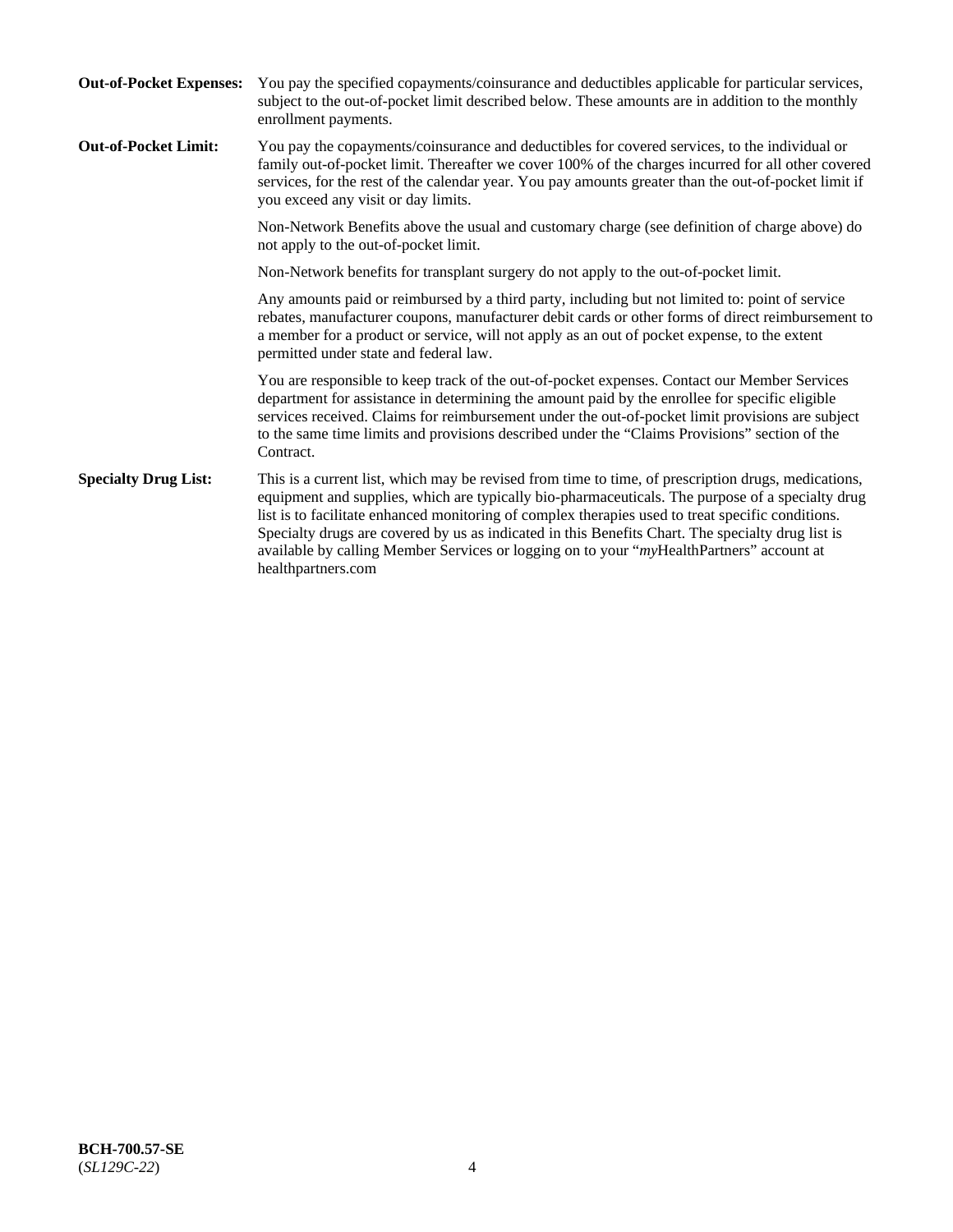# **DEDUCTIBLES AND OUT-OF-POCKET LIMITS**

### **Individual Calendar Year Deductible**

| <b>Network Benefits</b> | <b>Non-Network Benefits</b> |
|-------------------------|-----------------------------|
| \$500                   | \$10,000                    |

### **Family Calendar Year Deductible**

| <b>Network Benefits</b> | <b>Non-Network Benefits</b> |
|-------------------------|-----------------------------|
| \$1,500                 | \$20,000                    |

Separate deductibles must be satisfied under the Network Benefits and Non-Network Benefits.

Your plan has an embedded deductible. This means once a member meets the individual deductible, the plan begins paying benefits for that person. If two or more members of the family meet the family deductible, the plan begins paying benefits for all members of the family, regardless of whether each member has met the individual deductible. However, a member may not contribute more than the individual deductible toward the family deductible.

Any amounts paid or reimbursed by a third party, including but not limited to: point of service rebates, manufacturer coupons, debit cards or other forms of direct reimbursement to a member for a product or service, will not apply toward your deductible, to the extent permitted under state and federal law.

#### **Individual Calendar Year Out-of-Pocket Limit**

| <b>Network Benefits</b> | <b>Non-Network Benefits</b> |
|-------------------------|-----------------------------|
| \$6,250                 | \$30,000                    |

#### **Family Calendar Year Out-of-Pocket Limit**

| <b>Network Benefits</b> | Non-Network Benefits |
|-------------------------|----------------------|
| \$12,500                | \$60,000             |

Separate Out-of-Pocket Limits must be satisfied under the Network Benefits and Non-Network Benefits.

Non-Network Benefits above the usual and customary charge will not apply toward the individual or family out-of-pocket limit.

Non-Network benefits for transplant surgery do not apply to the out-of-pocket limit.

Any amounts paid or reimbursed by a third party, including but not limited to: point of service rebates, manufacturer coupons, manufacturer debit cards or other forms of direct reimbursement to a member for a product or service, will not apply as an out of pocket expense, to the extent permitted under state and federal law.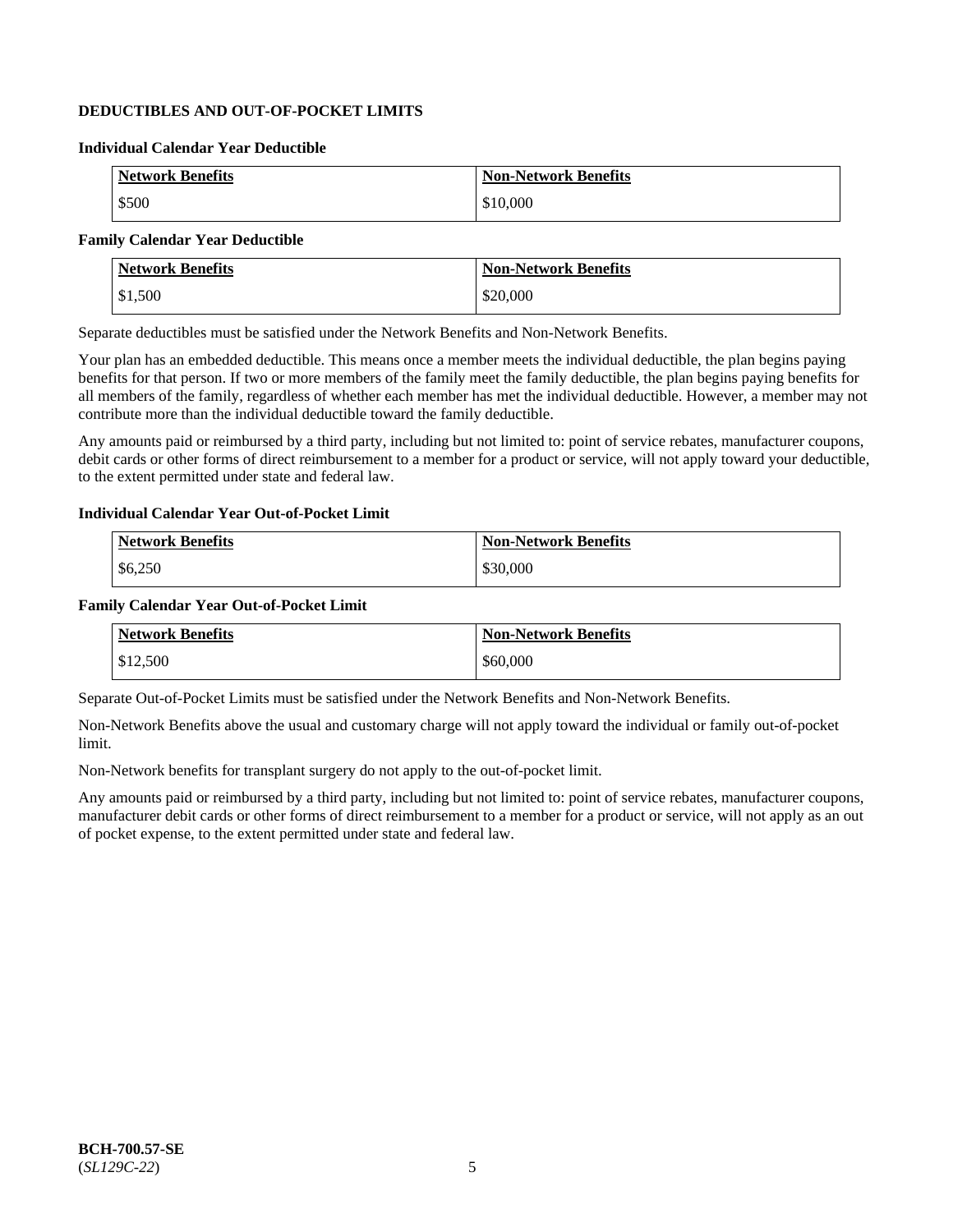# **AMBULANCE AND MEDICAL TRANSPORTATION**

# **Covered Services:**

We cover ambulance and medical transportation for medical emergencies.

We also cover medically necessary, non-emergency medical transportation if it meets our medical coverage criteria.

Covered services and supplies are based on established medical policies, which are subject to periodic review and modification by the medical or dental directors. These medical policies (medical coverage criteria) and applicable prior authorization requirements are available by calling Member Services or logging on to your "myHealthPartners" account at [healthpartners.com.](https://www.healthpartners.com/hp/index.html)

| <b>Network Benefits</b>      | <b>Non-Network Benefits</b> |
|------------------------------|-----------------------------|
| 70% of the charges incurred. | See Network Benefits.       |

### **Not Covered:**

See "Services Not Covered" in the Group Membership Contract.

# **BEHAVIORAL HEALTH SERVICES**

# **Covered Services:**

Covered services are based on established medical policies, which are subject to periodic review and modification by the medical directors. These medical policies (medical coverage criteria) are available by calling Member Services or logging on to your "*my*HealthPartners" account at [healthpartners.com.](http://www.healthpartners.com/)

You have rights to parity in mental health and substance use disorder treatment as required by the federal Mental Health Parity and Addiction Equity Act and Minnesota Statutes, section 62Q.47. These laws require:

- That mental health and substance use disorder services be covered on the same basis as medical services;
- That cost-sharing for mental health and substance use disorder services can be no more restrictive than cost-sharing for similar medical services;
- That treatment restrictions and limitation such as prior authorization and medical necessity can be no more restrictive than for similar medical services;
- That if enrollees have concerns they can call Member Services, file a complaint with HealthPartners, or file a complaint with the Minnesota Department of Health.

### **Mental health services**

We cover services for: mental health diagnoses as described in the Diagnostic and Statistical Manual of Mental Disorders – Fifth Edition (DSM-5) (most recent edition).

We also provide coverage for mental health treatment ordered by a Minnesota court under a valid court order that is issued on the basis of a behavioral care evaluation performed by a licensed psychiatrist or doctoral level licensed psychologist, which includes a diagnosis and an individual treatment plan for care in the most appropriate, least restrictive environment. We must be given a copy of the court order and the behavioral care evaluation, the service must be a covered benefit under this plan, and the service must be provided by a network provider, or other provider as required by law. We cover the evaluation upon which the court order was based if it was provided by a network provider. We also provide coverage for the initial mental health evaluation of a child, regardless of whether that evaluation leads to a court order for treatment, if the evaluation is ordered by a Minnesota juvenile court.

**Outpatient services, including intensive outpatient and day treatment:** We cover medically necessary outpatient professional mental health services for evaluation, crisis intervention, and treatment of mental health disorders.

A comprehensive diagnostic assessment will be used as the basis for a determination by a mental health professional, concerning the appropriate treatment and the extent of services required.

Outpatient services we cover for a diagnosed mental health condition include the following:

- Individual, group, family, and multi-family therapy;
- Medication management provided by a physician, certified nurse practitioner, or physician's assistant;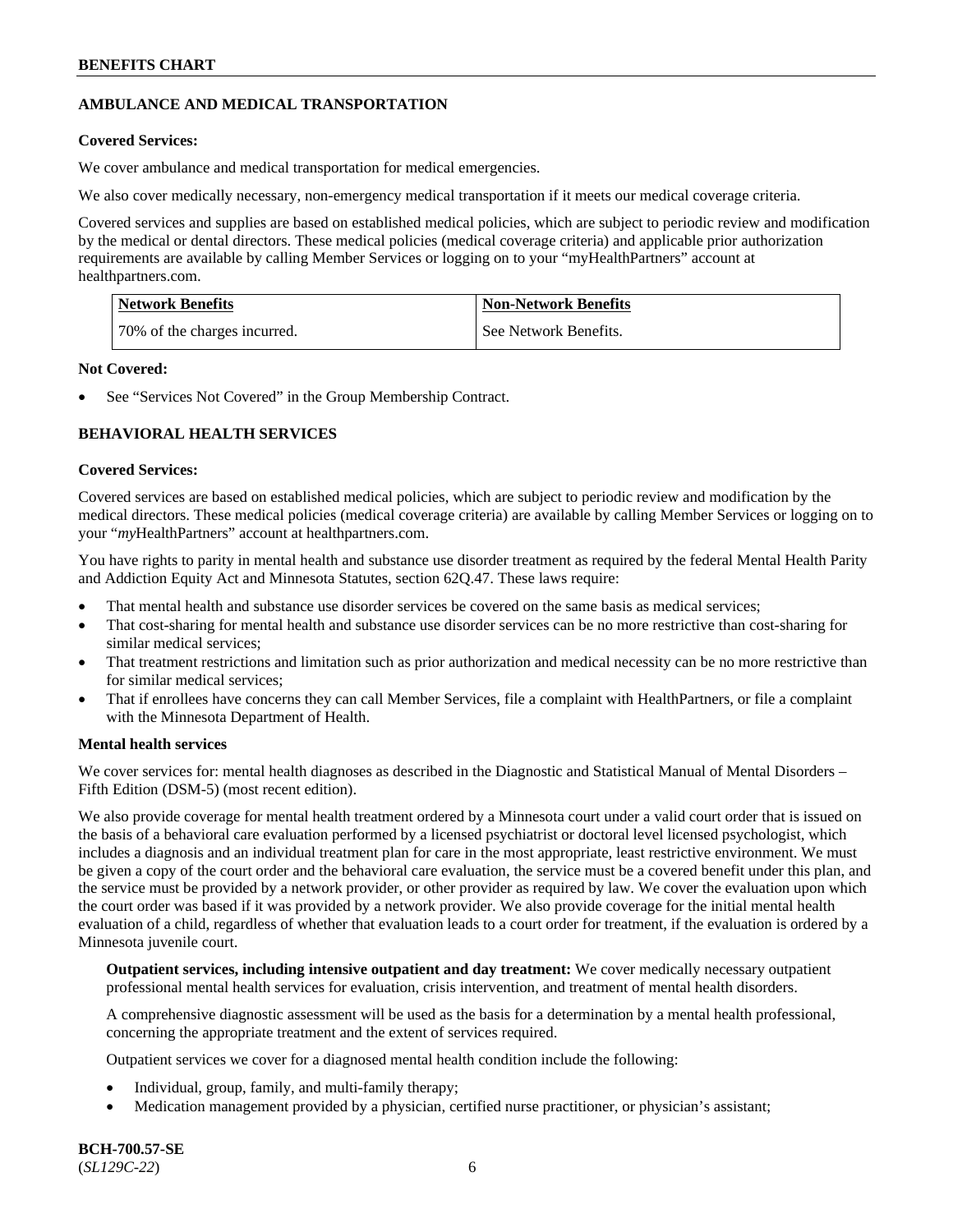- Psychological testing services for the purposes of determining the differential diagnoses and treatment planning for patients currently receiving behavioral health services;
- Day treatment and intensive outpatient services in a licensed program;
- Partial hospitalization services in a licensed hospital or community mental health center;
- Psychotherapy and nursing services provided in the home if authorized by us; and
- Treatment for gender dysphoria.

| <b>Network Benefits</b>                                                                                                                                                                                                                                        | <b>Non-Network Benefits</b>  |
|----------------------------------------------------------------------------------------------------------------------------------------------------------------------------------------------------------------------------------------------------------------|------------------------------|
| 100% of the charges incurred, subject to a member<br>copayment of \$45 per visit.<br>Deductible does not apply.<br>For family therapy, only one member copayment will<br>be charged, regardless of the number of members<br>primarily involved in the therapy. | 50% of the charges incurred. |

#### **Group therapy**

| Network Benefits                                                                                                | <b>Non-Network Benefits</b>   |
|-----------------------------------------------------------------------------------------------------------------|-------------------------------|
| 100% of the charges incurred, subject to a member<br>copayment of \$20 per visit.<br>Deductible does not apply. | 150% of the charges incurred. |

#### **Inpatient services, including mental health residential treatment services:** We cover the following:

- Medically necessary inpatient services in a hospital and professional services for treatment of mental health disorders. Medical stabilization is covered under inpatient hospital services in the "Hospital and Skilled Nursing Facility Services" section; and
- Medically necessary mental health residential treatment services. This care must be authorized by us and provided by a hospital or residential behavioral health treatment facility licensed by the local state or Department of Health and Human Services. Services not covered under this benefit include halfway houses, group homes, extended care facilities, shelter services, correctional services, detention services, transitional services, group residential services, foster care services and wilderness programs.

| <b>Network Benefits</b>      | <b>Non-Network Benefits</b>  |
|------------------------------|------------------------------|
| 70% of the charges incurred. | 50% of the charges incurred. |

#### **Substance use disorder (SUD) services**

We cover medically necessary services for assessments by a licensed alcohol and drug counselor and treatment of substanceuse disorders as defined in the latest edition of the DSM-5.

**Outpatient services, including intensive outpatient and day treatment:** We cover medically necessary outpatient professional services for the diagnosis and treatment of substance use disorders. Substance use disorder treatment programs must be licensed by the applicable state agency.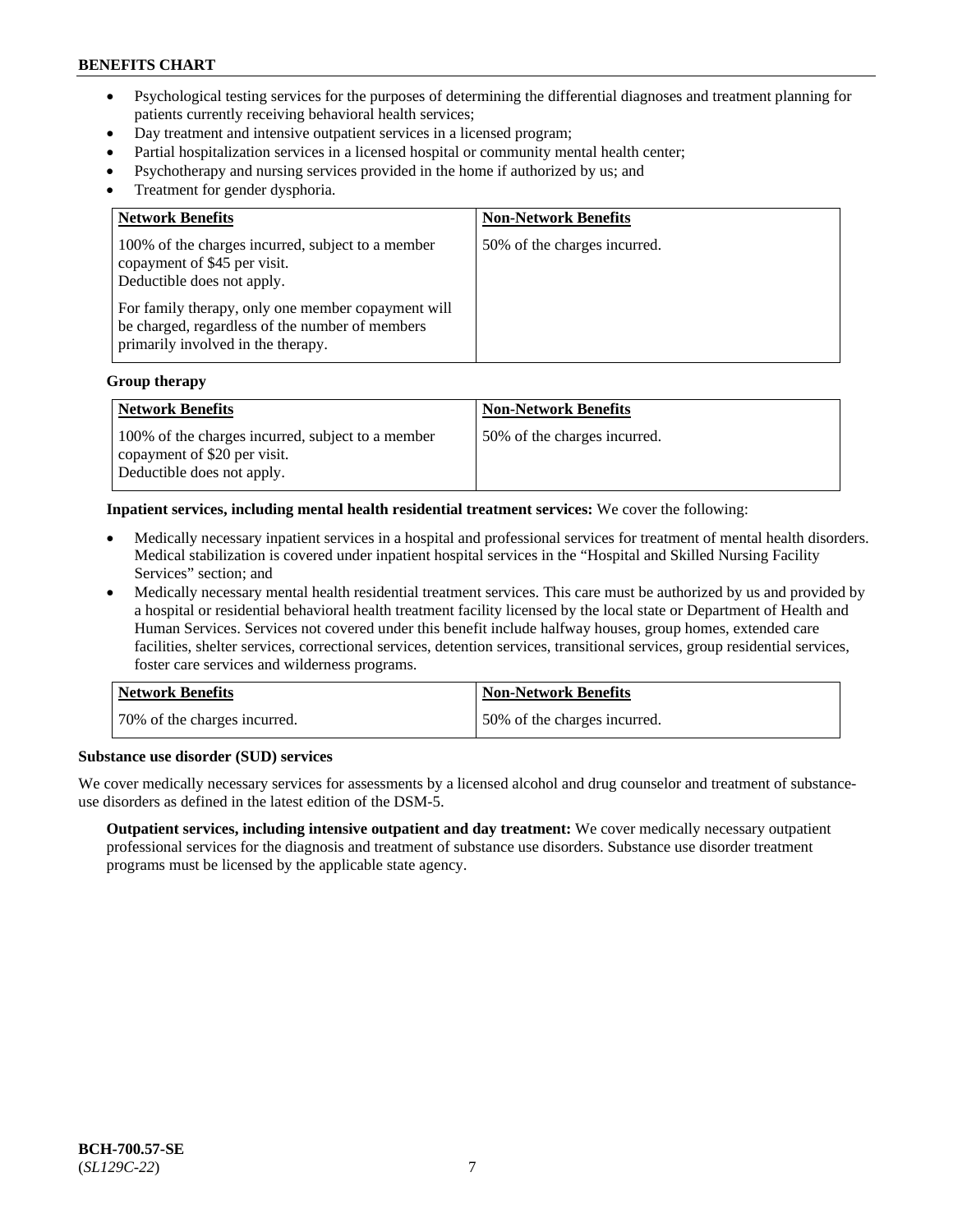Outpatient services we cover for a diagnosed substance use disorder include the following:

- Individual, group, family, and multi-family therapy provided in an office setting;
- Opiate replacement therapy including methadone and buprenorphine treatment; and
- Day treatment and intensive outpatient services in a licensed program.

| <b>Network Benefits</b>                                                                                                                     | <b>Non-Network Benefits</b>  |
|---------------------------------------------------------------------------------------------------------------------------------------------|------------------------------|
| 100% of the charges incurred, subject to a member<br>copayment of \$45 per visit.<br>Deductible does not apply.                             | 50% of the charges incurred. |
| For family therapy, only one member copayment will<br>be charged, regardless of the number of members<br>primarily involved in the therapy. |                              |

**Inpatient services:** We cover the following:

- Medically necessary inpatient services in a hospital or primary residential treatment in a licensed substance use disorder treatment center. Primary residential treatment is an intensive residential treatment program of limited duration, typically 30 days or less.
- Services provided in a hospital that is licensed by the local state and accredited by Medicare.
- Detoxification services in a hospital or community detoxification facility if it is licensed by the local Department of Health and Human Services.

| Network Benefits             | <b>Non-Network Benefits</b>  |
|------------------------------|------------------------------|
| 70% of the charges incurred. | 50% of the charges incurred. |

### **Not Covered:**

See "Services Not Covered" in the Group Membership Contract.

# **CHIROPRACTIC SERVICES**

### **Covered Services:**

We cover chiropractic services for rehabilitative care, provided to diagnose and treat acute neuromusculo-skeletal conditions.

Massage therapy which is performed in conjunction with other treatment/modalities by a chiropractor, is part of a prescribed treatment plan and is not billed separately is covered.

| <b>Network Benefits</b>                                                                                         | <b>Non-Network Benefits</b>                                           |
|-----------------------------------------------------------------------------------------------------------------|-----------------------------------------------------------------------|
| 100% of the charges incurred, subject to a member<br>copayment of \$45 per visit.<br>Deductible does not apply. | 50% of the charges incurred.<br>Limit of 20 visits per calendar year. |

### **Not Covered:**

- Massage therapy for the purpose of comfort or convenience of the member.
- See "Services Not Covered" in the Group Membership Contract.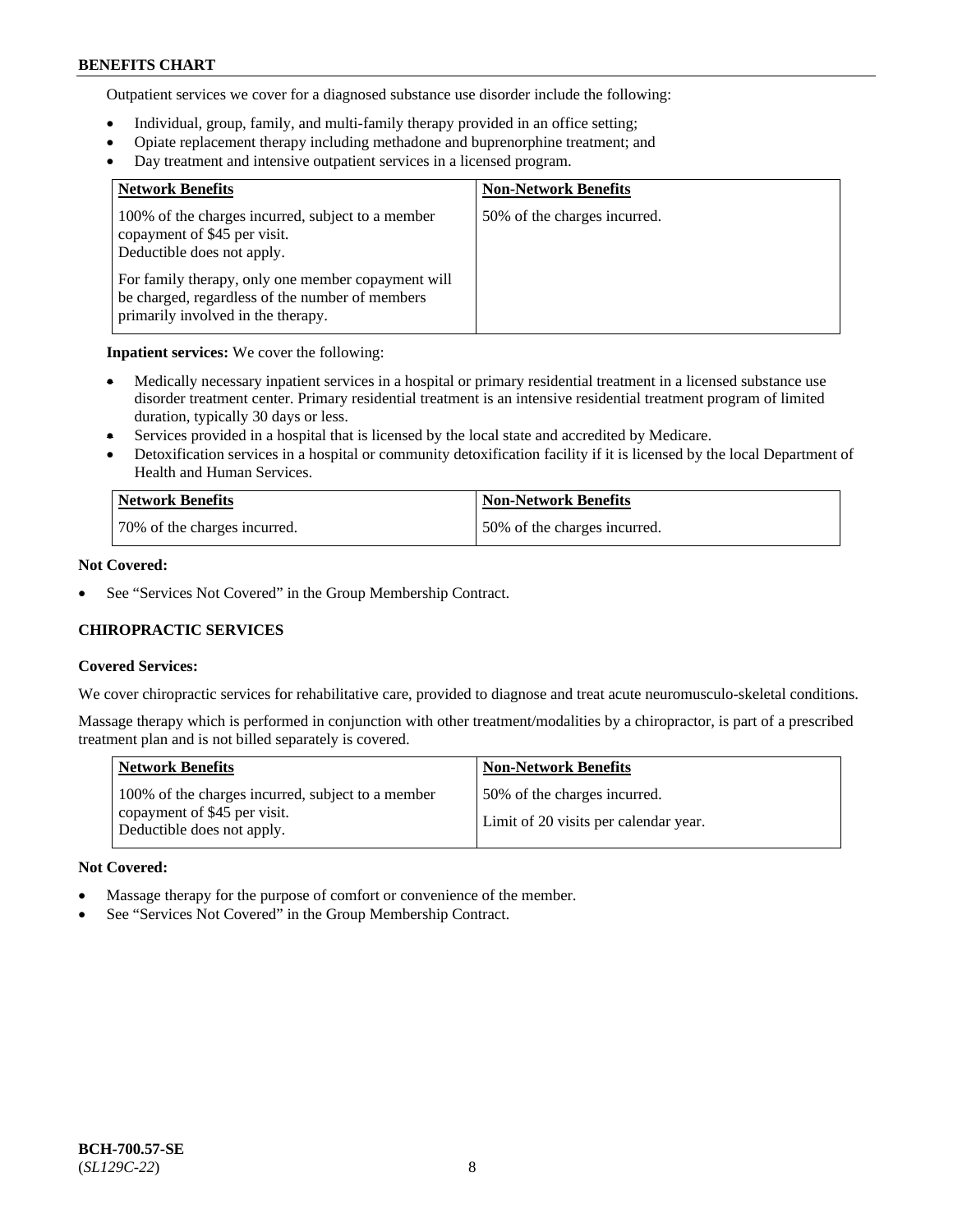# **CLINICAL TRIALS**

## **Covered Services:**

We cover certain routine services if you participate in a Phase I, Phase II, Phase III or Phase IV clinical trial that is conducted in relation to the prevention, detection, or treatment of cancer or other life-threatening disease or condition as defined in the Affordable Care Act. We cover routine patient costs for services that would be eligible under this Benefits Chart if the service was provided outside of a clinical trial.

| <b>Network Benefits</b>                                | <b>Non-Network Benefits</b>                            |
|--------------------------------------------------------|--------------------------------------------------------|
| Coverage level is same as corresponding Network        | Coverage level is same as corresponding Non-Network    |
| Benefit, depending on type of service provided such as | Benefit, depending on type of service provided such as |
| Office Visits for Illness or Injury, Inpatient or      | Office Visits for Illness or Injury, Inpatient or      |
| <b>Outpatient Hospital Services.</b>                   | <b>Outpatient Hospital Services.</b>                   |

### **Not Covered:**

- The investigative item, device or service itself.
- Items or services that are provided solely to satisfy data collection and analysis needs and that are not used in the direct clinical management of the patient.
- A service that is clearly inconsistent with widely accepted and established standards of care for a particular diagnosis.
- See "Services Not Covered" in the Group Membership Contract.

# **DENTAL SERVICES**

# **Covered Services:**

We cover services as described below.

**Accidental dental services:** We cover dentally necessary services to treat and restore damage done to sound, natural, unrestored teeth as a result of an accidental injury. Coverage is for damage caused by external trauma to face and mouth only, not for cracked or broken teeth which result from biting or chewing. We cover restorations, root canals, crowns and replacement of teeth lost that are directly related to the accident in which the member was involved. We cover initial exams, xrays, and palliative treatment including extractions, and other oral surgical procedures directly related to the accident. Subsequent treatment must be initiated within the specified time-frame and must be directly related to the accident. We do not cover restoration and replacement of teeth that are not "sound and natural" at the time of the accident.

Full mouth rehabilitation to correct occlusion (bite) and malocclusion (misaligned teeth not due to the accident) are not covered.

When an implant-supported dental prosthetic treatment is pursued, the accidental dental benefit will be applied to the prosthetic procedure. Benefits are limited to the amount that would be paid toward the placement of a removable dental prosthetic appliance that could be used in the absence of implant treatment. Care must be provided or pre-authorized by a HealthPartners dentist.

| <b>Network Benefits</b>      | <b>Non-Network Benefits</b>   |
|------------------------------|-------------------------------|
| 80% of the charges incurred. | 150% of the charges incurred. |

For all accidental dental services, treatment and/or restoration must be initiated within six months of the date of the injury. Coverage is limited to the initial course of treatment and/or initial restoration. Services must be provided within twenty-four months of the date of injury to be covered.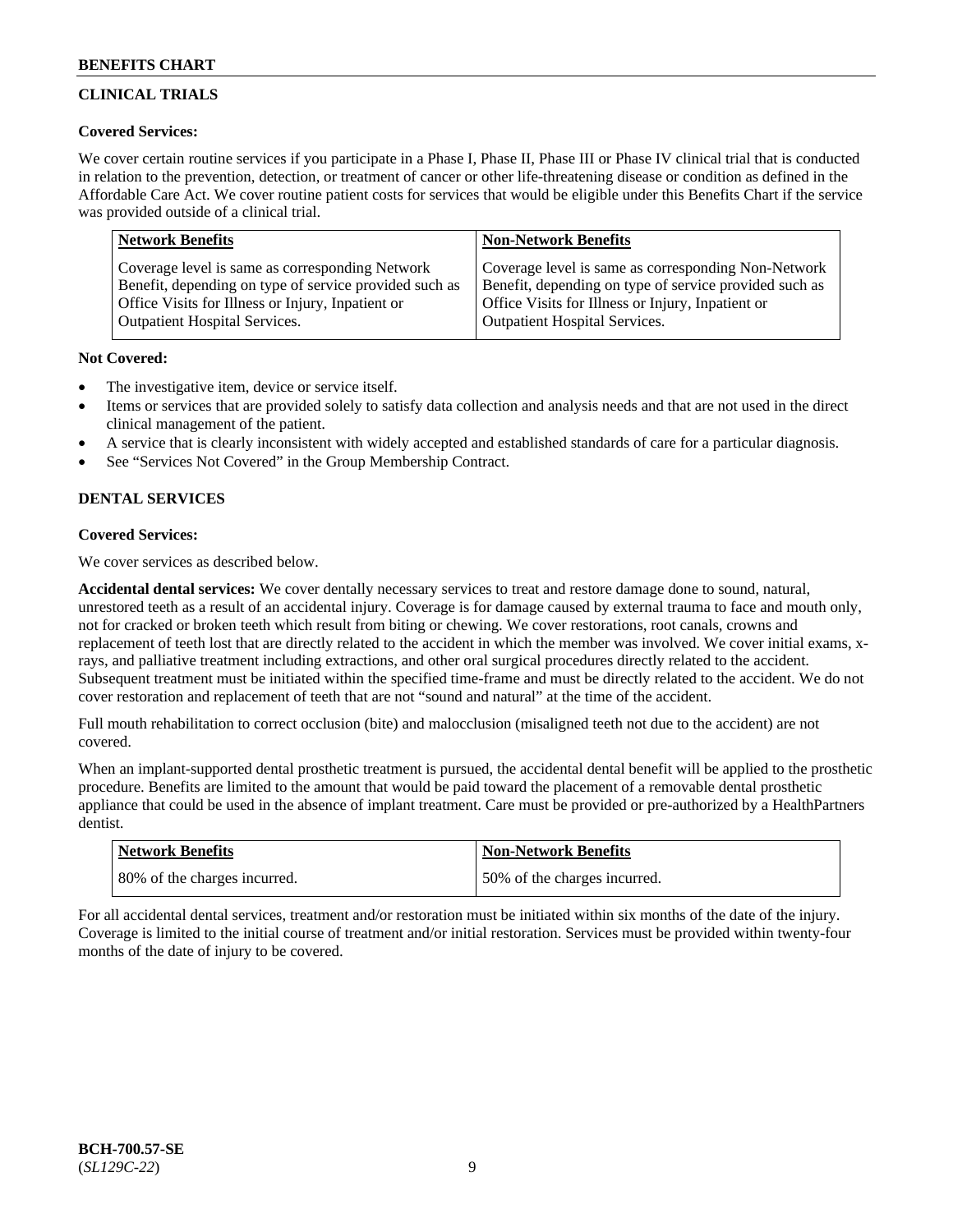# **Medical referral dental services**

**Medically necessary outpatient dental services:** We cover medically necessary outpatient dental services. Coverage is limited to dental services required for treatment of an underlying medical condition, e.g., removal of teeth to complete radiation treatment for cancer of the jaw, cysts and lesions.

| <b>Network Benefits</b>                                                                                         | <b>Non-Network Benefits</b>  |
|-----------------------------------------------------------------------------------------------------------------|------------------------------|
| 100% of the charges incurred, subject to a member<br>copayment of \$45 per visit.<br>Deductible does not apply. | 50% of the charges incurred. |

**Medically necessary hospitalization and anesthesia for dental care:** We cover medically necessary hospitalization for dental care. This is limited to charges incurred by a member who: (1) is a child under age 5; (2) is severely disabled; (3) has a medical condition and requires hospitalization or general anesthesia for dental care treatment; or (4) is a child between age 5 and 12 and care in dental offices has been attempted unsuccessfully and usual methods of behavior modification have not been successful, or when extensive amounts of restorative care, exceeding four appointments, are required. Coverage is limited to facility and anesthesia charges. Oral surgeon/dentist professional fees are not covered.

| Network Benefits             | <b>Non-Network Benefits</b>  |
|------------------------------|------------------------------|
| 70% of the charges incurred. | 50% of the charges incurred. |

**Medical complications of dental care:** We cover medical complications of dental care. Treatment must be medically necessary care and related to medical complications of non-covered dental care, including complications of the head, neck, or substructures.

| <b>Network Benefits</b>                                                                                         | <b>Non-Network Benefits</b>  |
|-----------------------------------------------------------------------------------------------------------------|------------------------------|
| 100% of the charges incurred, subject to a member<br>copayment of \$45 per visit.<br>Deductible does not apply. | 50% of the charges incurred. |

**Oral surgery**: We cover oral surgery. Coverage is limited to treatment of medical conditions requiring oral surgery, such as treatment of oral neoplasm, non-dental cysts, fracture of the jaws, trauma of the mouth and jaws.

| <b>Network Benefits</b>                                                                                         | <b>Non-Network Benefits</b>  |
|-----------------------------------------------------------------------------------------------------------------|------------------------------|
| 100% of the charges incurred, subject to a member<br>copayment of \$45 per visit.<br>Deductible does not apply. | 50% of the charges incurred. |

**Treatment of cleft lip and cleft palate:** We cover treatment of cleft lip and cleft palate of a dependent child to age 26, including orthodontic treatment and oral surgery directly related to the cleft. Benefits are limited to inpatient or outpatient expenses arising from medical and dental treatment that was scheduled or initiated prior to the dependent turning age 19. Dental services that are not required for the treatment of cleft lip or cleft palate are not covered. If a dependent child covered under this Contract is also covered under a dental plan which includes orthodontic services, that dental plan shall be considered primary for the necessary orthodontic services. Oral appliances are subject to the same copayment, conditions and limitations as durable medical equipment.

| <b>Network Benefits</b>                                                                                         | <b>Non-Network Benefits</b>  |
|-----------------------------------------------------------------------------------------------------------------|------------------------------|
| 100% of the charges incurred, subject to a member<br>copayment of \$45 per visit.<br>Deductible does not apply. | 50% of the charges incurred. |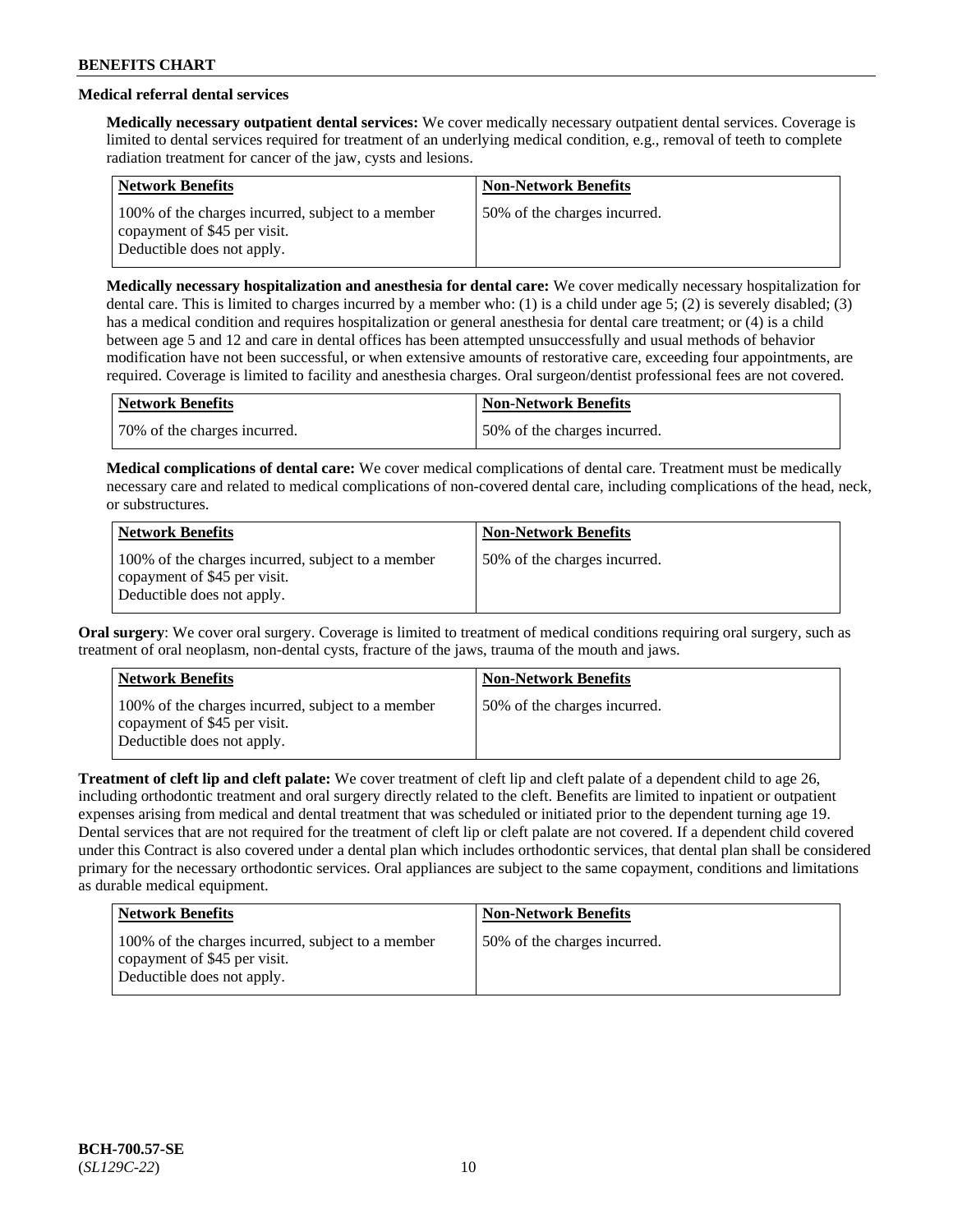**Treatment of temporomandibular disorder (TMD) and craniomandibular disorder (CMD):** We cover surgical and nonsurgical treatment of temporomandibular disorder (TMD) and craniomandibular disorder (CMD), which is medically necessary care. Dental services which are not required to directly treat TMD or CMD are not covered.

| <b>Network Benefits</b>                                                                                         | <b>Non-Network Benefits</b>  |
|-----------------------------------------------------------------------------------------------------------------|------------------------------|
| 100% of the charges incurred, subject to a member<br>copayment of \$45 per visit.<br>Deductible does not apply. | 50% of the charges incurred. |

### **Not Covered:**

- Dental treatment, procedures or services not listed in this Benefits Chart.
- Accident related dental services if treatment is (1) provided to teeth which are not sound and natural, (2) to teeth which have been restored, (3) initiated beyond six months from the date of the injury, (4) received beyond the initial treatment or restoration or (5) received beyond twenty-four months from the date of injury.
- Oral surgery to remove wisdom teeth.
- Orthognathic treatment or procedures and all related services, unless it is required to treat TMD or CMD and it meets our medical coverage criteria.
- See "Services Not Covered" in the Group Membership Contract.

# **DIABETES AND HYPERTENSION DISEASE MANAGEMENT PROGRAM**

#### **Covered Services:**

If you meet criteria for coverage, you may qualify for the Diabetes and/or Hypertension Disease Management Program.

The program covers group health coaching which focuses on weight loss, exercise, behavior modification and health education through Omada Health.

| <b>Network Benefits</b>                                     | <b>Non-Network Benefits</b> |
|-------------------------------------------------------------|-----------------------------|
| 100% of the charges incurred.<br>Deductible does not apply. | Not applicable.             |

### **Not Covered:**

See "Services Not Covered" in the Group Membership Contract.

### **DIABETIC EQUIPMENT AND SUPPLIES**

### **Covered Services:**

We cover physician prescribed medically appropriate and necessary drugs and supplies used in the management and treatment of diabetes for members with gestational, Type I or Type II diabetes including durable diabetic equipment and disposable supplies, as described below.

Certain items are only covered if your condition meets our coverage criteria and obtained through an authorized vendor. For more information on what we cover and any prior authorization requirements, call Member Services or log on to your "*my*HealthPartners" account at [healthpartners.com.](http://www.healthpartners.com/)

Insulin and medications for diabetes are covered as outpatient drugs under the "Prescription Drug Services" section.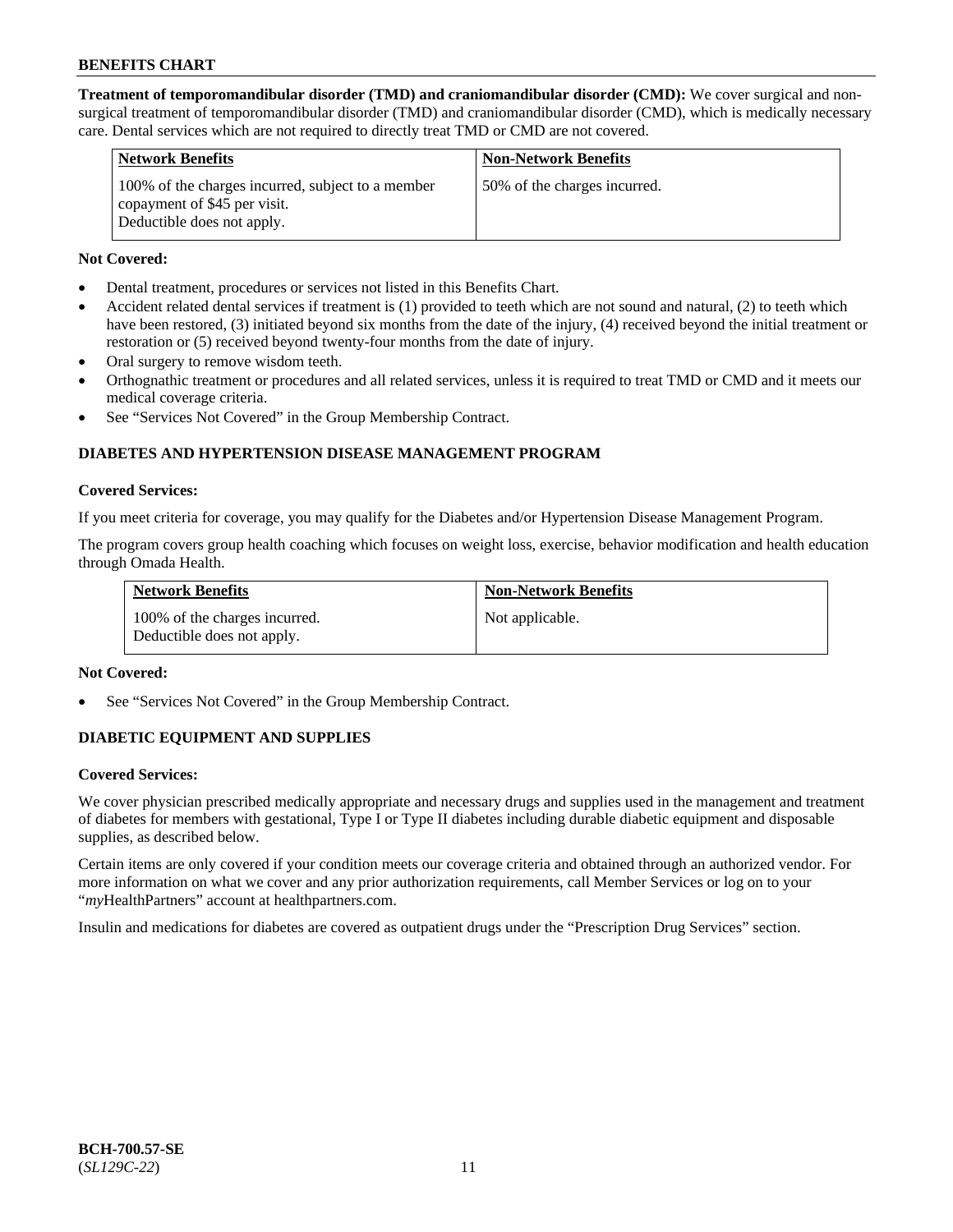**Pumps and Pump Supplies.** These include diabetic insulin pumps, diabetic infusion pumps and infusion pump supplies such as infusion sets, tubing, connectors and syringe reservoirs.

| <b>Network Benefits</b>                                                                     | <b>Non-Network Benefits</b>  |
|---------------------------------------------------------------------------------------------|------------------------------|
| Pumps received at a pharmacy:<br>70% of the charges incurred.<br>Deductible does not apply. | 50% of the charges incurred. |
| Pumps received from a non-pharmacy approved<br>vendor:<br>70% of the charges incurred.      |                              |

### **All other durable equipment and diabetic supplies**

Durable Diabetic Equipment and Supplies. These include continuous glucose monitoring system (CGMS), transmitter, sensors and receivers, diabetic blood glucose monitors and control/calibrating solutions (for checking accuracy or testing equipment and test strips).

Disposable Diabetic Supplies. These are one-time use supplies, including syringes, lancets, lancet devices, blood and urine ketone test strips, and needles.

Certain diabetic supplies and equipment must be purchased at a pharmacy.

| <b>Network Benefits</b>                                                                                              | <b>Non-Network Benefits</b>  |
|----------------------------------------------------------------------------------------------------------------------|------------------------------|
| If received through a pharmacy:<br>70% of the charges incurred.<br>Deductible does not apply.                        | 50% of the charges incurred. |
| If received through a non-pharmacy provider:<br>70% of the charges incurred if purchased from an<br>approved vendor. |                              |

### **Limitations:**

- No more than a 93-day supply of diabetic supplies is covered and dispensed at a time.
- We require that certain diabetic supplies and equipment be purchased at a pharmacy.
- Diabetic supplies and equipment are limited to certain models and brands.
- Durable medical equipment and supplies must be obtained from or repaired by approved vendors.
- Covered services and supplies are based on established medical policies which are subject to periodic review and modification by the medical directors. Our coverage policy for diabetic supplies includes information on our required models and brands. These medical policies (medical coverage criteria) are available by calling Member Services or logging on to your "*my*HealthPartners" account at [healthpartners.com.](http://www.healthpartners.com/)

### **Not Covered:**

- Replacement or repair of any covered items, if the items are (i) damaged or destroyed by misuse, abuse or carelessness, (ii) lost; or (iii) stolen.
- Duplicate or similar items.
- Labor and related charges for repair of any covered items which are more than the cost of replacement by an approved vendor.
- Batteries for monitors and equipment.
- Sales tax, mailing, delivery charges, service call charges.
- See "Services Not Covered" in the Group Membership Contract.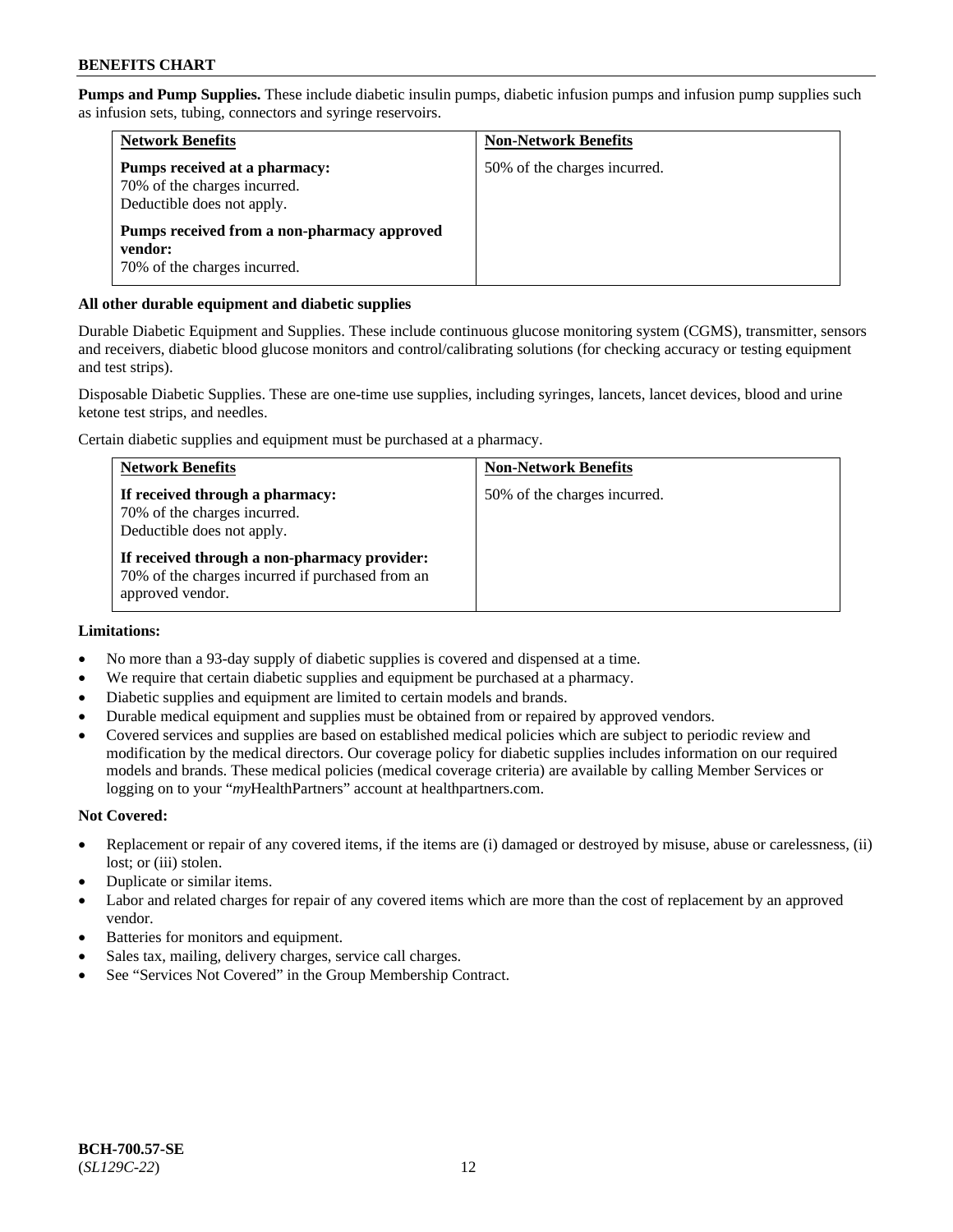# **DIAGNOSTIC IMAGING SERVICES**

### **Covered Services:**

We cover diagnostic imaging, when ordered by a provider and provided in a clinic or outpatient hospital facility.

For Network Benefits, non-emergent, scheduled outpatient Magnetic Resonance Imaging (MRI) and Computed Tomography (CT) must be provided at a designated facility. Your physician or facility will obtain or verify prior authorization for these services with HealthPartners, as needed.

We cover services provided in a clinic or outpatient hospital facility (to see the benefit level for inpatient hospital or skilled nursing facility services, see benefits under Inpatient Hospital and Skilled Nursing Facility Services).

#### **Outpatient magnetic resonance imaging (MRI) and computed tomography (CT)**

| Network Benefits             | Non-Network Benefits         |
|------------------------------|------------------------------|
| 70% of the charges incurred. | 50% of the charges incurred. |

#### **All other outpatient diagnostic imaging services for illness or injury**

#### **Services for illness or injury**

| Network Benefits             | Non-Network Benefits         |
|------------------------------|------------------------------|
| 70% of the charges incurred. | 50% of the charges incurred. |

#### **Preventive services (MRI/CT procedures are not considered preventive)**

Diagnostic imaging services associated with preventive services are covered at the benefit level shown in the "Preventive Services" section of this Benefits Chart.

#### **Not Covered:**

See "Services Not Covered" in the Group Membership Contract.

### **DURABLE MEDICAL EQUIPMENT, PROSTHETICS, ORTHOTICS, AND SUPPLIES**

### **Covered Services:**

We cover equipment and services, as described below.

We cover durable medical equipment and services, prosthetics, orthotics and supplies, subject to the limitations below.

External hearing aids (including osseointegrated or bone anchored) for members age 18 or younger who have hearing loss that is not correctable by other covered procedures. Coverage is limited to one basic, standard hearing aid for each ear every three years. A basic hearing aid is defined as a hearing device that consists of a microphone, amplifier, volume control, battery and receiver. It does not include upgrades above and beyond the functionality of a basic hearing aid, including but not limited to hearing improvements for group settings, background noise, Bluetooth/remote control functionality, or extended warranties. Charges for upgrades above the cost of a basic, standard hearing aid are not covered.

Diabetic equipment and supplies are covered under the "Diabetic Equipment and Supplies" section.

#### **Special dietary treatment for Phenylketonuria (PKU) if it meets our medical coverage criteria**

| <b>Network Benefits</b>                                    | <b>Non-Network Benefits</b>  |
|------------------------------------------------------------|------------------------------|
| 70% of the charges incurred.<br>Deductible does not apply. | 50% of the charges incurred. |

### **Oral amino acid based elemental formula if it meets our medical coverage criteria**

| Network Benefits             | Non-Network Benefits         |
|------------------------------|------------------------------|
| 70% of the charges incurred. | 50% of the charges incurred. |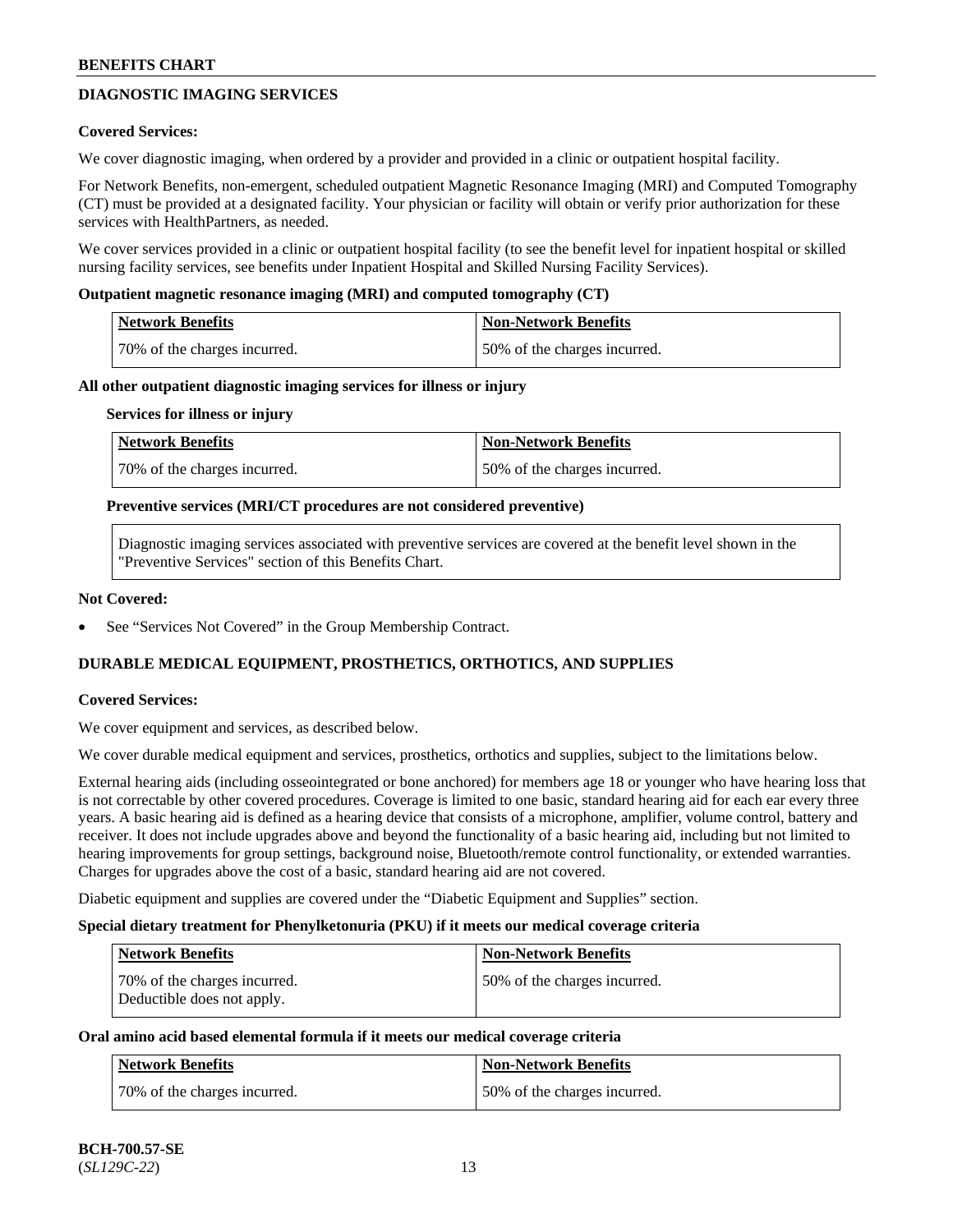## **All other durable medical equipment, prosthetics, orthotics and supplies**

| <b>Network Benefits</b>      | <b>Non-Network Benefits</b>  |
|------------------------------|------------------------------|
| 70% of the charges incurred. | 50% of the charges incurred. |

### **Limitations:**

Coverage of durable medical equipment is limited by the following:

- Payment will not exceed the cost of an alternate piece of equipment or service that is effective and medically necessary.
- Wigs for hair loss resulting from alopecia areata are limited to one per calendar year.
- For prosthetic benefits, other than hair prostheses (i.e., wigs) for hair loss resulting from alopecia areata and oral appliances for cleft lip and cleft palate, payment will not exceed the cost of an alternate piece of equipment or service that is effective, medically necessary and enables members to conduct standard activities of daily living.
- We reserve the right to determine if an item will be approved for rental vs. purchase.
- Durable medical equipment and supplies must be obtained from or repaired by approved vendors.
- Covered services and supplies are based on established medical policies, which are subject to periodic review and modification by the medical or dental directors. Our coverage policy for diabetic supplies includes information on our required models and brands. These medical policies (medical coverage criteria) are available by calling Member Services or logging on to your "*my*HealthPartners" account a[t healthpartners.com.](https://www.healthpartners.com/hp/index.html)

# **Not Covered:**

Items that are not eligible for coverage include, but are not limited to:

- Replacement or repair of any covered items, if the items are (i) damaged or destroyed by misuse, abuse or carelessness, (ii) lost; or (iii) stolen.
- Duplicate or similar items.
- Labor and related charges for repair of any covered items which are more than the cost of replacement by an approved vendor.
- Sales tax, mailing, delivery charges, service call charges.
- Items that are primarily educational in nature or for hygiene, vocation, comfort, convenience or recreation.
- Communication aids or devices: equipment to create, replace or augment communication abilities including, but not limited to, speech processors, receivers, communication boards, or computer or electronic assisted communication.
- Hearing aids (implantable and external, including osseointegrated or bone anchored) and their fitting, except as specifically described in this Benefits Chart. This exclusion does not apply to cochlear implants.
- Eyeglasses, contact lenses and their fitting, measurement and adjustment, except as specifically described in this Benefits Chart.
- Hair prostheses (wigs), except as specifically described in this Benefits Chart.
- Household equipment which primarily has customary uses other than medical, such as, but not limited to, exercise cycles, air purifiers, central or unit air conditioners, water purifiers, non-allergenic pillows, mattresses or waterbeds.
- Household fixtures including, but not limited to, escalators or elevators, ramps, swimming pools and saunas.
- Modifications to the structure of the home including, but not limited to, wiring, plumbing or charges for installation of equipment.
- Vehicle, car or van modifications including, but not limited to, hand brakes, hydraulic lifts and car carrier.
- Rental equipment while owned equipment is being repaired by non-contracted vendors, beyond one month rental of medically necessary equipment.
- Other equipment and supplies, including but not limited to assistive devices, that we determine are not eligible for coverage.
- See "Services Not Covered" in the Group Membership Contract.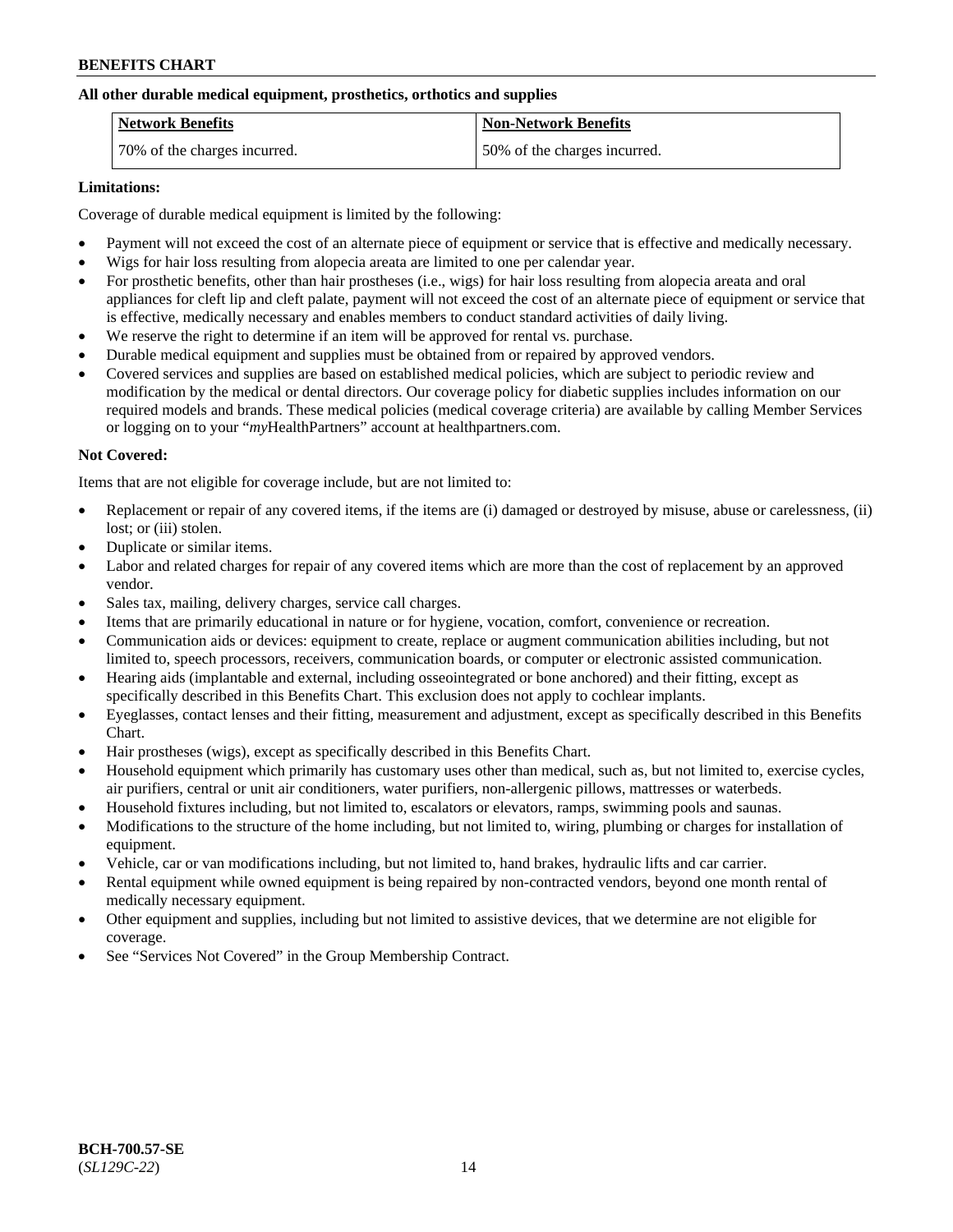# **EMERGENCY AND URGENTLY NEEDED CARE SERVICES**

#### **Covered Services:**

We cover services for emergency care and urgently needed care if the services are otherwise eligible for coverage under this Benefits Chart.

**Urgently needed care.** These are services to treat an unforeseen illness or injury, which are required in order to prevent a serious deterioration in your health, and which cannot be delayed until the next available clinic or office hours.

#### **Urgently needed care at clinics**

| <b>Network Benefits</b>                                                                                         | <b>Non-Network Benefits</b> |
|-----------------------------------------------------------------------------------------------------------------|-----------------------------|
| 100% of the charges incurred, subject to a member<br>copayment of \$45 per visit.<br>Deductible does not apply. | See Network Benefits.       |

**Emergency care.** These are services to treat: (1) the sudden, unexpected onset of illness or injury which, if left untreated or unattended until the next available clinic or office hours, would result in hospitalization, or (2) a condition requiring professional health services immediately necessary to preserve life or stabilize health. Emergency care includes emergency services as defined in Division BB, Title I, Section 102 of the Consolidated Appropriations Act of 2021. Emergency care also includes an immediate response service available on a 24-hour, seven-day-a-week basis for each child, or person, having a psychiatric crisis, a mental health crisis, or a mental health emergency.

When reviewing claims for coverage of emergency services, our medical director will take into consideration a reasonable layperson's belief that the circumstances required immediate medical care that could not wait until the next working day or next available clinic appointment. Emergency care also includes an immediate response service available on a 24-hour, sevenday-a-week basis for each child, or person, having a psychiatric crisis, a mental health crisis, or a mental health emergency.

#### **Emergency care in a hospital emergency room, including professional services of a physician**

| Network Benefits             | Non-Network Benefits  |
|------------------------------|-----------------------|
| 70% of the charges incurred. | See Network Benefits. |

### **Inpatient emergency care in a hospital**

| <b>Network Benefits</b>      | Non-Network Benefits  |
|------------------------------|-----------------------|
| 70% of the charges incurred. | See Network Benefits. |

### **Not Covered:**

See "Services Not Covered" in the Group Membership Contract.

### **GENE THERAPY**

### **Covered Services:**

We cover gene therapy treatment that meets our current medical coverage criteria.

| <b>Network Benefits</b>                                                                                                                                                                                 | <b>Non-Network Benefits</b> |
|---------------------------------------------------------------------------------------------------------------------------------------------------------------------------------------------------------|-----------------------------|
| Coverage level is same as corresponding Network<br>Benefit, depending on type of service provided, such as<br>Office Visits for Illness or Injury, Inpatient or<br><b>Outpatient Hospital Services.</b> | No Coverage.                |

#### **Limitations:**

- Gene therapy must be provided by a designated provider.
- Specific types of gene therapy are limited to therapies and conditions specified in our medical coverage criteria.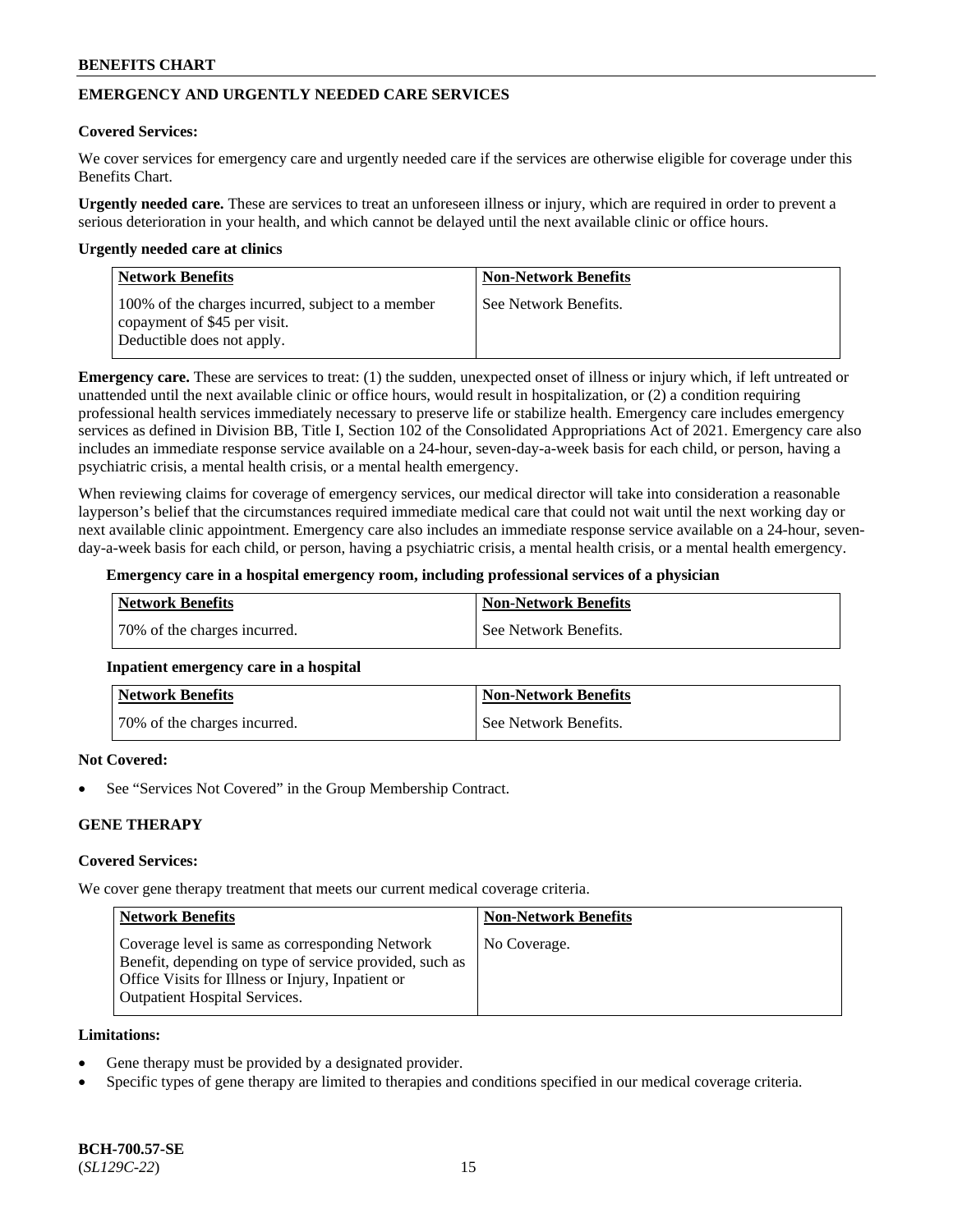### **Not Covered:**

See "Services Not Covered" in the Group Membership Contract.

# **HEALTH EDUCATION**

## **Covered Services:**

We cover education for preventive services and education for the management of chronic health problems (such as diabetes).

| <b>Network Benefits</b>                                     | <b>Non-Network Benefits</b>  |
|-------------------------------------------------------------|------------------------------|
| 100% of the charges incurred.<br>Deductible does not apply. | 50% of the charges incurred. |

### **Not Covered:**

See "Services Not Covered" in the Group Membership Contract.

# **HOME-BASED COMPREHENSIVE HEALTH RISK ASSESSMENT**

### **Covered Services:**

If you meet our criteria for coverage, you may qualify for our home-based comprehensive health risk assessment program. The program covers a health assessment with a designated nurse practitioner.

| <b>Network Benefits</b>                                     | <b>Non-Network Benefits</b> |
|-------------------------------------------------------------|-----------------------------|
| 100% of the charges incurred.<br>Deductible does not apply. | No Coverage.                |

### **Not Covered:**

See "Services Not Covered" in the Group Membership Contract.

# **HOME HEALTH SERVICES**

### **Covered Services:**

We cover skilled nursing services, physical therapy, occupational therapy, speech therapy, respiratory therapy and other therapeutic services, non-routine prenatal and postnatal services, routine postnatal well child visits (as described in the Medical Coverage Criteria), phototherapy services for newborns, home health aide services and other eligible home health services when provided in your home, if you are homebound (i.e., unable to leave home without considerable effort due to a medical condition. Lack of transportation does not constitute homebound status). For phototherapy services for newborns and high risk pre-natal services, supplies and equipment are included.

We cover total parenteral nutrition/intravenous ("TPN/IV") therapy, equipment, supplies and drugs in connection with IV therapy. IV line care kits are covered under Durable Medical Equipment.

You do not need to be homebound to receive total parenteral nutrition/intravenous ("TPN/IV") therapy.

We cover palliative care benefits. Palliative care includes symptom management, education and establishing goals of care. We waive the requirement that you be homebound for a limited number of home visits for palliative care (as shown in the Benefits Chart), if you have a life-threatening, non-curable condition which has a prognosis of survival of two years or less. Additional palliative care visits are eligible under the home health services benefit if you are homebound and meet all other requirements defined in this section.

Home health services are eligible and covered only when:

- medically necessary; and
- provided as rehabilitative care, terminal care or maternity care; and
- ordered by a physician, and included in the written home care plan.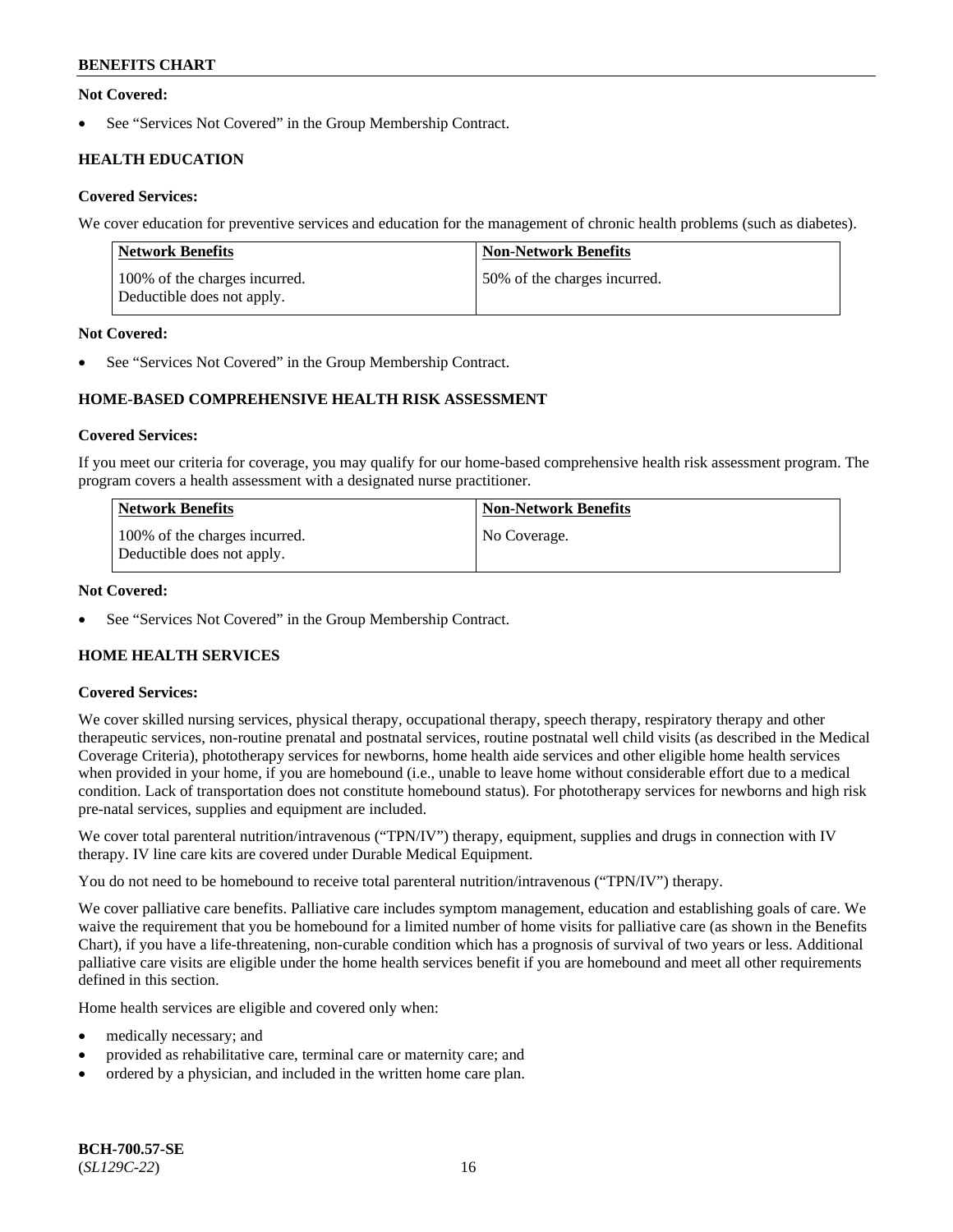# **Physical therapy, occupational therapy, speech therapy, respiratory therapy, home health aide services and palliative care**

| <b>Network Benefits</b>                                                                                                                                                                                                                                                                                                                                                          | <b>Non-Network Benefits</b>  |
|----------------------------------------------------------------------------------------------------------------------------------------------------------------------------------------------------------------------------------------------------------------------------------------------------------------------------------------------------------------------------------|------------------------------|
| 100% of the charges incurred, subject to a member<br>copayment of \$45 per visit.<br>Deductible does not apply.<br>If more than one home health visit occurs in a day, a<br>separate copayment applies to each. For example, if an<br>occupational therapist and a physical therapist visit a<br>member in the same day, a separate copayment will be<br>charged for each visit. | 50% of the charges incurred. |

### **TPN/IV therapy, skilled nursing services, non-routine prenatal/postnatal services, and phototherapy**

| <b>Network Benefits</b>                                     | <b>Non-Network Benefits</b>  |
|-------------------------------------------------------------|------------------------------|
| 100% of the charges incurred.<br>Deductible does not apply. | 50% of the charges incurred. |

Each 24-hour visit (or shifts of up to 24-hour visits) equals one visit and counts toward the Maximum visits for all other services shown below. Any visit that lasts less than 24 hours, regardless of the length of the visit, will count as one visit toward the Maximum visits for all other services shown below. All visits must be medically necessary and benefit eligible.

### **Routine postnatal well child visits**

| <b>Network Benefits</b>                                     | <b>Non-Network Benefits</b>  |
|-------------------------------------------------------------|------------------------------|
| 100% of the charges incurred.<br>Deductible does not apply. | 50% of the charges incurred. |

#### **Maximum visits for palliative care**

If you are eligible to receive palliative care in the home and you are not homebound, there is a maximum of 12 visits per calendar year.

### **Maximum visits for all other services**

| <b>Network Benefits</b>       | <b>Non-Network Benefits</b>  |
|-------------------------------|------------------------------|
| 120 visits per calendar year. | 60 visits per calendar year. |

Each visit provided under the Network Benefits and Non-Network Benefits counts toward the maximums shown under all Maximum visits sections. The routine postnatal well child visit does not count toward the visit limit.

### **Limitations:**

- Home health services are not provided as a substitute for a primary caregiver in the home or as relief (respite) for a primary caregiver in the home. We will not reimburse family members or residents in your home for the above services.
- A service shall not be considered a skilled nursing service merely because it is performed by, or under the direct supervision of, a licensed nurse. Where a service (such as tracheotomy suctioning or ventilator monitoring) or like services, can be safely and effectively performed by a non-medical person (or self-administered), without the direct supervision of a licensed nurse, the service shall not be regarded as a skilled nursing service, whether or not a skilled nurse actually provides the service. The unavailability of a competent person to provide a non-skilled service shall not make it a skilled service when a skilled nurse provides it. Only the skilled nursing component of so-called "blended" services (i.e. services which include skilled and non-skilled components) are covered under this Benefits Chart.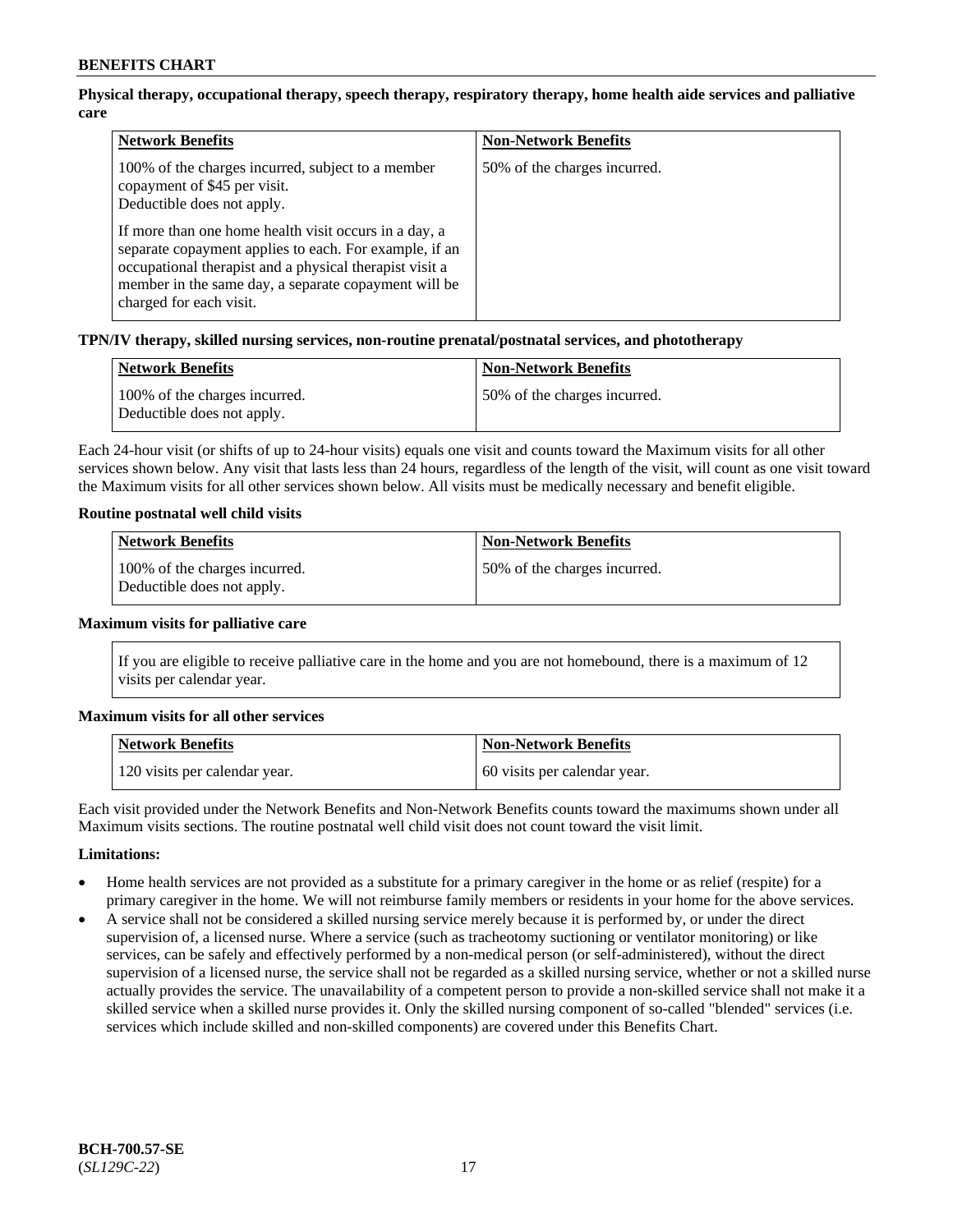# **Not Covered:**

- Financial or legal counseling services.
- Housekeeping or meal services in your home.
- Private duty nursing services. This exclusion does not apply if covered person is also covered under Medical Assistance under 256B.0625, subdivision 7, with the exception of section 256B.0654 subdivision 4.
- Services provided by a family member or enrollee, or a resident in the enrollee's home.
- Vocational rehabilitation and recreational or educational therapy. Recreation therapy is therapy provided solely for the purpose of recreation, including but not limited to: (a) requests for physical therapy or occupational therapy to improve athletic ability, and (b) braces or guards to prevent sports injuries.
- See "Services Not Covered" in the Group Membership Contract.

# **HOME HOSPICE SERVICES**

# **Applicable Definitions:**

**Part-time.** This is up to two hours of service per day, more than two hours is considered continuous care.

**Continuous Care.** This is from two to twelve hours of service per day provided by a registered nurse, licensed practical nurse, or home health aide, during a period of crisis in order to maintain a terminally ill patient at home.

**Appropriate Facility.** This is a nursing home, hospice residence, or other inpatient facility.

**Custodial Care Related to Hospice Services.** This means providing assistance in the activities of daily living and the care needed by a terminally ill patient which can be provided by primary caregiver (i.e., family member or friend) who is responsible for the patient's home care.

# **Covered Services:**

**Home Hospice Program.** We cover the services described below if you are terminally ill and accepted as a home hospice program participant. You must meet the eligibility requirements of the program, and elect to receive services through the home hospice program. The services will be provided in your home, with inpatient care available when medically necessary as described below. If you elect to receive hospice services, you do so in lieu of curative treatment for your terminal illness for the period you are enrolled in the home hospice program.

**Eligibility:** In order to be eligible to be enrolled in the home hospice program, you must: (1) be a terminally ill patient (prognosis of six months or less); (2) have chosen a palliative treatment focus (i.e., emphasizing comfort and supportive services rather than treatment attempting to cure the disease or condition); and (3) continue to meet the terminally ill prognosis as reviewed by our medical director or his or her designee over the course of care. You may withdraw from the home hospice program at any time.

**Eligible Services:** Hospice services include the following services provided in accordance with an approved hospice treatment plan.

- Home Health Services:
	- o Part-time care provided in your home by an interdisciplinary hospice team (which may include a physician, nurse, social worker, and spiritual counselor) and medically necessary home health services are covered.
	- o One or more periods of continuous care in your home or in a setting which provides day care for pain or symptom management, when medically necessary, will be covered.
- Inpatient Services: We cover medically necessary inpatient services.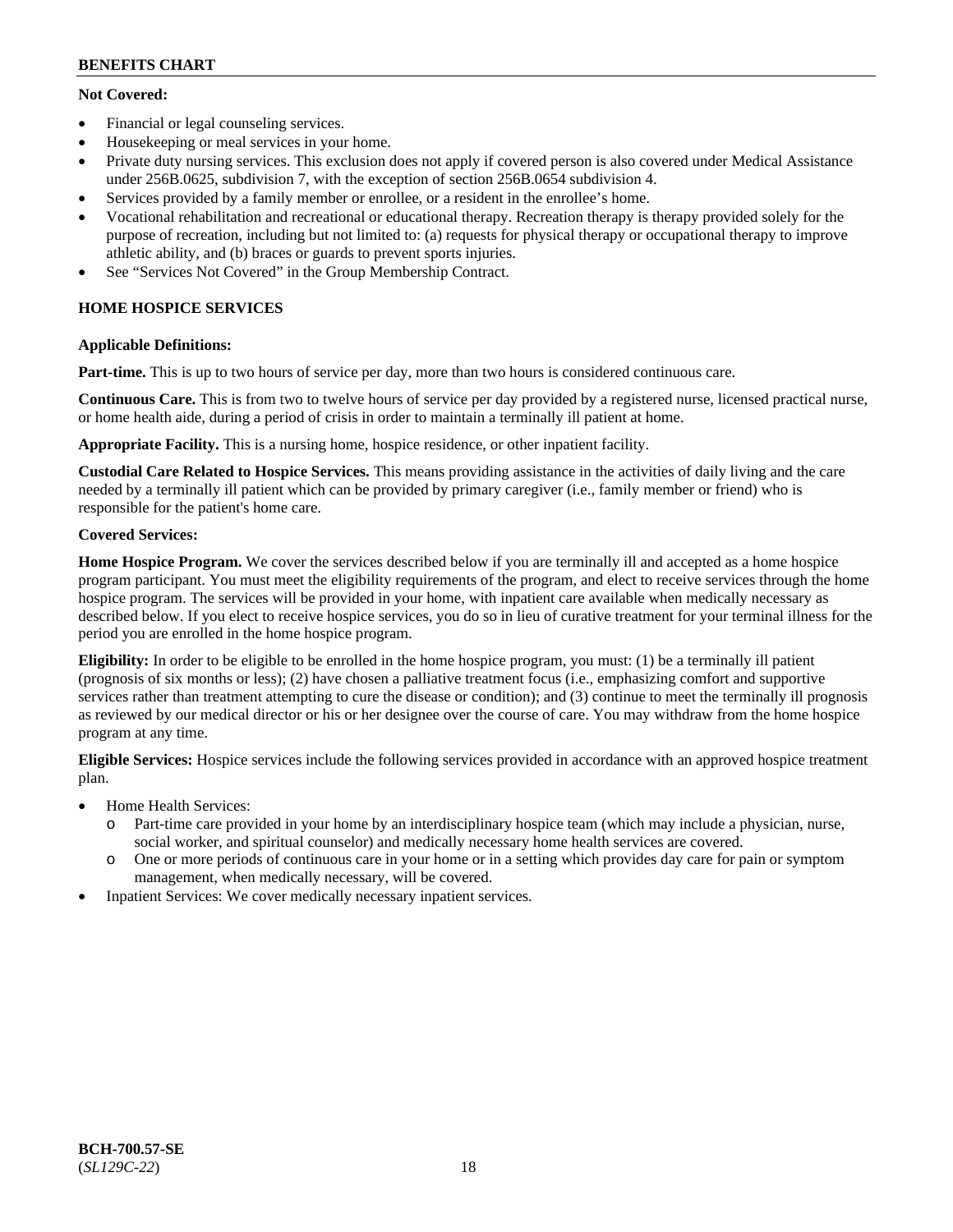- Other Services:
	- Respite care is covered for care in your home or in an appropriate facility, to give your primary caregivers (i.e., family members or friends) rest and/or relief when necessary in order to maintain a terminally ill patient at home.
	- o Medically necessary medications for pain and symptom management.
	- o Semi-electric hospital beds and other durable medical equipment are covered.
	- Emergency and non-emergency care is covered.

| <b>Network Benefits</b>                                     | <b>Non-Network Benefits</b>  |
|-------------------------------------------------------------|------------------------------|
| 100% of the charges incurred.<br>Deductible does not apply. | 50% of the charges incurred. |

Respite care is limited to 5 days per episode, and respite care and continuous care combined are limited to 30 days.

### **Not Covered:**

- Financial or legal counseling services.
- Housekeeping or meal services in your home.
- Custodial or maintenance care related to hospice services, whether provided in the home or in a nursing home.
- Any service not specifically described as covered services under this home hospice services benefits.
- Any services provided by members of your family or residents in your home.
- See "Services Not Covered" in the Group Membership Contract.

# **HOSPITAL AND SKILLED NURSING FACILITY SERVICES**

#### **Covered Services:**

We cover services as described below.

#### **Medical or surgical hospital services**

**Inpatient hospital services:** We cover the following medical or surgical services, for the treatment of acute illness or injury, which require the level of care only provided in an acute care facility. These services must be authorized by a physician.

Inpatient hospital services include: room and board; the use of operating or maternity delivery rooms; intensive care facilities; newborn nursery facilities; general nursing care, anesthesia, laboratory and diagnostic imaging services, radiation therapy, physical therapy, prescription drugs or other medications administered during treatment, blood and blood products (unless replaced), and blood derivatives, and other diagnostic or treatment related hospital services; physician and other professional medical and surgical services provided while in the hospital, including gender confirmation surgery that meets medical coverage criteria.

We cover up to 120 hours of services provided by a private duty nurse or personal care assistant who has provided home care services to a ventilator-dependent patient, solely for the purpose of assuring adequate training of the hospital staff to communicate with that patient.

Services for items for personal convenience, such as television rental, are not covered.

We cover, following a vaginal delivery, a minimum of 48 hours of inpatient care for the mother and newborn child. We cover, following a caesarean section delivery, a minimum of 96 hours of inpatient care for the mother and newborn child. If the duration of inpatient care is less than these minimums, we also cover a minimum of one home visit by a registered nurse for post-delivery care, within four days of discharge of the mother and newborn child. Services provided by the registered nurse include, but are not limited to, parent education, assistance and training in breast and bottle feeding, and conducting any necessary and appropriate clinical tests. We shall not provide any compensation or other non-medical remuneration to encourage a mother and newborn to leave inpatient care before the duration minimums specified.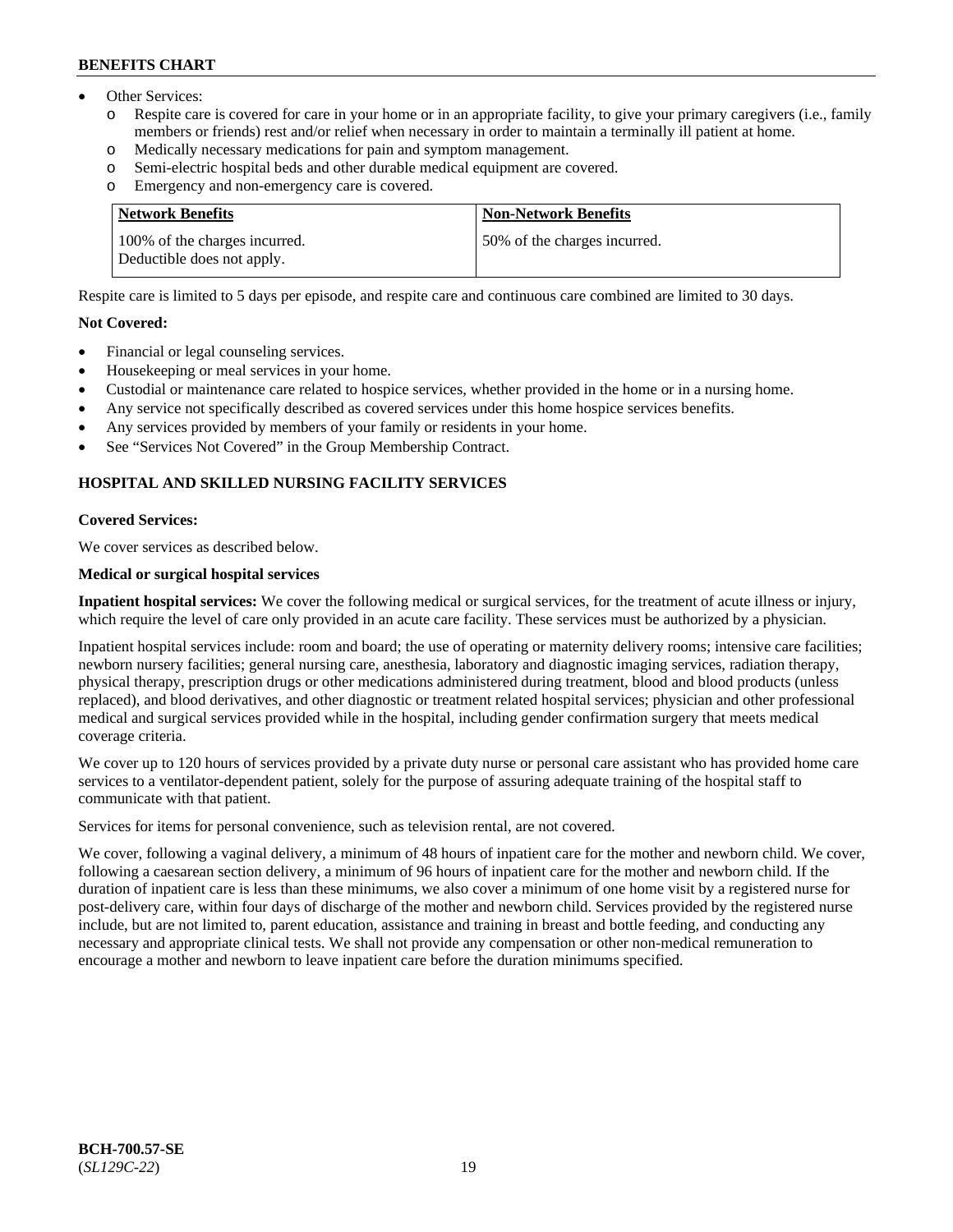Group health plans and health insurance issuers generally may not, under Federal law, restrict benefits for any hospital length of stay in connection with childbirth for the mother of newborn child to less than 48 hours following a vaginal delivery, or less than 96 hours following a caesarean section. However, Federal law generally does not prohibit the mother's or newborn's attending provider, after consulting with the mother, from discharging the mother or her newborn earlier than 48 hours (or 96 hours as applicable). In any case plans and issuers may not, under Federal law, require that a provider obtain authorization from the plan or the insurance issuer for prescribing a length of stay not in excess of 48 hours (or 96 hours).

| <b>Network Benefits</b>      | <b>Non-Network Benefits</b>  |
|------------------------------|------------------------------|
| 70% of the charges incurred. | 50% of the charges incurred. |

Each member's admission or confinement, including that of a newborn child, is separate and distinct from the admission or confinement of any other member.

**Outpatient hospital, ambulatory care or surgical facility services:** We cover the following medical and surgical services, for diagnosis or treatment of illness or injury on an outpatient basis. These services must be authorized by a physician.

Outpatient services include: use of operating rooms, maternity delivery rooms or other outpatient departments, rooms or facilities; and the following outpatient services: general nursing care, anesthesia, laboratory and diagnostic imaging services, radiation therapy, physical therapy, drugs administered during treatment, blood and blood products (unless replaced), and blood derivatives, and other diagnostic or treatment related outpatient services; physician and other professional medical and surgical services provided while an outpatient, including gender confirmation surgery that meets medical coverage criteria.

For Network Benefits, non-emergent, scheduled outpatient Magnetic Resonance Imaging (MRI) and Computed Tomography (CT) must be provided at a designated facility. Your physician and facility will obtain or verify authorization for these services with HealthPartners, as needed.

To see the benefit level for diagnostic imaging services, laboratory services and physical therapy, see benefits under Diagnostic Imaging Services, Laboratory Services and Physical Therapy in this Benefits Chart.

| <b>Network Benefits</b>       | Non-Network Benefits         |
|-------------------------------|------------------------------|
| 170% of the charges incurred. | 50% of the charges incurred. |

### **Skilled nursing facility care**

We cover room and board, daily skilled nursing and related ancillary services for post-acute treatment and rehabilitative care of illness or injury that meets medical coverage criteria.

| Network Benefits                              | <b>Non-Network Benefits</b>                   |
|-----------------------------------------------|-----------------------------------------------|
| 70% of the charges incurred.                  | 50% of the charges incurred.                  |
| Limited to 120 day maximum per calendar year. | Limited to 120 day maximum per calendar year. |

Each day of services provided under the Network Benefits and Non-Network Benefits combined, counts toward the maximums shown above.

### **Not Covered:**

- Services for items for personal convenience, such as television rental.
- See "Services Not Covered" in the Group Membership Contract.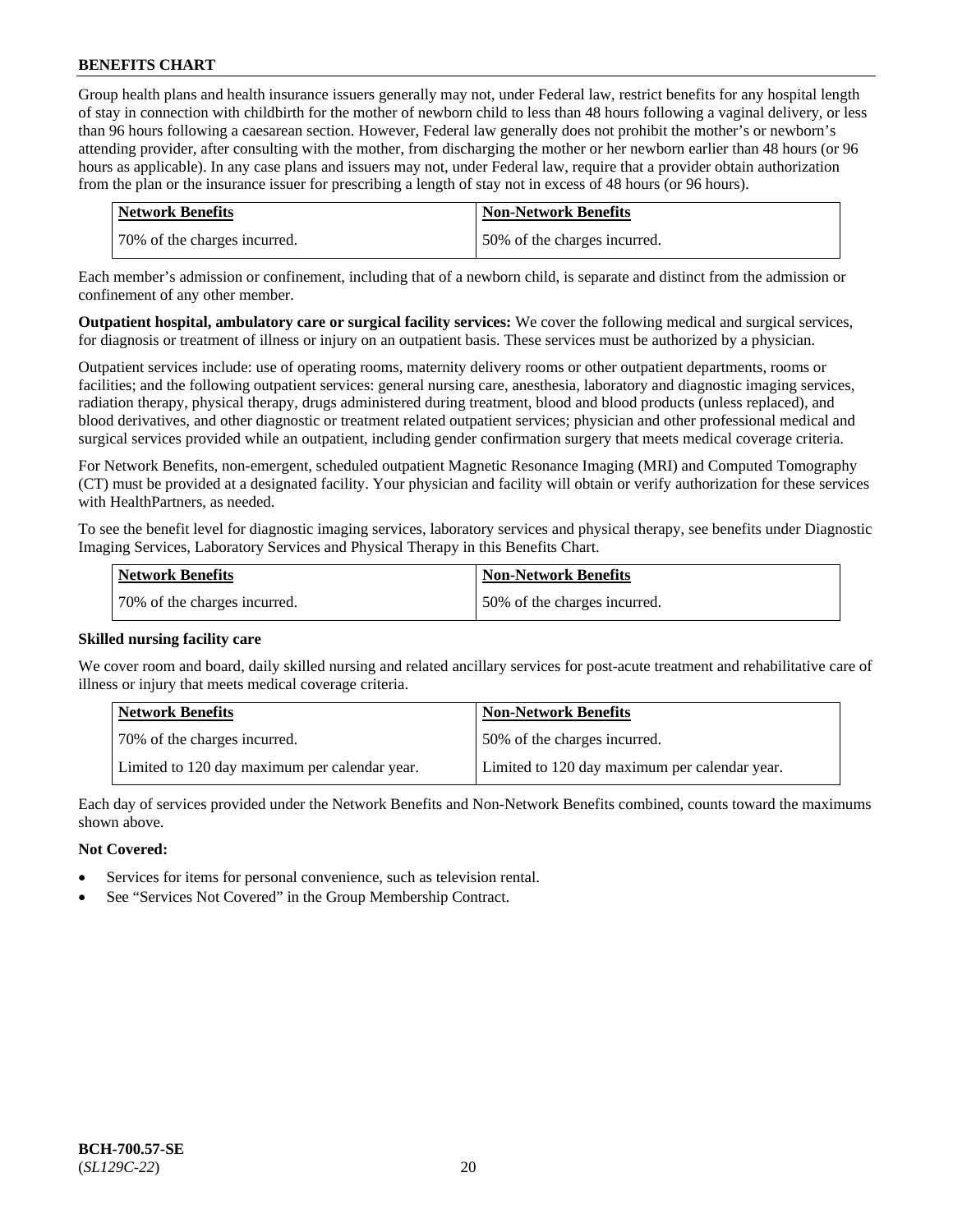# **INFERTILITY DIAGNOSIS**

## **Covered Services:**

We cover the diagnosis of infertility. These services include diagnostic procedures and tests provided in connection with an infertility evaluation, office visits and consultations to diagnose infertility.

| Network Benefits                                           | <b>Non-Network Benefits</b> |
|------------------------------------------------------------|-----------------------------|
| 70% of the charges incurred.<br>Deductible does not apply. | See Network Benefits.       |

Coverage is limited to office visits and consultations to diagnose infertility. Treatment is not covered.

# **Not Covered:**

- Infertility/fertility treatment, including but not limited to, office visits, laboratory services and diagnostic imaging services and fertility drugs; reversal of sterilization; and sperm, ova or embryo acquisition, retrieval or storage; however, we do cover office visits and consultations to diagnose infertility.
- Services related to the establishment of surrogate pregnancy and fees for a surrogate. However, pregnancy and maternity services are covered for a member under this Benefits Chart, including a surrogate pregnancy.
- See "Services Not Covered" in the Group Membership Contract.

# **LABORATORY SERVICES**

#### **Covered Services:**

We cover laboratory tests when ordered by a provider and provided in a clinic or outpatient hospital facility.

To see the benefit level for inpatient hospital or skilled nursing facility services, see benefits under Inpatient Hospital and Skilled Nursing Facility Services in this Benefits Chart.

**Prostate-specific antigen (PSA) testing.** We cover prostate cancer screening for men 40 years of age or over who are symptomatic or in a high-risk category and for all men 50 years of age or older.

| Network Benefits                                            | <b>Non-Network Benefits</b>  |
|-------------------------------------------------------------|------------------------------|
| 100% of the charges incurred.<br>Deductible does not apply. | 50% of the charges incurred. |

### **All other laboratory services**

### **Services for illness or injury**

| Network Benefits                                            | <b>Non-Network Benefits</b>   |
|-------------------------------------------------------------|-------------------------------|
| 100% of the charges incurred.<br>Deductible does not apply. | 150% of the charges incurred. |

### **Preventive services**

Laboratory services associated with preventive services are covered at the benefit level shown in the "Preventive Services" section of this Benefits Chart.

### **Not Covered:**

See "Services Not Covered" in the Group Membership Contract.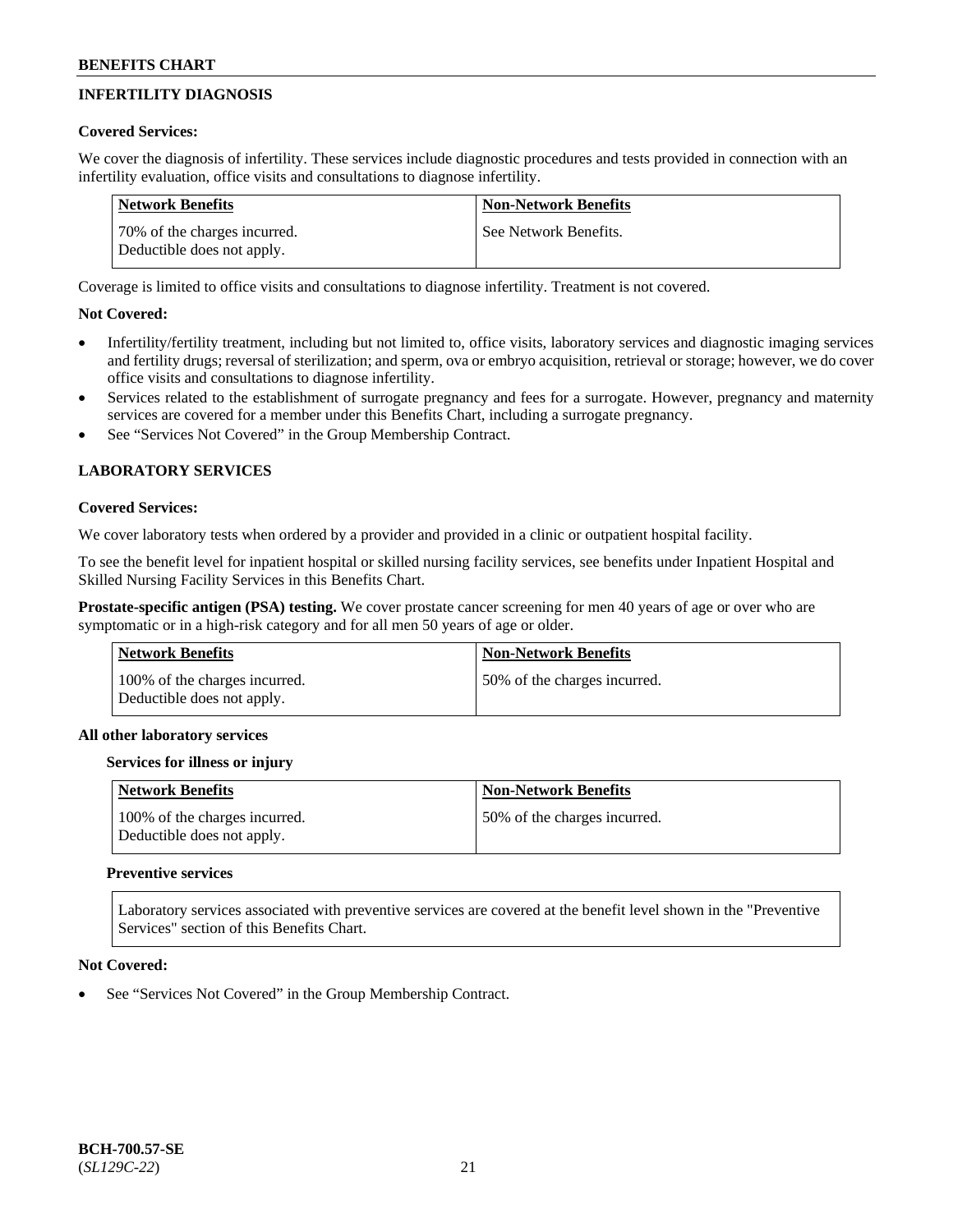# **LYME DISEASE SERVICES**

#### **Covered Services:**

We cover services for the treatment of Lyme disease.

| <b>Network Benefits</b>                                | <b>Non-Network Benefits</b>                                  |
|--------------------------------------------------------|--------------------------------------------------------------|
| Coverage level is same as corresponding Network        | Coverage level is same as corresponding Non-Network          |
| Benefit, depending on type of service provided such as | Benefit, depending on type of service provided, such as      |
| Office Visits for Illness or Injury, Inpatient or      | Office Visits for Illness or Injury, Inpatient or Outpatient |
| <b>Outpatient Hospital Services.</b>                   | Hospital Services.                                           |

#### **Not Covered:**

See "Services Not Covered" in the Group Membership Contract.

## **MASTECTOMY RECONSTRUCTION BENEFIT**

#### **Covered Services:**

We cover reconstruction of the breast on which the mastectomy has been performed; surgery and reconstruction of the other breast to produce symmetrical appearance, and prostheses and physical complications of all stages of mastectomy, including lymphedemas.

| <b>Network Benefits</b>                                 | <b>Non-Network Benefits</b>                             |
|---------------------------------------------------------|---------------------------------------------------------|
| Coverage level is same as corresponding Network         | Coverage level is same as corresponding Non-Network     |
| Benefit, depending on type of service provided, such as | Benefit, depending on type of service provided, such as |
| Office Visits for Illness or Injury, Inpatient or       | Office Visits for Illness or Injury, Inpatient or       |
| <b>Outpatient Hospital Services.</b>                    | <b>Outpatient Hospital Services.</b>                    |

#### **Not Covered:**

See "Services Not Covered" in the Group Membership Contract.

### **MEDICATION THERAPY DISEASE MANAGEMENT PROGRAM**

#### **Covered Services:**

If you meet our criteria for coverage, you may qualify for our Medication Therapy Disease Management Program.

The program covers consultations with a designated pharmacist.

Covered services are based on established medical policies, which are subject to periodic review and modification by the medical directors. These medical policies (medical coverage criteria) are available online at [healthpartners.com](https://www.healthpartners.com/hp/index.html) or by calling Member Services.

| <b>Network Benefits</b>                                     | <b>Non-Network Benefits</b> |
|-------------------------------------------------------------|-----------------------------|
| 100% of the charges incurred.<br>Deductible does not apply. | No Coverage.                |

### **Not Covered:**

See "Services Not Covered" in the Group Membership Contract.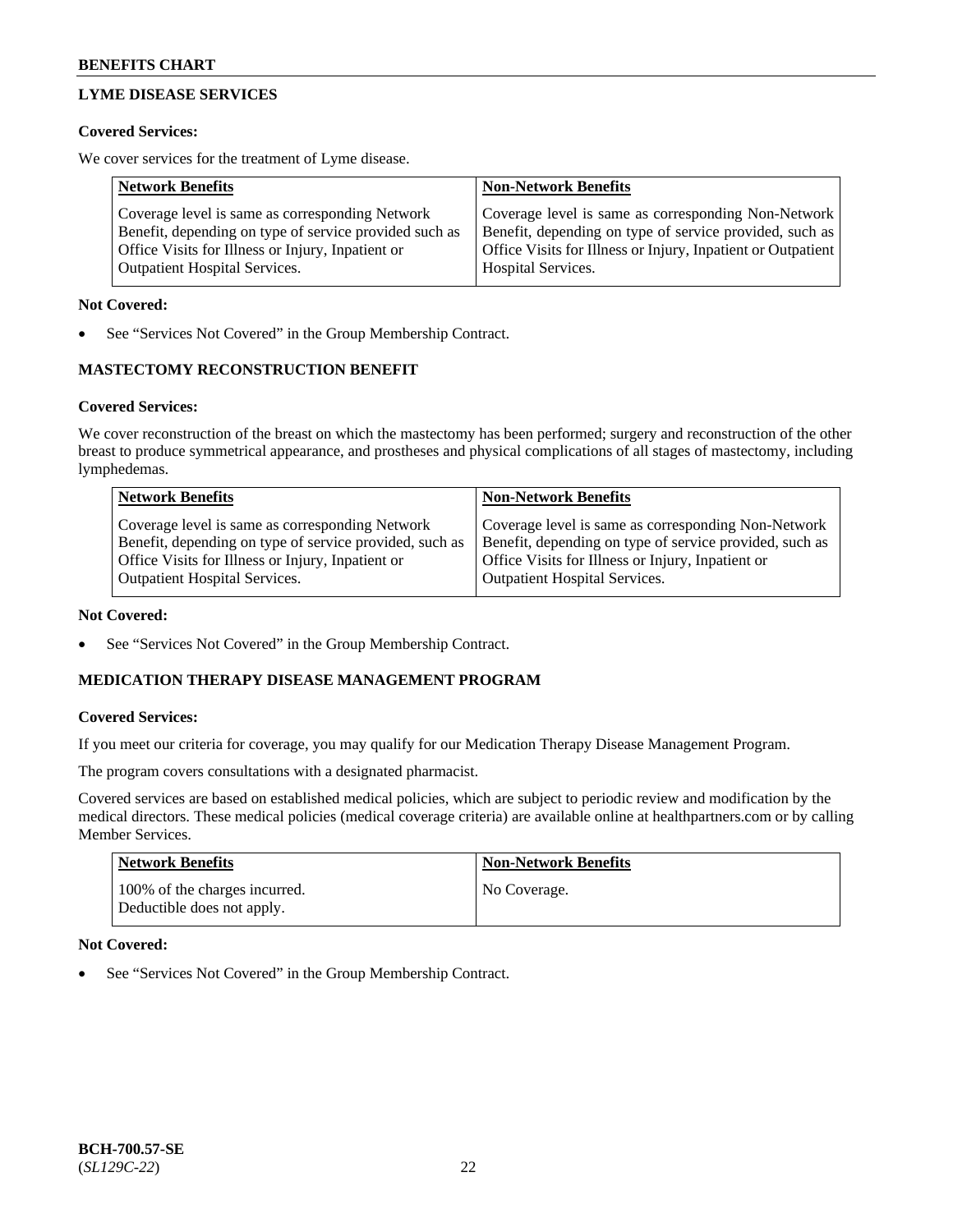# **OFFICE VISITS FOR ILLNESS OR INJURY**

### **Covered Services:**

We cover the following when medically necessary: professional medical and surgical services and related supplies, including biofeedback, of physicians and other health care providers; blood and blood products (unless replaced) and blood derivatives.

We cover diagnosis and treatment of illness or injury to the eyes. Where contact or eyeglass lenses are prescribed as medically necessary for the post-operative treatment of cataracts or for the treatment of aphakia, acute or chronic corneal pathology, or keratoconous, we cover the initial evaluation, lenses and fitting. Members must pay for lens replacement beyond the initial pair.

We also provide coverage for the initial physical evaluation of a child if it is ordered by a Minnesota juvenile court.

Services received via video, e-visit or telephone are covered under the "Telehealth/Telemedicine Services" section.

### **Office Visits**

| Network Benefits                                                                                                | <b>Non-Network Benefits</b>  |
|-----------------------------------------------------------------------------------------------------------------|------------------------------|
| 100% of the charges incurred, subject to a member<br>copayment of \$45 per visit.<br>Deductible does not apply. | 50% of the charges incurred. |

#### **Convenience clinics**

| <b>Network Benefits</b>                                                                                         | <b>Non-Network Benefits</b>   |
|-----------------------------------------------------------------------------------------------------------------|-------------------------------|
| 100% of the charges incurred, subject to a member<br>copayment of \$20 per visit.<br>Deductible does not apply. | 150% of the charges incurred. |

#### **Injections administered in a physician's office, other than immunizations**

#### **Allergy injections**

| <b>Network Benefits</b>                                                                                                  | <b>Non-Network Benefits</b>  |
|--------------------------------------------------------------------------------------------------------------------------|------------------------------|
| 100% of the charges incurred, subject to a member<br>copayment of \$2 per date of service.<br>Deductible does not apply. | 50% of the charges incurred. |

#### **All other injections**

| <b>Network Benefits</b>                                                                                                  | <b>Non-Network Benefits</b>  |
|--------------------------------------------------------------------------------------------------------------------------|------------------------------|
| 100% of the charges incurred, subject to a member<br>copayment of \$2 per date of service.<br>Deductible does not apply. | 50% of the charges incurred. |

### **Not Covered:**

- Court ordered treatment, except as described in this Benefits Chart under "Mental Health Services" and "Office Visits for Illness or Injury" or as otherwise required by law.
- See "Services Not Covered" in the Group Membership Contract.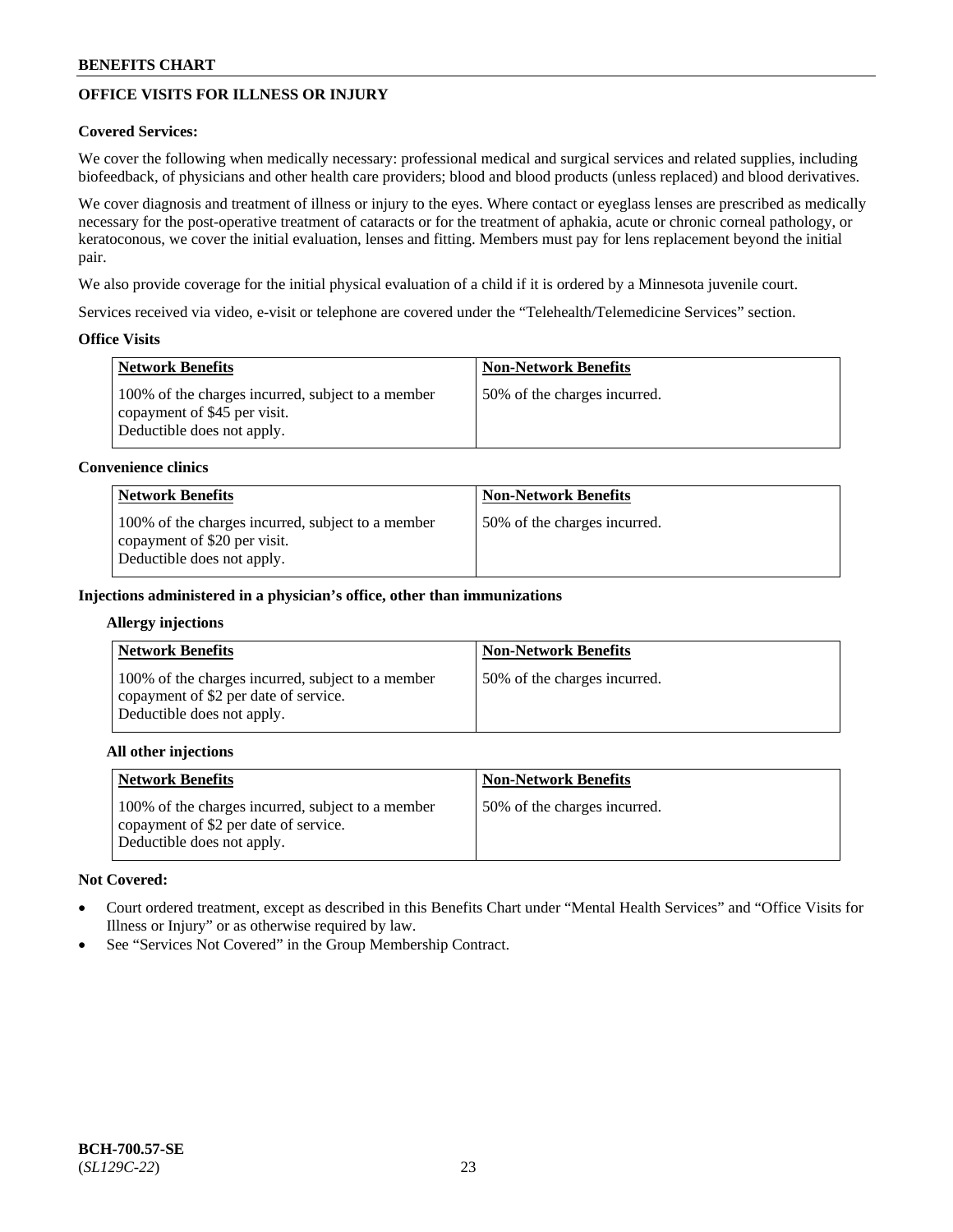### **PEDIATRIC AUTOIMMUNE NEUROPSYCHIATRIC DISORDERS ASSOCIATED WITH STREPTOCOCCAL INFECTIONS (PANDAS) AND PEDIATRIC ACUTE-ONSET NEUROPSYCHIATRIC SYNDROME (PANS) TREATMENT**

### **Definitions:**

**Pediatric acute-onset neuropsychiatric syndrome.** This means a class of acute-onset obsessive compulsive or tic disorders or other behavioral changes presenting in children and adolescents that are not otherwise explained by another known neurologic or medical disorder.

**Pediatric autoimmune neuropsychiatric disorders associated with streptococcal infections.** This means a condition in which a streptococcal infection in a child or adolescent causes the abrupt onset of clinically significant obsessions, compulsions, tics, or other neuropsychiatric symptoms or behavioral changes, or a relapsing and remitting course of symptom severity.

#### **Covered Services:**

We cover treatment for pediatric autoimmune neuropsychiatric disorders associated with streptococcal infections (PANDAS) and for treatment for pediatric acute-onset neuropsychiatric syndrome (PANS). Treatments that must be covered under this section must be recommended by the member's licensed health care professional and include but are not limited to antibiotics, medication and behavioral therapies to manage neuropsychiatric symptoms, plasma exchange, and immunoglobulin.

| <b>Network Benefits</b>                                 | <b>Non-Network Benefits</b>                             |
|---------------------------------------------------------|---------------------------------------------------------|
| Coverage level is same as corresponding Network         | Coverage level is same as corresponding Non-Network     |
| Benefit, depending on type of service provided, such as | Benefit, depending on type of service provided, such as |
| Office Visits for Illness or Injury, Inpatient or       | Office Visits for Illness or Injury, Inpatient or       |
| <b>Outpatient Hospital Services.</b>                    | <b>Outpatient Hospital Services.</b>                    |

#### **Not Covered:**

See "Services Not Covered" in the Group Membership Contract.

### **PEDIATRIC EYEWEAR**

#### **Covered Services:**

We cover pediatric eyewear for children.

Routine eye exams are covered under the "Preventive Services" section.

| <b>Network Benefits</b>      | <b>Non-Network Benefits</b> |
|------------------------------|-----------------------------|
| 70% of the charges incurred. | No Coverage.                |

#### **Limitations:**

- Coverage under this provision will continue until the end of the month in which the child turns age 19.
- Limited to one of the following per calendar year:
- o one pair of eyeglasses including one set of prescription lenses, frames from our designated eyewear collection, and antiscratch coating; or
	- o one pair of non-disposable contact lenses; or
	- o a one-year supply of disposable contact lenses
- Contact lens fittings are limited to two per calendar year.

### **Not Covered:**

- Frames that are not included in our designated eyewear collection. However, one pair of lenses will be covered if a member chooses frames outside the designated eyewear collection.
- More than one pair of lenses or frames or non-disposable contacts per calendar year, regardless of the reason. This includes replacement of eyeglasses or contact lenses due to loss, breakage, theft, or change in prescription.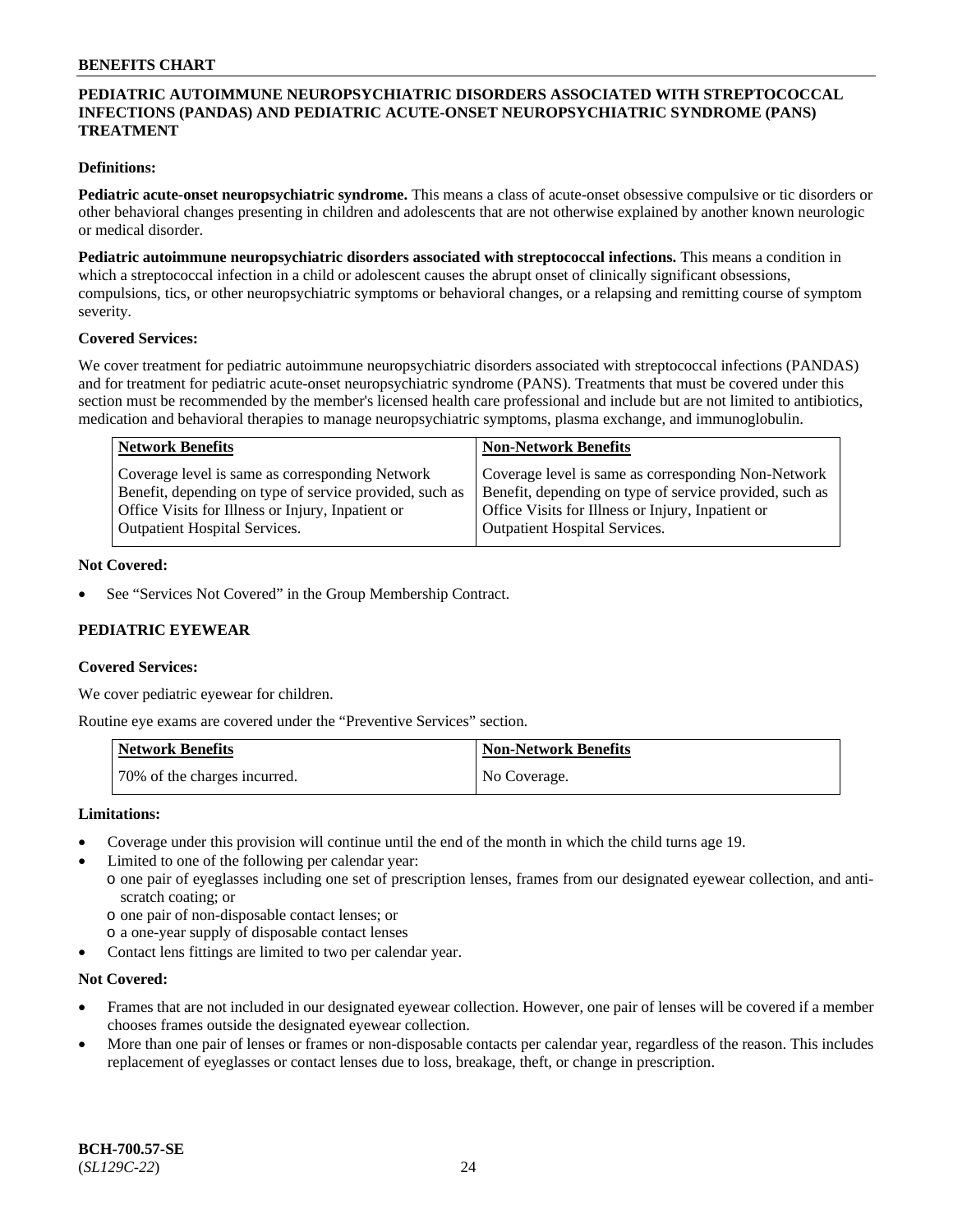- Safety glasses or goggles for sports or vocational reasons.
- Upgrades including, but not limited to, UV protection and no-line multifocal lenses.
- See "Services Not Covered" in the Group Membership Contract.

# **PHYSICAL THERAPY, OCCUPATIONAL THERAPY AND SPEECH THERAPY**

#### **Covered Services:**

We cover the following physical therapy, occupational therapy and speech therapy services:

- rehabilitative care to correct the effects of illness or injury;
- habilitative care rendered for congenital, developmental or medical conditions which have significantly limited the successful initiation of normal speech and normal motor development.

Massage therapy which is performed in conjunction with other treatment/modalities by a physical occupational therapist, is part of a prescribed treatment plan and is not billed separately is covered.

We cover services provided in a clinic. We also cover physical therapy provided in an outpatient hospital facility. To see the benefit level for inpatient hospital or skilled nursing facility services, see benefits under Inpatient Hospital and Skilled Nursing Facility Services.

#### **Rehabilitative care**

| <b>Network Benefits</b>                                                                                         | <b>Non-Network Benefits</b>                                                                                                                                                            |
|-----------------------------------------------------------------------------------------------------------------|----------------------------------------------------------------------------------------------------------------------------------------------------------------------------------------|
| 100% of the charges incurred, subject to a member<br>copayment of \$45 per visit.<br>Deductible does not apply. | 50% of the charges incurred.<br>Physical and Occupational Therapy combined are<br>limited to 20 visits per calendar year.<br>Speech Therapy is limited to 20 visits per calendar year. |

### **Habilitative care**

| <b>Network Benefits</b>                           | <b>Non-Network Benefits</b>                        |
|---------------------------------------------------|----------------------------------------------------|
| 100% of the charges incurred, subject to a member | 50% of the charges incurred.                       |
| copayment of \$45 per visit.                      | Physical, Occupational and Speech Therapy combined |
| Deductible does not apply.                        | are limited to 20 visits per calendar year.        |

# **Not Covered:**

- Massage therapy for the purpose of comfort or convenience of the member.
- See "Services Not Covered" in the Group Membership Contract.

# **PORT WINE STAIN REMOVAL SERVICES**

#### **Covered Services:**

We cover port wine stain removal services.

| <b>Network Benefits</b>                                | <b>Non-Network Benefits</b>                                  |
|--------------------------------------------------------|--------------------------------------------------------------|
| Coverage level is same as corresponding Network        | Coverage level is same as corresponding Non-Network          |
| Benefit, depending on type of service provided such as | Benefit, depending on type of service provided, such as      |
| Office Visits for Illness or Injury, Inpatient or      | Office Visits for Illness or Injury, Inpatient or Outpatient |
| <b>Outpatient Hospital Services.</b>                   | Hospital Services.                                           |

#### **Not Covered:**

See "Services Not Covered" in the Group Membership Contract.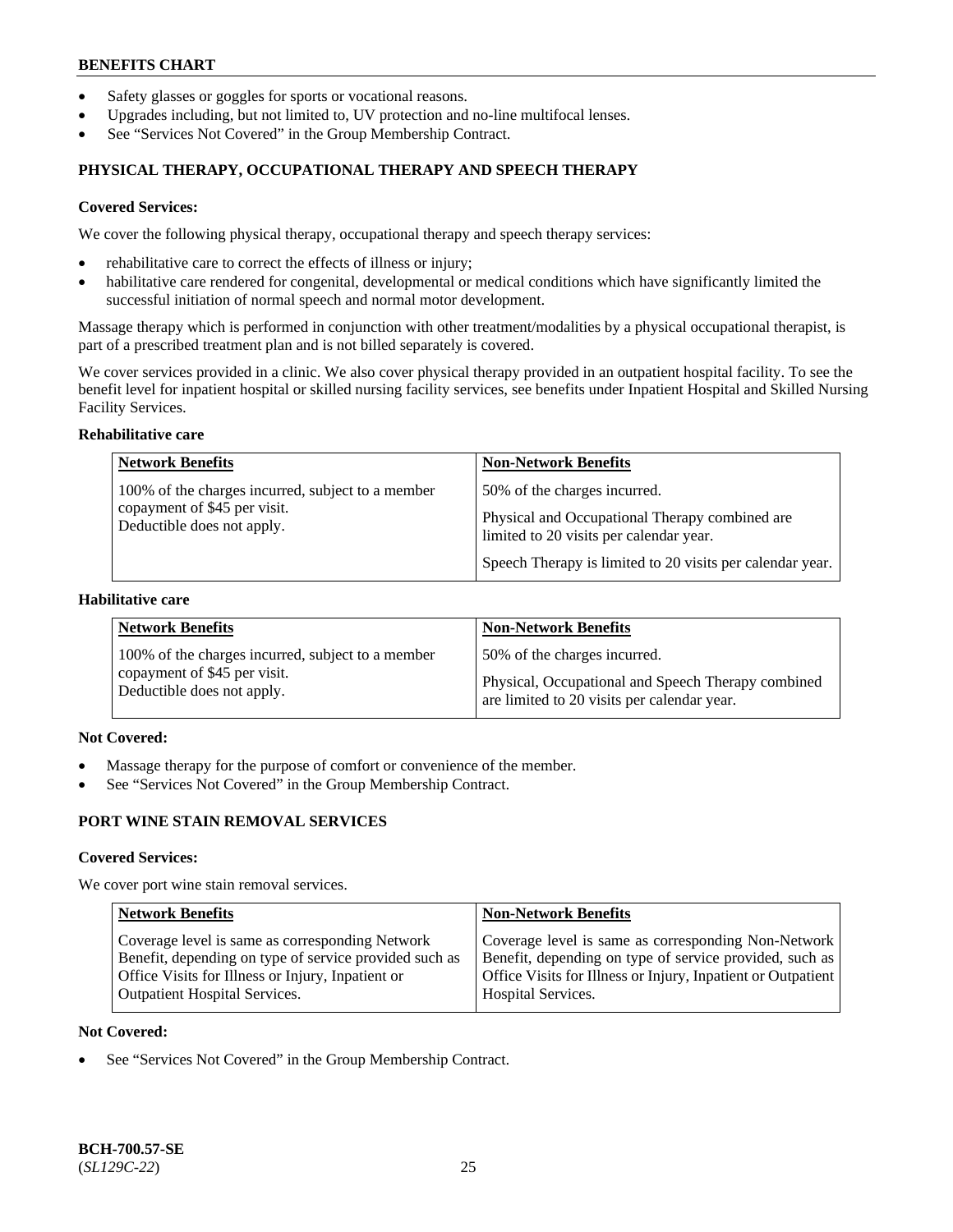# **PRE-DIABETES DISEASE MANAGEMENT PROGRAM**

#### **Covered Services:**

If you meet our criteria for coverage, you may qualify for the Pre-diabetes Disease Management Program through Omada Health. The program covers group health coaching which focuses on weight loss, exercise, behavior modification and health education at select locations determined by the plan.

| <b>Network Benefits</b>                                     | <b>Non-Network Benefits</b> |
|-------------------------------------------------------------|-----------------------------|
| 100% of the charges incurred.<br>Deductible does not apply. | Not applicable.             |

#### **Not Covered:**

See "Services Not Covered" in the Group Membership Contract.

### **PRESCRIPTION DRUG SERVICES**

#### **Covered Services:**

We cover prescription drugs and medications that can be self-administered or are administered in a physician's office. We cover off-label use of formulary drugs to treat cancer if the drug is recognized for the treatment of cancer in any authoritative compendia used by the Medicare program.

We cover orally administered anticancer drugs at the applicable benefit level under outpatient drugs below. We are in compliance with Minnesota Statute 62A.3075 because we do not cover orally administered anticancer drugs under our specialty drug benefit.

We will refill a prescription for eye drops covered under this Benefits Chart if the member requests a refill and original prescription specified that additional quantities would be needed, providing the refill request does not exceed the quantities needed, and the following conditions are met:

- If the member requests a 30-day refill supply, the request must be made between 21 and 30 days of the later of (a) the original date that the prescription was distributed to the member or (b) the date that the most recent refill was distributed to the member; or
- If the member requests a 90-day refill supply, the request must be made between 75 and 90 days of the later of (a) the original date that the prescription was distributed to the member or (b) the date that the most recent refill was distributed to the member.

A licensed pharmacist may prescribe and dispense self-administered hormonal contraceptives, nicotine replacement medications, and opiate antagonists for the treatment of an acute opiate overdose in accordance with section 151.37, subdivision 14, 15, or 16, under the same terms of coverage that would apply had the prescription drug been prescribed by a licensed physician, physician assistant, or advanced practice nurse practitioner. If the plan excludes coverage for selfadministered hormonal contraceptives, they will not be covered under this provision.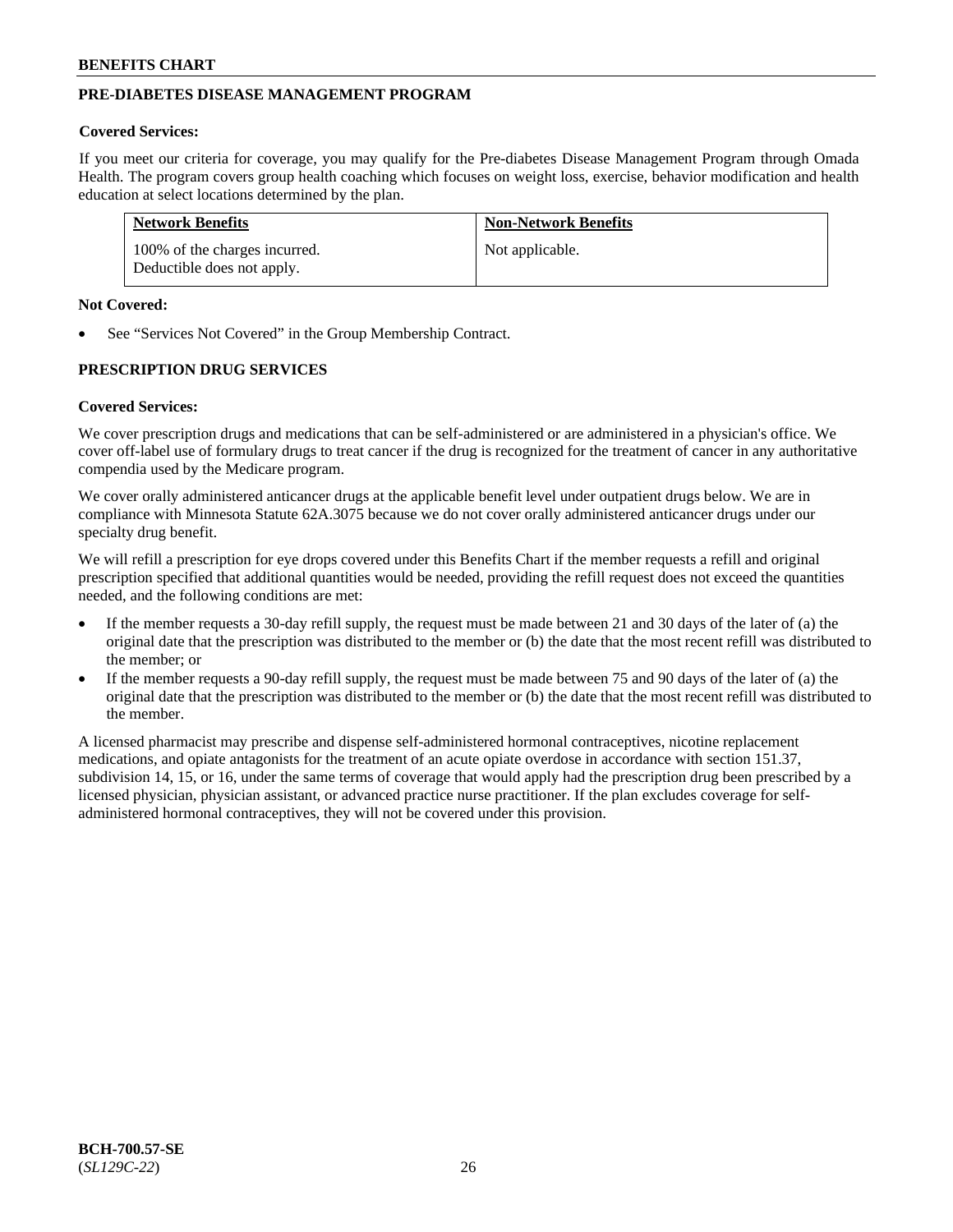### **For Network Benefits, drugs and medications must be obtained at a Network Pharmacy.**

**If a member copayment is required, you must pay one member copayment for each 31-day supply, or portion thereof, unless otherwise indicated below.**

#### **Outpatient drugs (except as specified below)**

| <b>Network Benefits</b>                                                                                          | <b>Non-Network Benefits</b>  |
|------------------------------------------------------------------------------------------------------------------|------------------------------|
| 100% of the charges incurred, subject to a member<br>copayment of \$5 for generic low cost formulary<br>drugs.   | 50% of the charges incurred. |
| 100% of the charges incurred, subject to a member<br>copayment of \$25 for generic high cost formulary<br>drugs. |                              |
| 100% of the charges incurred, subject to a member<br>copayment of \$60 for brand name formulary drugs.           |                              |
| In no event will your cost for a formulary insulin drug<br>exceed \$25.                                          |                              |
| Non-formulary drugs are covered at 100% of the<br>charges incurred, subject to a member copayment of<br>\$150.   |                              |
| Deductible does not apply.                                                                                       |                              |

**Cost-Sharing Limits for Insulin:** We are required to limit your cost-sharing on prescription insulin to no more than the net price of the prescription insulin drug. This requirement applies at the point of sale, including deductible payments and the costsharing amounts charged once the deductible is met.

**Cost-sharing.** This means a deductible payment, copayment, or coinsurance amount that you must pay for covered prescription insulin in accordance with the terms and conditions of this health plan.

**Net price.** This means our cost for prescription insulin, including any rebates or discounts received by or accrued directly or indirectly to us from a drug manufacturer or pharmacy benefit manager.

### **Mail order drugs**

| <b>Network Benefits</b>                                                                                                                                                                                                                               | <b>Non-Network Benefits</b>                                                                                                |
|-------------------------------------------------------------------------------------------------------------------------------------------------------------------------------------------------------------------------------------------------------|----------------------------------------------------------------------------------------------------------------------------|
| For your convenience, you may also get up to a 93-day<br>supply of outpatient prescription drugs that can be self-<br>administered through the designated mail order service.<br>Specialty Drugs are not available through the mail order<br>service. | See Network Mail Order Drugs benefit.<br>Mail order drugs are only available through the<br>designated mail order service. |

### **Specialty Drugs that are self-administered**

| <b>Network Benefits</b>                                                                                                                    | <b>Non-Network Benefits</b> |
|--------------------------------------------------------------------------------------------------------------------------------------------|-----------------------------|
| 80% of the charges incurred.<br>Deductible does not apply.                                                                                 | No Coverage.                |
| For Network Benefits, specialty drugs are limited to<br>drugs on the specialty drug list and must be obtained<br>from a designated vendor. |                             |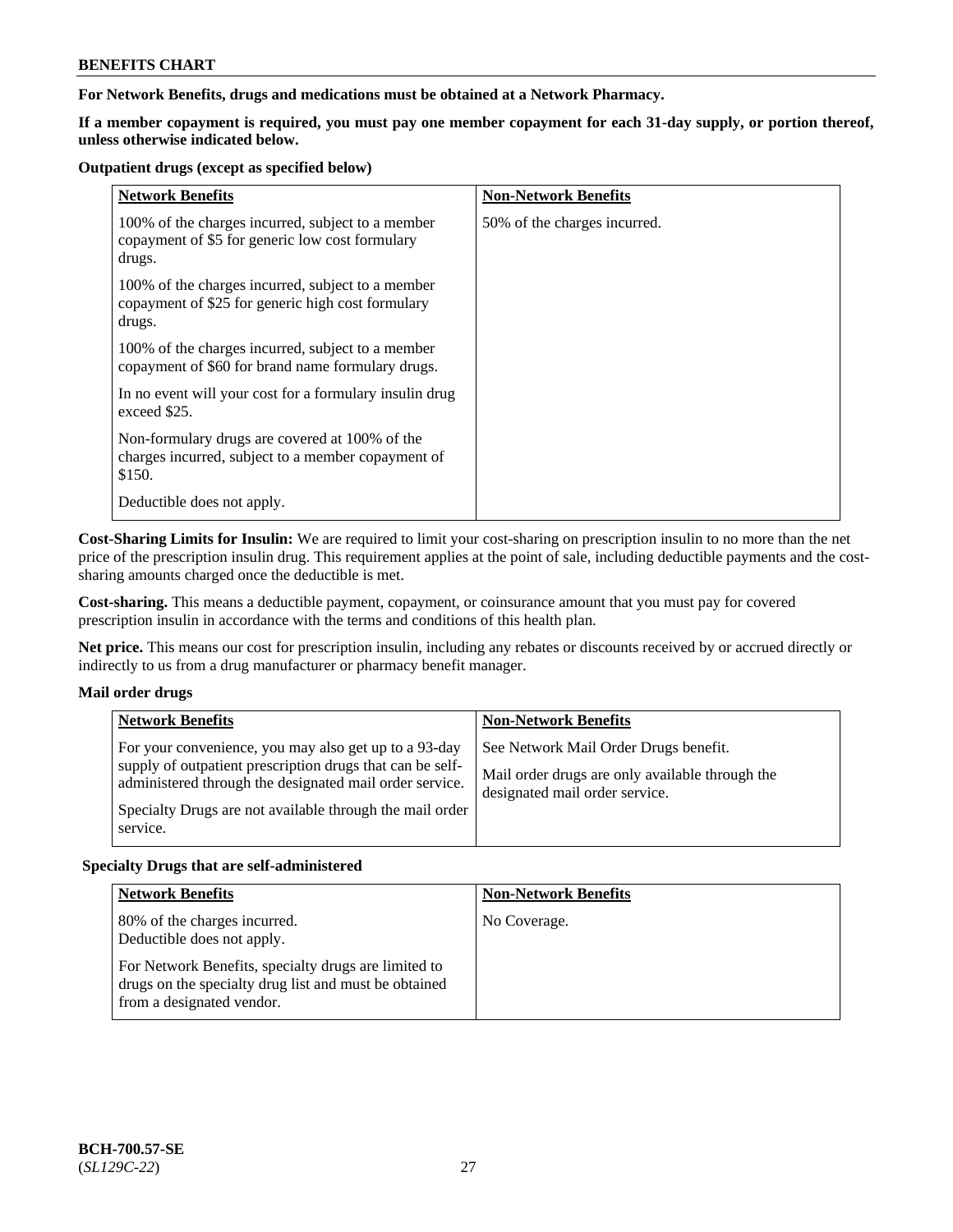# **Drugs for the treatment of growth deficiency**

| <b>Network Benefits</b>                                                                                                                            | <b>Non-Network Benefits</b>  |
|----------------------------------------------------------------------------------------------------------------------------------------------------|------------------------------|
| 80% of the charges incurred.<br>Deductible does not apply.                                                                                         | 50% of the charges incurred. |
| For Network Benefits, growth deficiency drugs are<br>limited to drugs on the specialty drug list and must be<br>obtained from a designated vendor. |                              |

**Tobacco cessation drugs are covered for all FDA – approved tobacco cessation drugs for a minimum of 90 days**

| <b>Network Benefits</b>                                     | <b>Non-Network Benefits</b>  |
|-------------------------------------------------------------|------------------------------|
| 100% of the charges incurred.<br>Deductible does not apply. | 50% of the charges incurred. |

#### **Contraceptive drugs**

| <b>Network Benefits</b>                                                                                                                                        | <b>Non-Network Benefits</b>  |
|----------------------------------------------------------------------------------------------------------------------------------------------------------------|------------------------------|
| 100% of the charges incurred for formulary drugs.<br>Deductible does not apply.                                                                                | 50% of the charges incurred. |
| If a physician requests that a non-formulary<br>contraceptive drug be dispensed as written the drug will<br>be covered at 100%, not subject to the deductible. |                              |

**ACA preventive medications.** We cover preventive medications currently recommended by USPSTF with an A or B rating if they are prescribed by your medical provider and they are listed on our Commercial ACA Preventive Drug List. Preventive medications are subject to periodic review and modification. Changes would be effective in accordance with the federal rules and reflected in our current medical coverage criteria for preventive care services.

| <b>Network Benefits</b>                                     | <b>Non-Network Benefits</b>   |
|-------------------------------------------------------------|-------------------------------|
| 100% of the charges incurred.<br>Deductible does not apply. | 150% of the charges incurred. |

### **Limitations:**

- Certain drugs may require prior authorization as indicated on the formulary. HealthPartners may require prior authorization for the drug and also the site where the drug will be provided. Certain drugs are subject to our utilization review process and quantity limits, as indicated on our formulary.
- Certain non-formulary drugs require prior authorization. In addition, certain drugs may be subject to any quantity limits applied as part of our trial program. The trial drug program applies to new prescriptions for certain drugs which have high toxicity, low tolerance, high costs and/or high potential for waste. Trial drugs are indicated on the formulary and/or the Specialty Drug List. Your first fill of a trial drug may be limited to less than a month supply. If the drug is well tolerated and effective, you will receive the remainder of your first month supply.
- If a member requests a brand name drug when there is a generic equivalent, the brand name drug will be covered up to the charge that would apply to the generic drug, minus any required copayment. If a physician requests that a brand name drug be dispensed as written, the drug will be paid at the non-formulary benefit.
- We may require members to try over-the-counter (OTC) drug alternatives before approving more costly formulary prescription drugs.
- Unless otherwise specified in the "Prescription Drug Services" section, you may receive up to a 31-day supply per prescription.
- A 93-day supply will be covered and dispensed only at pharmacies that participate in our extended day supply program
- New prescriptions to treat certain chronic conditions are limited to a 31-day supply.
- No more than a 31-day supply of Specialty Drugs will be covered and dispensed at a time, unless it's a manufacturer supplied drug that cannot be split that supplies the member with more than a 31-day supply.
- The member copayment for a drug will not exceed the cost of the drug.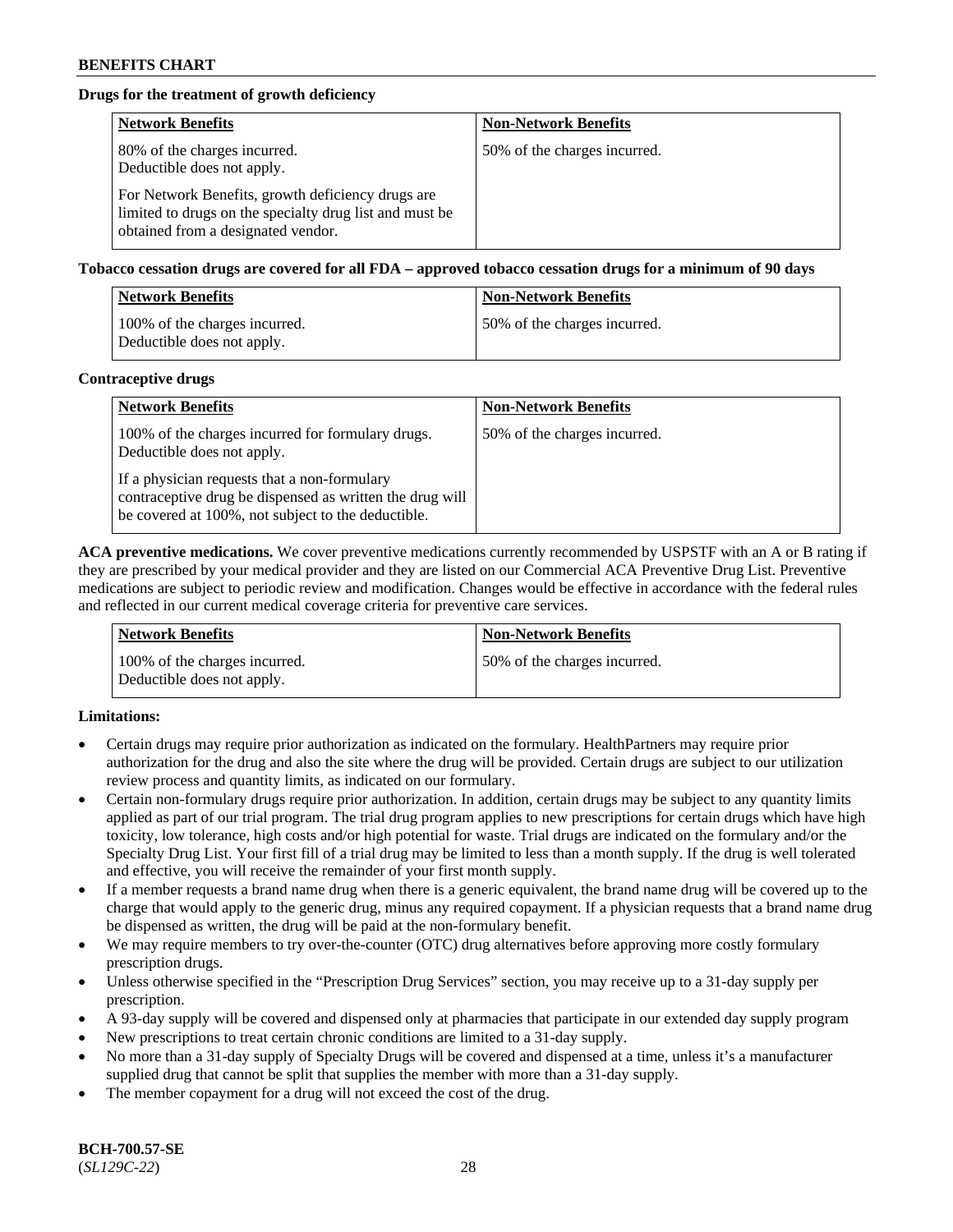# **Not Covered:**

- Replacement of prescription drugs, medications, equipment and supplies due to loss, damage or theft.
- Nonprescription (over the counter) drugs or medications, including, but not limited to, vitamins, supplements, homeopathic remedies, and non-FDA approved drugs unless listed on the formulary and prescribed by a physician or legally authorized health care provider under applicable state and federal law. We cover off-label use of drugs to treat cancer as specified in the "Prescription Drug Services" section of this Benefits Chart. This exclusion does not include over-the-counter contraceptives for women as allowed under the Affordable Care Act when the member obtains a prescription for the item. In addition, if the member obtains a prescription, this exclusion does not include aspirin to prevent cardiovascular disease for men and women of certain ages; folic acid supplements for women who may become pregnant; fluoride chemoprevention supplements for children without fluoride in their water source; and iron supplements for children ages 6-12 months who are at risk of anemia.
- Drugs on the Excluded Drug List. The Excluded Drug List includes select drugs within a therapy class that are not eligible for coverage. This includes drugs that may be excluded for certain indications. However, you may request coverage for a drug on the Excluded Drug List by requesting an exception to the formulary under the formulary exception process described in the definition of formulary in this Benefits Chart. The Excluded Drug List is available at [healthpartners.com](http://www.healthpartners.com/)
- Drugs that are newly approved by the FDA until they are reviewed and approved by HealthPartners Pharmacy and Therapeutics Committee. However, you may request coverage for a drug that is newly approved by the FDA by requesting an exception to the formulary under the formulary exception process described in the definition of formulary in the Benefits Chart.
- All drugs used for sexual dysfunction.
- Fertilty drugs.
- Medical cannabis.
- Medical devices approved by the FDA will not be covered under the "Prescription Drug Services" section unless they are on our formulary. Covered medical devices are generally submitted and reimbursed under your medical benefits.
- See "Services Not Covered" in the Group Membership Contract.

# **PREVENTIVE SERVICES**

### **Applicable Definitions:**

**Routine Preventive Services** are routine healthcare services that include screenings, check-ups and counseling to prevent illness, disease or other health problems before symptoms occur.

**Diagnostic Services** are services to help a provider understand your symptoms, diagnose illness and decide what treatment may be needed. They may be the same services that are listed as preventive services, but they are being used as diagnostic services. Your provider will determine if these services are preventive or diagnostic. These services are not preventive if received as part of a visit to diagnose, manage or maintain an acute or chronic medical condition, illness or injury. When that occurs, unless otherwise indicated below, standard deductibles, copayments or coinsurance apply.

### **Covered Services:**

We cover preventive services that meet any of the requirements under the Affordable Care Act (ACA) shown in the bulleted items below. These preventive services are covered at 100% under the network benefits with no deductible, copayments or coinsurance. (If a preventive service is not required by the ACA and it is covered at a lower benefit level or if a group qualifies for an exemption or accommodation for certain benefits under the ACA, it will be specified below). Preventive benefits mandated under the ACA are subject to periodic review and modification. Changes would be effective in accordance with the federal rules. Preventive services mandated by the ACA include:

- Evidence-based items or services that have in effect a rating of A or B in the current recommendations of the United States Preventive Services Task Force with respect to the individual;
- Immunizations for routine use in children, adolescents, and adults that have in effect a recommendation from the Advisory Committee on Immunization Practices of the Centers for Disease Control and Prevention with respect to the individual;
- With respect to infants, children, and adolescents, evidence-informed preventive care and screenings provided for in comprehensive guidelines supported by the Health Resources and Services Administration; and
- With respect to women, preventive care and screenings provided for in comprehensive guidelines supported by the Health Resources and Services Administration.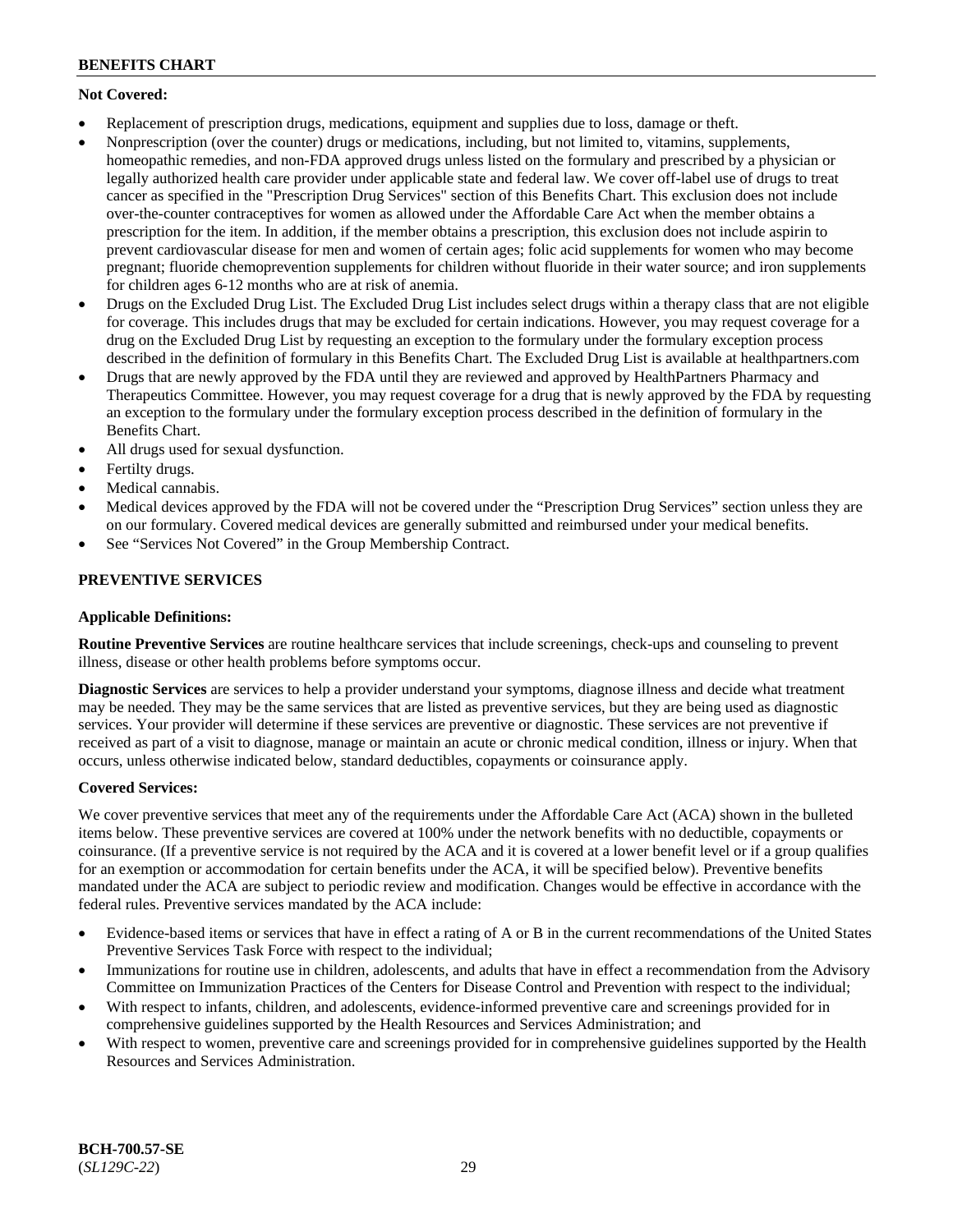Covered services are based on established medical policies, which are subject to periodic review and modification by the medical or dental directors. These medical policies (medical coverage criteria) are available by calling Member Services, or logging on to your "*my*HealthPartners" account at [healthpartners.com.](http://www.healthpartners.com/)

A complete list of preventive care services recommended under the U.S. Preventive Task Force (USPSTF) is available online at [uspreventiveservicestaskforce.org/Page/Name/uspstf-a-and-b-recommendations.](https://www.uspreventiveservicestaskforce.org/Page/Name/uspstf-a-and-b-recommendations-by-date/)

HHS: [healthcare.gov/coverage/preventive-care-benefits](https://www.healthcare.gov/coverage/preventive-care-benefits/)

CDC: [cdc.gov/vaccines/schedules/index.html](https://www.cdc.gov/vaccines/schedules/index.html)

#### **ACA and state mandated preventive services are covered as follows:**

**Routine health exams and periodic health assessments.** A physician or health care provider will counsel you as to how often health assessments are needed based on age, sex and health status. This includes screening for tobacco use, at least two tobacco cessation attempts per year (for those who use tobacco products), all FDA approved tobacco cessation medications including over-the-counter drugs (as shown in the "Prescription Drug Services" Section) and at least four counseling sessions of at least ten minutes each for tobacco cessation.

| Network Benefits                                            | <b>Non-Network Benefits</b>  |
|-------------------------------------------------------------|------------------------------|
| 100% of the charges incurred.<br>Deductible does not apply. | 50% of the charges incurred. |

**Child health supervision services**. This includes pediatric preventive services, such as fluoride chemoprevention for children without fluoride in their water source, newborn screenings, appropriate immunizations, developmental assessments and laboratory services appropriate to the age of the child from birth to 72 months, and appropriate immunizations until the end of the month in which the child turns 19, as defined by the Standards of Child Health Care issued by the American Academy of Pediatrics. We cover at least five child health supervision visits from birth to 12 months, three child health supervision visits from 12 months to 24 months, once a year from 24 months to 72 months.

| Network Benefits                                            | <b>Non-Network Benefits</b>  |
|-------------------------------------------------------------|------------------------------|
| 100% of the charges incurred.<br>Deductible does not apply. | 50% of the charges incurred. |

**Routine prenatal care and exams.** This includes the comprehensive package of medical and psychosocial support provided throughout a pregnancy, including risk assessment, serial surveillance, prenatal education, and use of specialized skills and technology when needed, as defined by Standards for Obstetric-Gynecologic Services issued by the American College of Obstetricians and Gynecologists.

| <b>Network Benefits</b>                                     | Non-Network Benefits         |
|-------------------------------------------------------------|------------------------------|
| 100% of the charges incurred.<br>Deductible does not apply. | 50% of the charges incurred. |

**Routine postnatal care.** This includes health exams, assessments, education and counseling relating to the period immediately after childbirth

| <b>Network Benefits</b>                                     | <b>Non-Network Benefits</b>  |
|-------------------------------------------------------------|------------------------------|
| 100% of the charges incurred.<br>Deductible does not apply. | 50% of the charges incurred. |

**Routine screening procedures for cancer.** This includes colorectal screening, digital rectal examinations, or other cancer screenings recommended by the USPSTF with an A or B rating. Women's preventive health services below describes additional routine screening procedures for cancer.

| <b>Network Benefits</b>                                     | <b>Non-Network Benefits</b>  |
|-------------------------------------------------------------|------------------------------|
| 100% of the charges incurred.<br>Deductible does not apply. | 50% of the charges incurred. |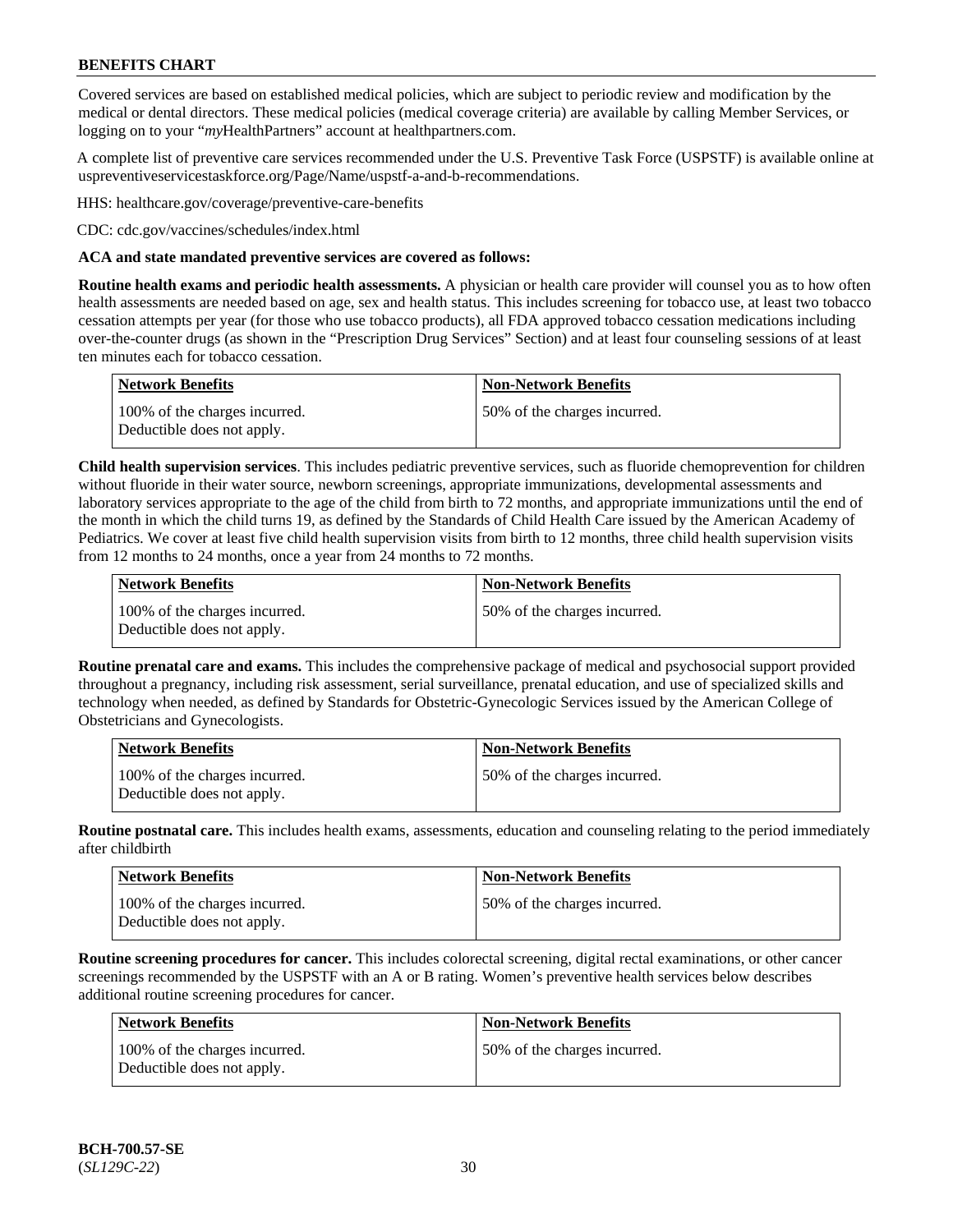**Professional voluntary family planning services.** This includes services to prevent or delay a pregnancy, including counseling and education. Services must be provided by a licensed provider.

| <b>Network Benefits</b>                                     | <b>Non-Network Benefits</b> |
|-------------------------------------------------------------|-----------------------------|
| 100% of the charges incurred.<br>Deductible does not apply. | See Network Benefits.       |

### **Adult immunizations**

| <b>Network Benefits</b>                                     | <b>Non-Network Benefits</b>  |
|-------------------------------------------------------------|------------------------------|
| 100% of the charges incurred.<br>Deductible does not apply. | 50% of the charges incurred. |

**Women's preventive services.**This includes mammograms\*, screenings for cervical cancer (pap smears), breast pumps, human papillomavirus (HPV) testing; counseling for sexually transmitted infections, counseling and screening for human immunodeficiency virus (HIV), and all FDA approved contraceptive methods as prescribed by a doctor, sterilization procedures, education and counseling (see the "Prescription Drug Services" section for coverage of oral contraceptive drugs). For women whose family history is associated with an increased risk for BRCA1 or BRCA2 gene mutations, we cover genetic counseling and BRCA screening without cost sharing, if appropriate and as determined by a physician

**\***Preventive mammogram screening includes digital breast tomosynthesis (3D mammograms) for members at risk for breast cancer.

"At risk for breast cancer" means: (1) having a family history with one or more first- or second-degree relatives with breast cancer; (2) testing positive for BRCA1 or BRCA2 mutations; (3) having heterogeneously dense breasts or extremely dense breasts based on the Breast Imaging Reporting and Data System established by the American College of Radiology; or (4) having a previous diagnosis of breast cancer.

| <b>Network Benefits</b>                                     | <b>Non-Network Benefits</b>  |
|-------------------------------------------------------------|------------------------------|
| 100% of the charges incurred.<br>Deductible does not apply. | 50% of the charges incurred. |

**Obesity screening and management.** We cover obesity screening and counseling for all ages during a routine preventive care exam. If you are age 18 or older and have a body mass index of 30 or more, we also cover intensive obesity management to help you lose weight. Your primary care doctor can coordinate these services.

| <b>Network Benefits</b>                                     | <b>Non-Network Benefits</b>   |
|-------------------------------------------------------------|-------------------------------|
| 100% of the charges incurred.<br>Deductible does not apply. | 150% of the charges incurred. |

**In addition to any ACA or state mandated preventive services referenced above, we cover the following eligible services:**

#### **Routine eye and hearing exams**

| Network Benefits                                            | <b>Non-Network Benefits</b>  |
|-------------------------------------------------------------|------------------------------|
| 100% of the charges incurred.<br>Deductible does not apply. | 50% of the charges incurred. |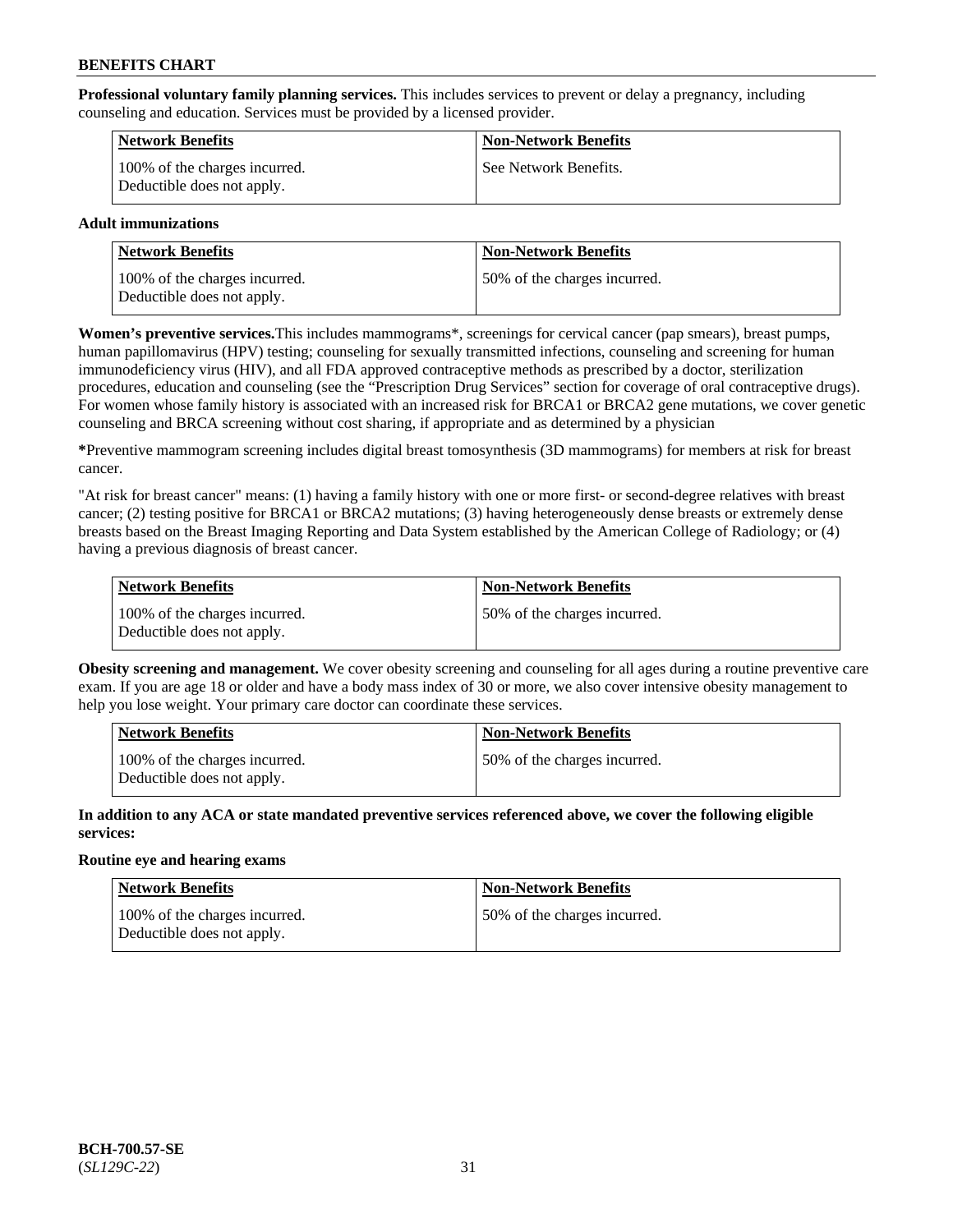**Ovarian cancer surveillance tests for women who are at risk.** "At risk for ovarian cancer" means (1) having a family history that includes any of the following: one or more first-degree or second-degree relatives with ovarian cancer, clusters of female relatives with breast cancer or nonpolyposis colorectal cancer; or (2) testing positive for BRCA1 or BRCA2 mutations. "Surveillance tests for ovarian cancer" means annual screening using: CA-125 serum tumor marker testing, transvaginal ultrasound, pelvic examination or other proven ovarian cancer screening tests currently being evaluated by the federal Food and Drug Administration or by the National Cancer Institute.

| <b>Network Benefits</b>                                                                                                                                                                                                          | <b>Non-Network Benefits</b>                                                                                                                                                                                                          |
|----------------------------------------------------------------------------------------------------------------------------------------------------------------------------------------------------------------------------------|--------------------------------------------------------------------------------------------------------------------------------------------------------------------------------------------------------------------------------------|
| Coverage level is same as corresponding Network<br>Benefit, depending on type of service provided, such<br>as Diagnostic Imaging Services, Laboratory Services<br>Office Visits for Illness or Injury or Preventive<br>Services. | Coverage level is same as corresponding Non-Network<br>Benefit, depending on type of service provided, such as<br>Diagnostic Imaging Services, Laboratory Services<br>Office Visits for Illness or Injury or Preventive<br>Services. |
|                                                                                                                                                                                                                                  |                                                                                                                                                                                                                                      |

#### **Limitations:**

• Services are not preventive if received as part of a visit to diagnose, manage or maintain an acute or chronic medical condition, illness or injury. When that occurs, unless otherwise indicated above, standard deductibles, copayments or coinsurance apply.

#### **Not Covered:**

See "Services Not Covered" in the Group Membership Contract.

# **SPECIFIED NON-NETWORK SERVICES**

## **Covered Services:**

We cover the following services when you elect to receive them from a non-network provider, at the same level of coverage we provide when you elect to receive the services from a network provider:

- Voluntary family planning of the conception and bearing of children.
- The provider visit(s) and test(s) necessary to make a diagnosis of infertility.
- Testing and treatment of sexually transmitted diseases (other than HIV).
- Testing for AIDS or other HIV-related conditions.

| <b>Network Benefits</b>                                                                                                                            | <b>Non-Network Benefits</b>                    |
|----------------------------------------------------------------------------------------------------------------------------------------------------|------------------------------------------------|
| Coverage level is same as corresponding Network<br>Benefit, depending on type of service provided, such as<br>Office Visits for Illness or Injury. | See Network Benefits for the services covered. |

#### **Not Covered:**

See "Services Not Covered" in the Group Membership Contract.

### **TELEHEALTH/TELEMEDICINE SERVICES**

#### **Definitions:**

**Telehealth, Telemedicine, or Virtual Care.** This is a means of communication between a health care professional and a patient. This includes the use of secure electronic information, imaging, and communication technologies, including:

- interactive audio or audio-video
- interactive audio with store-and-forward technology
- chat-based and email-based systems
- physician-to-physician consultation
- patient education
- data transmission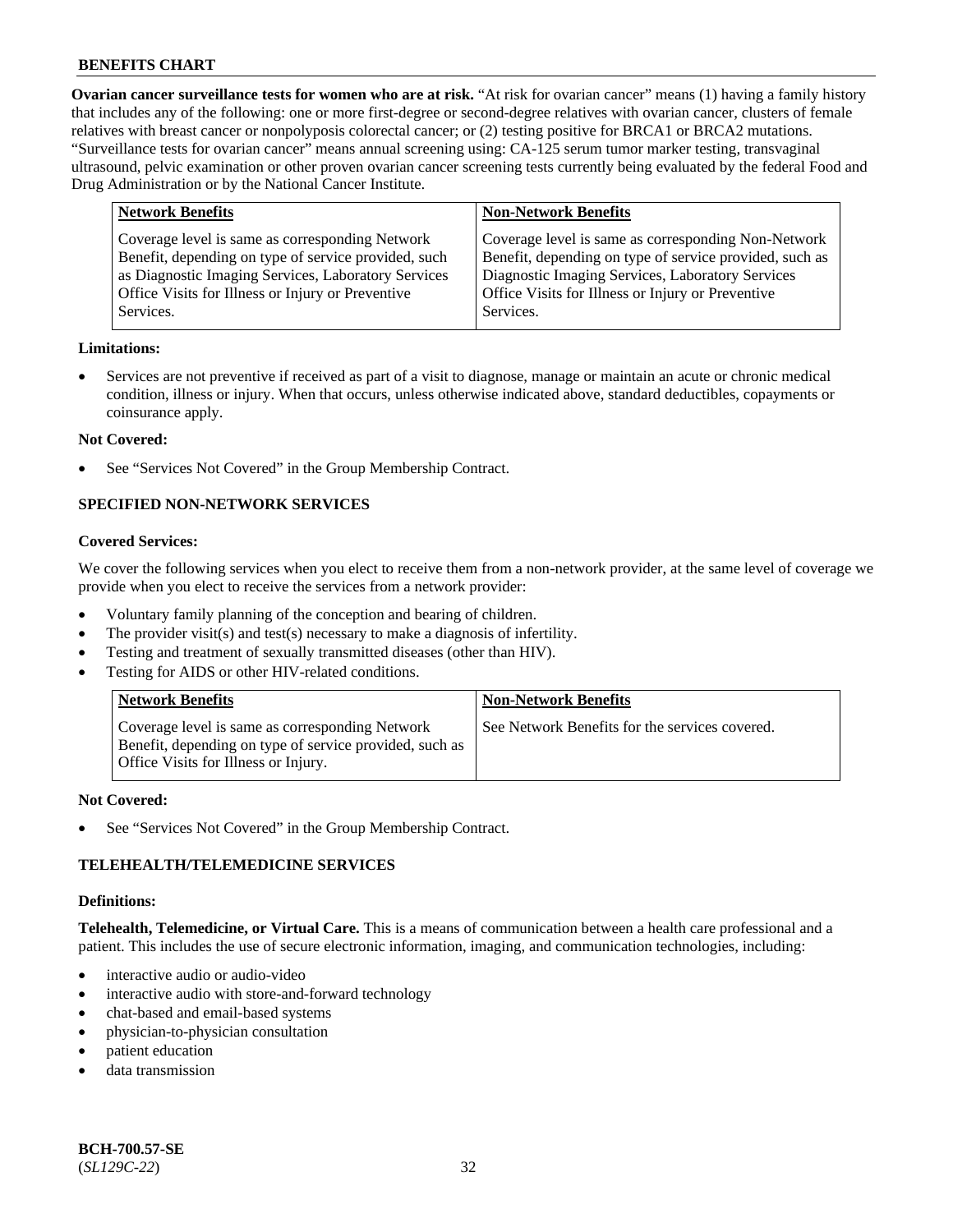- data interpretation
- digital diagnostics (algorithm-enabled diagnostic support)
- digital therapeutics (the use of personal health devices and sensors, either alone or in combination with conventional drug therapies, for disease prevention and management)

## Services can be delivered:

Synchronously: the patient and health care professional are engaging with one another at the same time; or Asynchronously: the patient and health care professional engage with each other at different points in time.

**Telephone Visits.** Live, synchronous, interactive encounters over the telephone between a patient and a healthcare provider.

**E-visit or chat-based visits.** Asynchronous online or mobile app encounters to discuss a patient's personal health information, vital signs, and other physiologic data or diagnostic images. The healthcare provider reviews and delivers a consultation, diagnosis, prescription or treatment plan after reviewing the patient's visit information.

**Virtuwell<sup>®</sup>**. This is an online service for you to receive a diagnosis and treatment for certain conditions, such as a cold, flu, ear pain and sinus infections. You may access the Virtuwell website at [virtuwell.com.](https://www.virtuwell.com/)

**Video Visits.** Live, synchronous, interactive encounters using secure web-based video between a patient and a healthcare provider.

# **Covered Services:**

The Plan covers the following methods of receiving care for services that would be eligible under the Plan if the service were provided in person.

#### **Scheduled telephone visits**

| <b>Network Benefits</b>                                                                                         | <b>Non-Network Benefits</b>  |
|-----------------------------------------------------------------------------------------------------------------|------------------------------|
| 100% of the charges incurred, subject to a member<br>copayment of \$20 per visit.<br>Deductible does not apply. | 50% of the charges incurred. |

### **E-visits**

### **Access to online care through Virtuwell at [virtuwell.com](https://www.virtuwell.com/)**

| Network Benefits                                            | <b>Non-Network Benefits</b> |
|-------------------------------------------------------------|-----------------------------|
| 100% of the charges incurred.<br>Deductible does not apply. | Not Applicable.             |

### **All other E-visits**

| <b>Network Benefits</b>                                                                                         | <b>Non-Network Benefits</b>  |
|-----------------------------------------------------------------------------------------------------------------|------------------------------|
| 100% of the charges incurred, subject to a member<br>copayment of \$20 per visit.<br>Deductible does not apply. | 50% of the charges incurred. |

### **Video visits**

| <b>Network Benefits</b>                                | <b>Non-Network Benefits</b>                            |
|--------------------------------------------------------|--------------------------------------------------------|
| Coverage level is same as corresponding Network        | Coverage level is same as corresponding Non-Network    |
| Benefit, depending upon type of service provided, such | Benefit, depending upon type of service provided, such |
| as Office Visits for Illness or Injury.                | as Office Visits for Illness or Injury.                |

### **Not Covered:**

See "Services Not Covered" in the Group Membership Contract.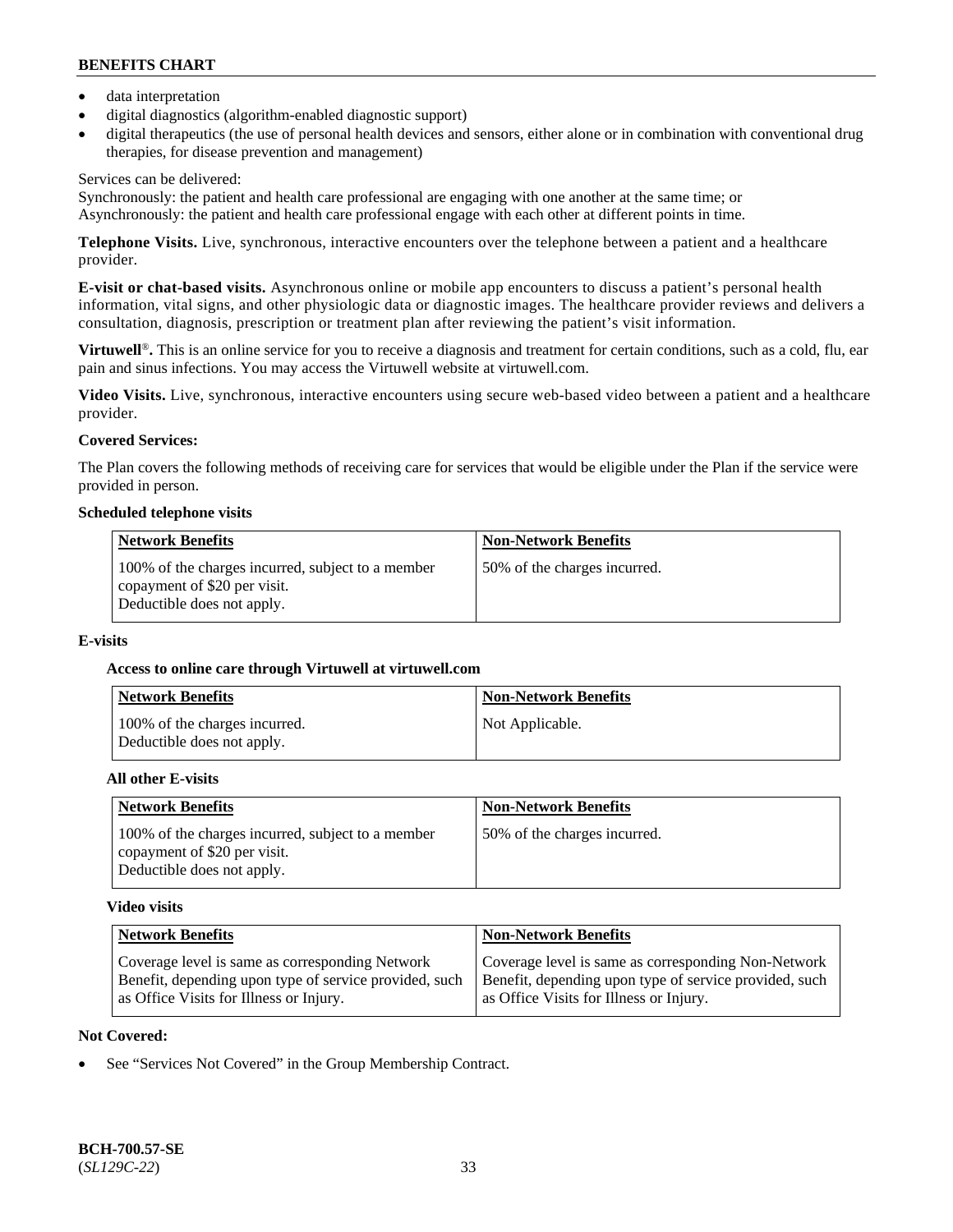# **TRANSPLANT SERVICES**

#### **Applicable Definitions:**

**Autologous.** This is when the source of cells is from the individual's own marrow or stem cells.

**Allogeneic.** This is when the source of cells is from a related or unrelated donor's marrow or stem cells.

**Autologous Bone Marrow Transplant.** This is when the bone marrow is harvested from the individual and stored. The patient undergoes treatment which includes tumor ablation with high-dose chemotherapy and/or radiation. The bone marrow is reinfused (transplanted).

**Allogeneic Bone Marrow Transplant.** This is when the bone marrow is harvested from the related or unrelated donor and stored. The patient undergoes treatment which includes tumor ablation with high-dose chemotherapy and/or radiation. The bone marrow is reinfused (transplanted).

**Autologous/Allogeneic Stem Cell Support.** This is a treatment process that includes stem cell harvest from either bone marrow or peripheral blood, tumor ablation with high-dose chemotherapy and/or radiation, stem cell reinfusion, and related care. Autologous/allogeneic bone marrow transplantation and high dose chemotherapy with peripheral stem cell rescue/support are considered to be autologous/allogeneic stem cell support.

**Designated Transplant Center.** This is any health care provider, group or association of health care providers designated by us to provide services, supplies or drugs for specified transplants for our members.

**Transplant Services.** This is transplantation (including retransplants) of the human organs or tissue listed below, including all related post-surgical treatment and drugs and multiple transplants for a related cause. Transplant services do not include other organ or tissue transplants or surgical implantation of mechanical devices functioning as a human organ, except surgical implantation of an FDA approved Ventricular Assist Device (VAD) or total artificial heart, functioning as a temporary bridge to heart transplantation.

Prior authorization is required prior to consultation to support coordination of care and benefits.

#### **Covered Services:**

We cover eligible transplant services (as defined above) while you are covered under this Benefits Chart. Transplants that will be considered for coverage are limited to the following:

- Kidney transplants for end-stage disease.
- Cornea transplants for end-stage disease.
- Heart transplants for end-stage disease.
- Lung transplants or heart/lung transplants for: (1) primary pulmonary hypertension; (2) Eisenmenger's syndrome; (3) endstage pulmonary fibrosis; (4) alpha 1 antitrypsin disease; (5) cystic fibrosis; and (6) emphysema.
- Liver transplants for: (1) biliary atresia in children; (2) primary biliary cirrhosis; (3) post-acute viral infection (including hepatitis A, hepatitis B antigen e negative and hepatitis C) causing acute atrophy or post-necrotic cirrhosis; (4) primary sclerosing cholangitis; (5) alcoholic cirrhosis; and (6) hepatocellular carcinoma.
- Allogeneic bone marrow transplants or peripheral stem cell support associated with high dose chemotherapy for: (1) acute myelogenous leukemia; (2) acute lymphocytic leukemia; (3) chronic myelogenous leukemia; (4) severe combined immunodeficiency disease; (5) Wiskott-Aldrich syndrome; (6) aplastic anemia; (7) sickle cell anemia; (8) non-relapsed or relapsed non-Hodgkin's lymphoma; (9) multiple myeloma; and (10) testicular cancer.
- Autologous bone marrow transplants or peripheral stem cell support associated with high-dose chemotherapy for: (1) acute leukemias; (2) non-Hodgkin's lymphoma; (3) Hodgkin's disease; (4) Burkitt's lymphoma; (5) neuroblastoma; (6) multiple myeloma; (7) chronic myelogenous leukemia; and (8) non-relapsed non-Hodgkin's lymphoma.
- Pancreas transplants for simultaneous pancreas-kidney transplants for diabetes, pancreas after kidney, living related segmental simultaneous pancreas kidney transplantation and pancreas transplant alone.

For Network Benefits, charges for transplant services must be incurred at a designated transplant center.

The transplant-related treatment provided, including expenses incurred for directly related donor services, shall be subject to and in accordance with the provisions, limitations, maximum and other terms of this Benefits Chart.

Medical and hospital expenses of the donor are covered only when the recipient is a member and the transplant and directly related donor expenses have been prior authorized for coverage. Treatment of medical complications that may occur to the donor are not covered. Donors are not considered members, and are therefore not eligible for the rights afforded to members under the Contract.